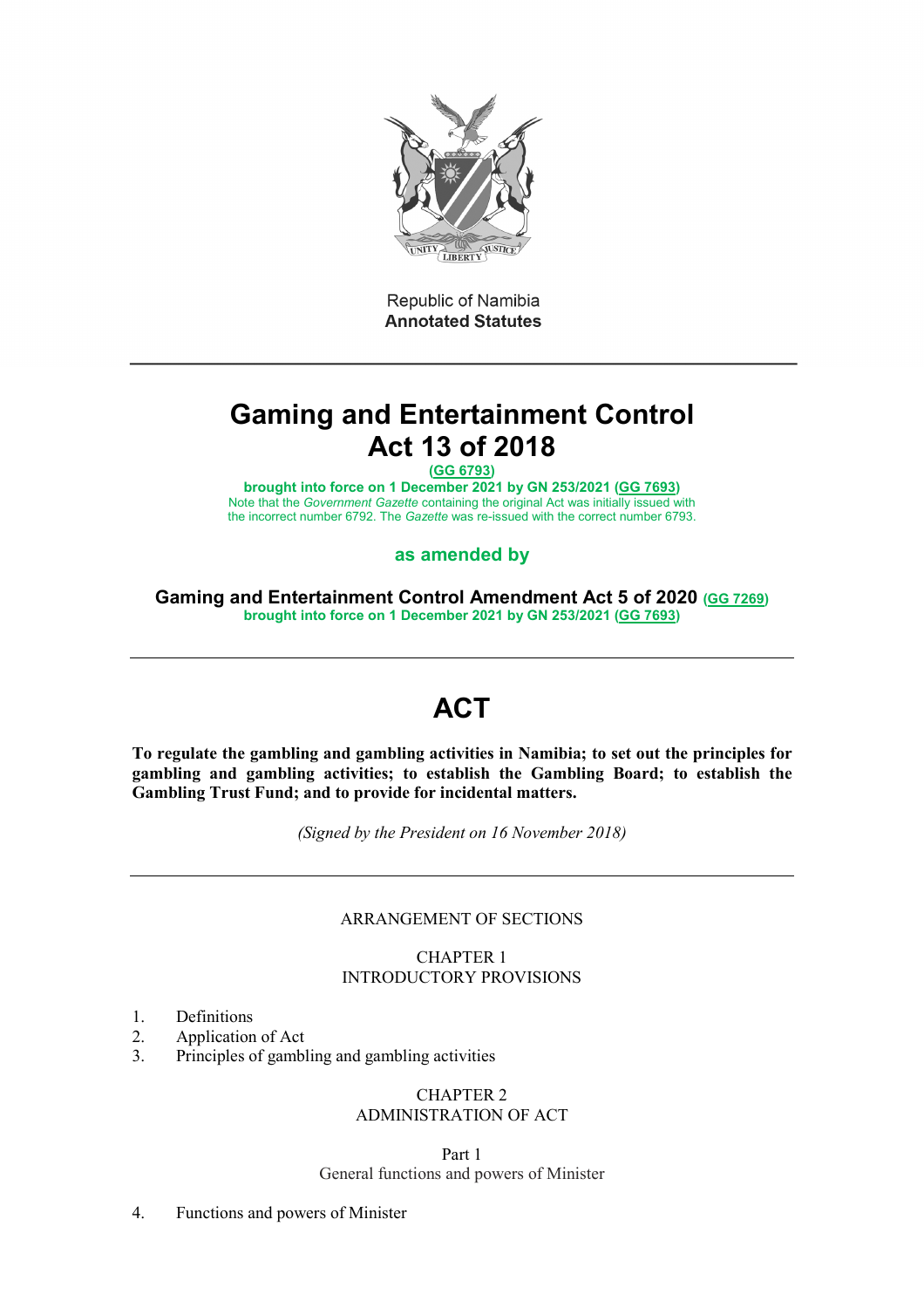## Part 2 Gambling Board

- 5. Establishment of Gambling Board<br>6. Functions and powers of Board
- Functions and powers of Board
- 7. Constitution of Board<br>8. Disqualification for an
- 8. Disqualification for appointment as members of Board<br>9. Term of office
- Term of office
- 10. Vacation of office and filling of vacancies
- 11. Conduct of members and disclosure of interest
- 12. Meetings and decisions of Board<br>13. Committees of Board
- 13. Committees of Board<br>14. External experts
- 14. External experts<br>15. Allowances and
- Allowances and remuneration of members of Board and committees

#### Part 3

## Staff members of Board

- 16. Chief executive officer<br>17. Staff members of Board
- Staff members of Board, transfer and secondment of staff members

## Part 4

#### Inspectorate

18. Inspectors

19. Powers and functions of inspectors

## CHAPTER 3 FINANCIAL PROVISIONS

## Part 1

# Funds of Board

- 20. Funds of Board<br>21. Accountability
- Accountability and audit
- 22. Bank accounts of Board
- 23. Financial year and budget
- 24. Annual report

#### Part 2

## Gambling Trust Fund and allocation of moneys from Gambling Trust Fund

- 25. Gambling Trust Fund
- 26. Funds of Trust Fund
- 27. Accounting, audit and reports
- 28. Allocation of moneys from Trust Fund

#### CHAPTER 4 GAMBLING ACTIVITIES

- 29. Gambling activities
- 30. Bets and wagers
- 31. Gambling games
- 32. Amusement games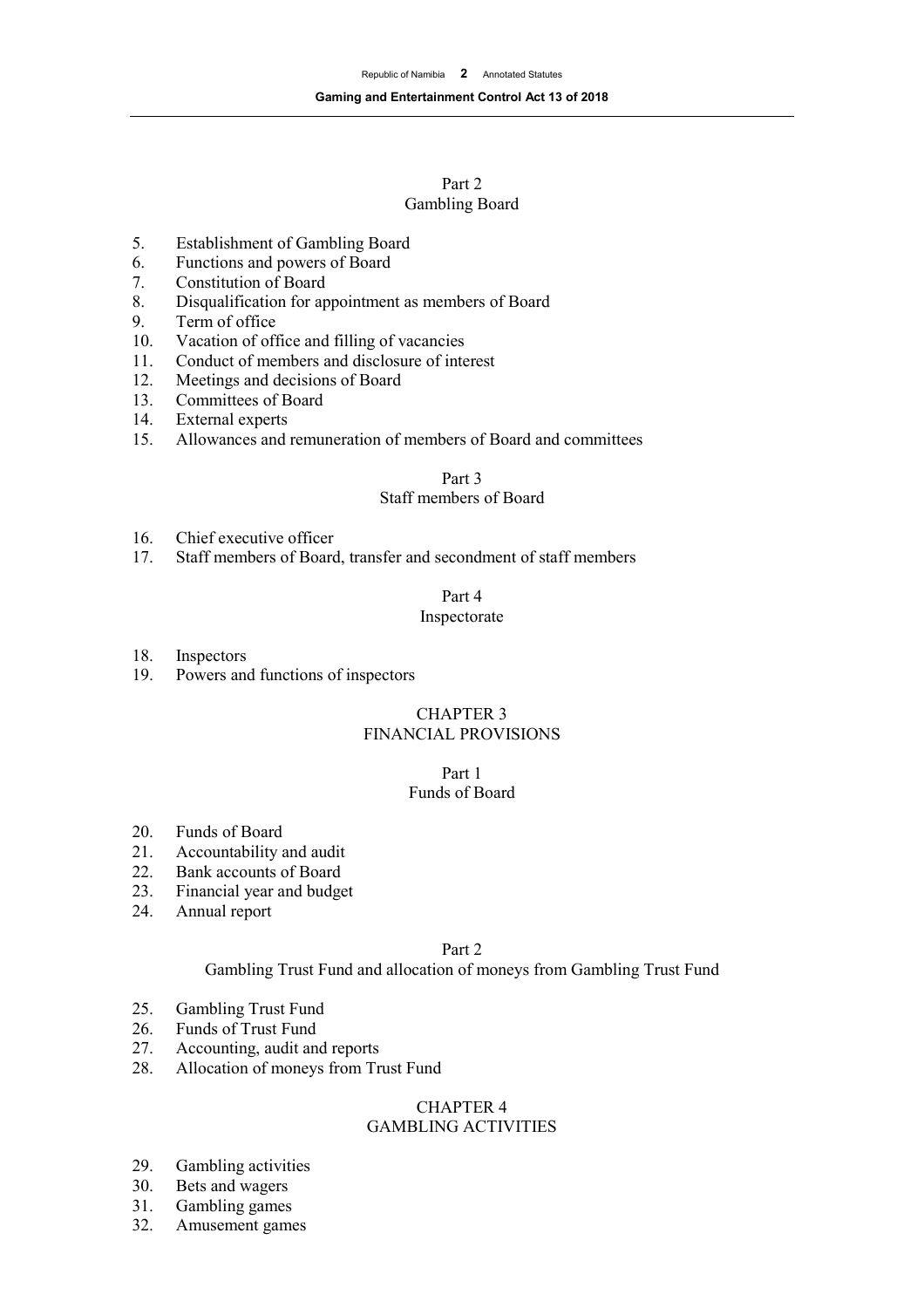# CHAPTER 5 LICENSING OF GAMBLING ACTIVITIES

# Part 1

# Licences

- 33. Types of licences
- Casino licence
- 35. Gambling house licence
- 36. Bookmaker licence
- 37. Totalizator licence<br>38. Manufacturer or su
- 38. Manufacturer or supplier licence<br>39. Testing agent licence
- 39. Testing agent licence<br>40. Key employee licence
- Key employee licence
- 40A. Other licences

#### **[section 40A inserted by Act 5 of 2020]**

- 41. Maximum number of licences
- 42. Disqualification for licences other than key employee licence
- 43. Disqualification for key employee licence

# Part 2

## Application for licences

- 44. Application for granting or removal of licence
- 45. Application for licences
- 46. Report of inspector 47. Objections
- **Objections**
- 48. Consideration of application by Board<br>49. Economic and social development issue
- Economic and social development issues to be considered
- 50. Competition issues to be considered
- 51. Anti-money laundering issues to be considered
- 52. Board to decide on applications<br>53. Issuing of licence
- Issuing of licence
- 54. Contents of licence
- 55. Register of licence holders
- 56. Duration of licence
- 57. Provisions in respect of existing licences
- 58. Renewal of licences
- 59. Suspension or withdrawal of licences
- 60. Surrender of licence

## Part 3

#### Annual licence fees, levies and penalties

- 61. Annual licence fees and removal fees
- 62. Payment of levies on income of casinos and gambling houses
- 63. Payment of certain moneys by holders of totalizator licences **[In the text, the heading of this section ends with the singular word "licence".]**
- 64. Payment of levies by holders of totalizator licences
- 65. Payment of levies by holders of bookmaker licences
- 66. Penalties for late payment
- 67. Keeping of books, accounts and records
- 68. Furnishing of particulars of bank accounts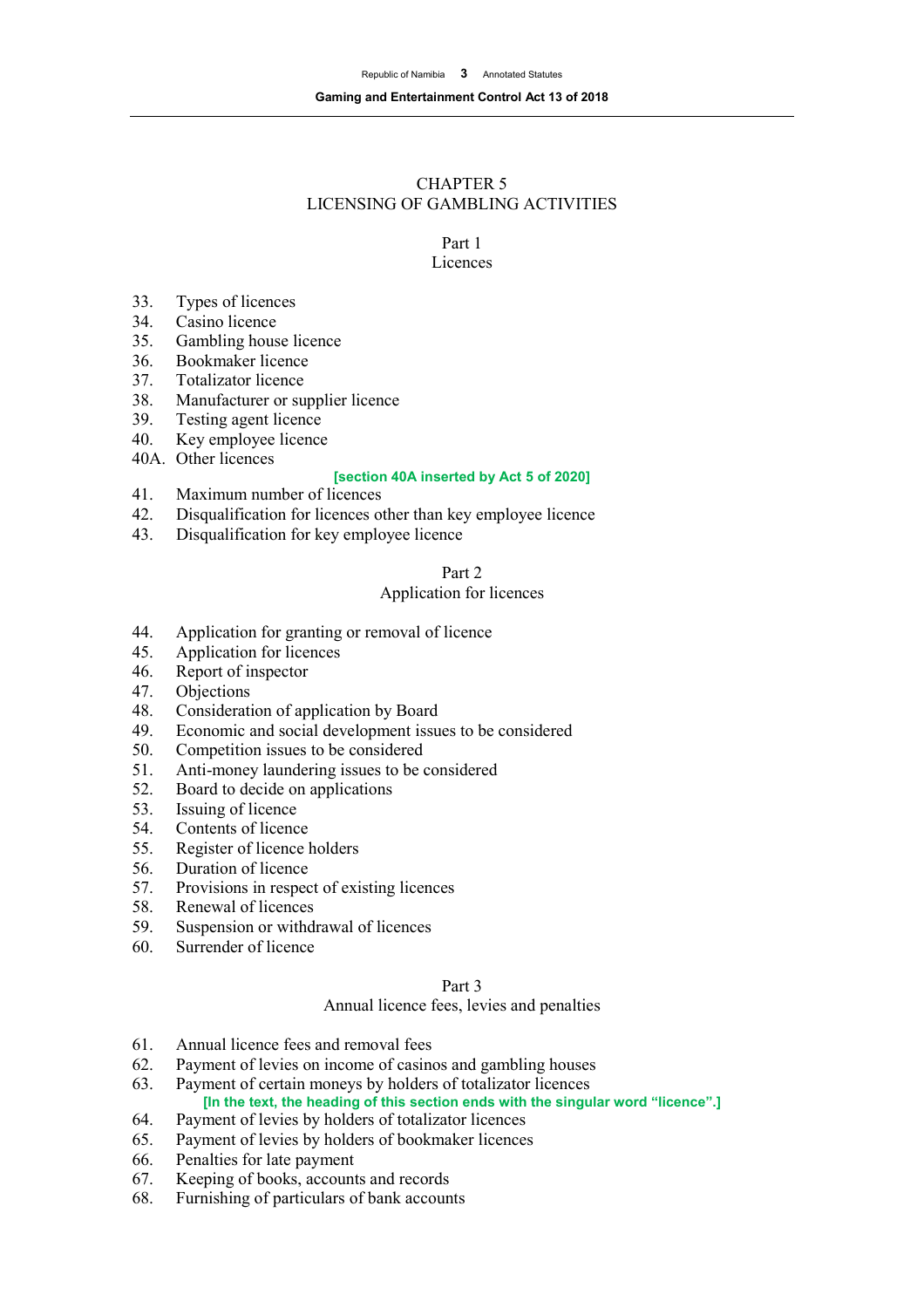#### **Gaming and Entertainment Control Act 13 of 2018**

## CHAPTER 6

## PROVISIONS RELATING TO CONDUCTING OF GAMBLING ACTIVITIES

Part 1

## Prohibited gambling

- 69. Gambling in relation to illegal activities prohibited<br>70. Unlicensed gambling activities prohibited
- 70. Unlicensed gambling activities prohibited<br>71. Unlicensed dealing in gambling machines
- Unlicensed dealing in gambling machines prohibited
- 72. Unlicensed use of premises prohibited
- 73. Unauthorised online gaming prohibited
- 74. Protection of minors

# Part 2

## Provisions relating to gambling

- 75. Regional offices
- 76. Granting of credit for gambling prohibited
- 77. Restricted persons
- 78. Rules of games<br>79. Restrictions on
- Restrictions on advertising and promotion of gambling activities and granting of discounts
- 80. Enforceability of gambling debts and forfeiture of unlawful winnings
- 81. Financial control in business of licence holder
- 82. Foreign betting transactions

# CHAPTER 7

# GAMBLING PREMISES AND GAMBLING MACHINES

# Part 1

## Gambling premises

83. Standards for gambling premises

## Part 2

# Gambling machines

- 84. Identification of gambling machines
- 85. Register of gambling machines
- 86. Importers and manufacturers to register gambling machines **[In the text, the heading of this section uses "or" instead of "and".]**
- 87. Transfer of ownership or possession of gambling machines
- 88. Licences not to be inherited, transferred or leased
- 88A. Continuation of gambling business by executor, trustee, liquidator or curator

# **[section 88A inserted by Act 5 of 2020]**

- 89. Calibration and certification of gambling machines
- 90. Central electronic monitoring system of gambling machines
- 91. Transitional provisions in relation to gambling machines

#### CHAPTER 8 **OFFENCES**

- 92. Offence relating to gambling games
- 93. Fraudulent acts in relation to gambling activities
- 94. Offences relating to possession of unlawful devices
- 95. Offences relating to employing unlicensed employees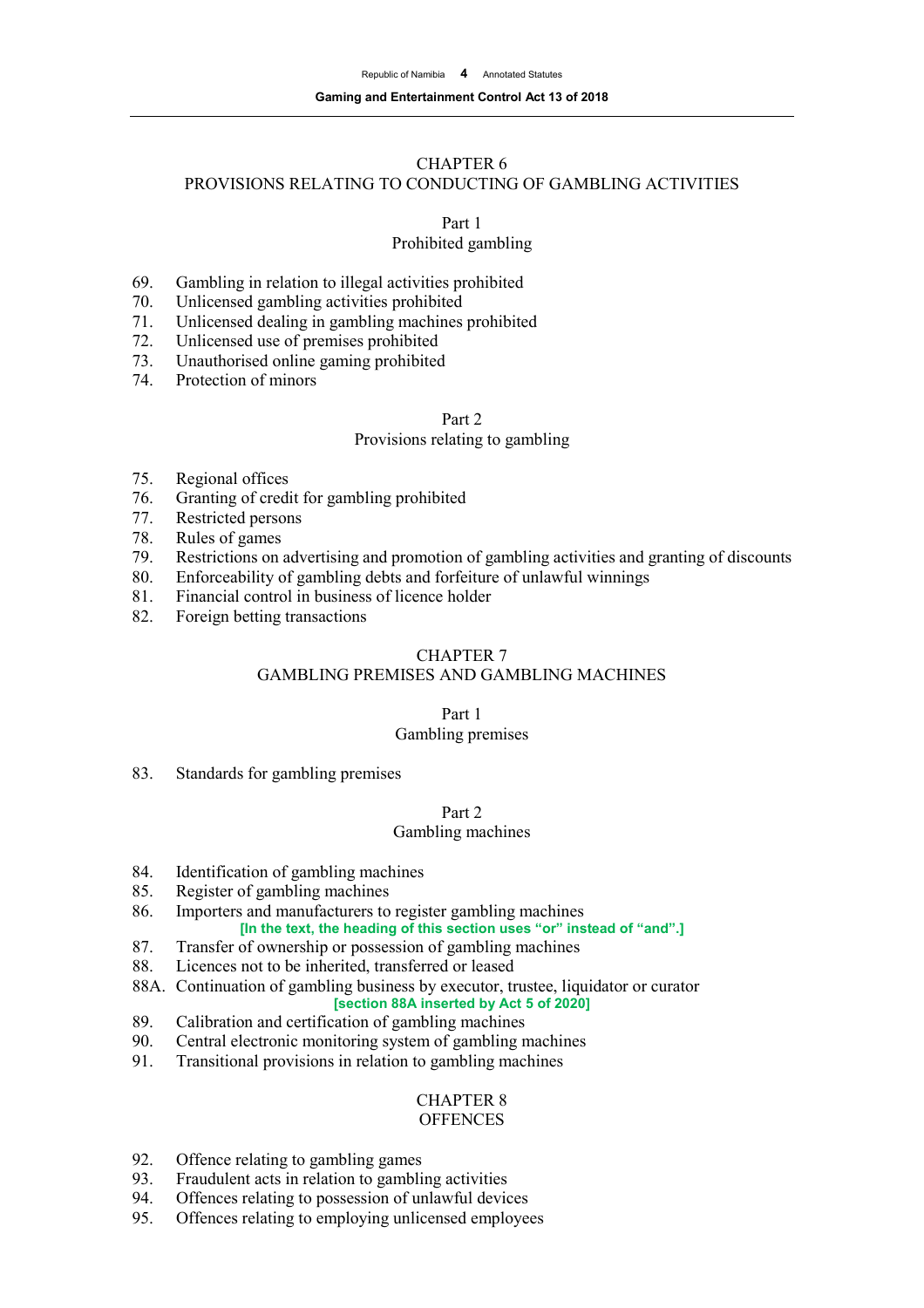- 96. Offences relating to betting on premises not specified in licence<br>97. Offences relating to failure to pay winnings
- 97. Offences relating to failure to pay winnings<br>98. Offences relating to furnishing of false infor
- 98. Offences relating to furnishing of false information<br>99. Offences relating to inspectors
- Offences relating to inspectors

## CHAPTER 9 ENQUIRIES BY BOARD AND APPEALS

- 100. Enquiries by Board
- 101. Appeals to Minister
- 102. Appeals to court

#### **[In the text, the word "court" in this heading is capitalised.]**

#### CHAPTER 10 GENERAL PROVISIONS

- 103. Confidentiality
- 104. Forfeiture
- 105. Jurisdiction of magistrates courts **[There should be an apostrophe after the word "magistrates", to read "magistrates' courts".]**
- 106. Delegation of powers and assignment of functions
- 107. Limitation of liability
- 108. Regulations
- 109. Exemption by Minister
- 110. Saving and transitional provisions
- 111. Repeal of laws
- 112. Short title and commencement

## SCHEDULE: REPEAL OF LAWS

**BE IT ENACTED** as passed by the Parliament, and assented to by the President, of the Republic of Namibia as follows:

## CHAPTER 1 INTRODUCTORY PROVISIONS

#### **Definitions**

**1.** In this Act, unless the context otherwise indicates -

"accommodation establishment" means premises registered as an accommodation establishment under section 20 of the Namibia Tourism Board Act, but excludes premises of a safari undertaking, rest camp or lodge situated in a game reserve or outside a local authority area;

"amusement machine" means a mechanical, electrical or electronic machine or device operated by the insertion of a coin, amusement machine token or by the use of credit which is intended exclusively for amusement purposes and not for gambling purposes and from which a player may obtain nothing representing money, goods or any other benefit, other than the opportunity to continue to use the machine;

"Anti-Corruption Act" means the Anti-Corruption Act, 2003 (Act No. 8 of 2003);

"associate" means -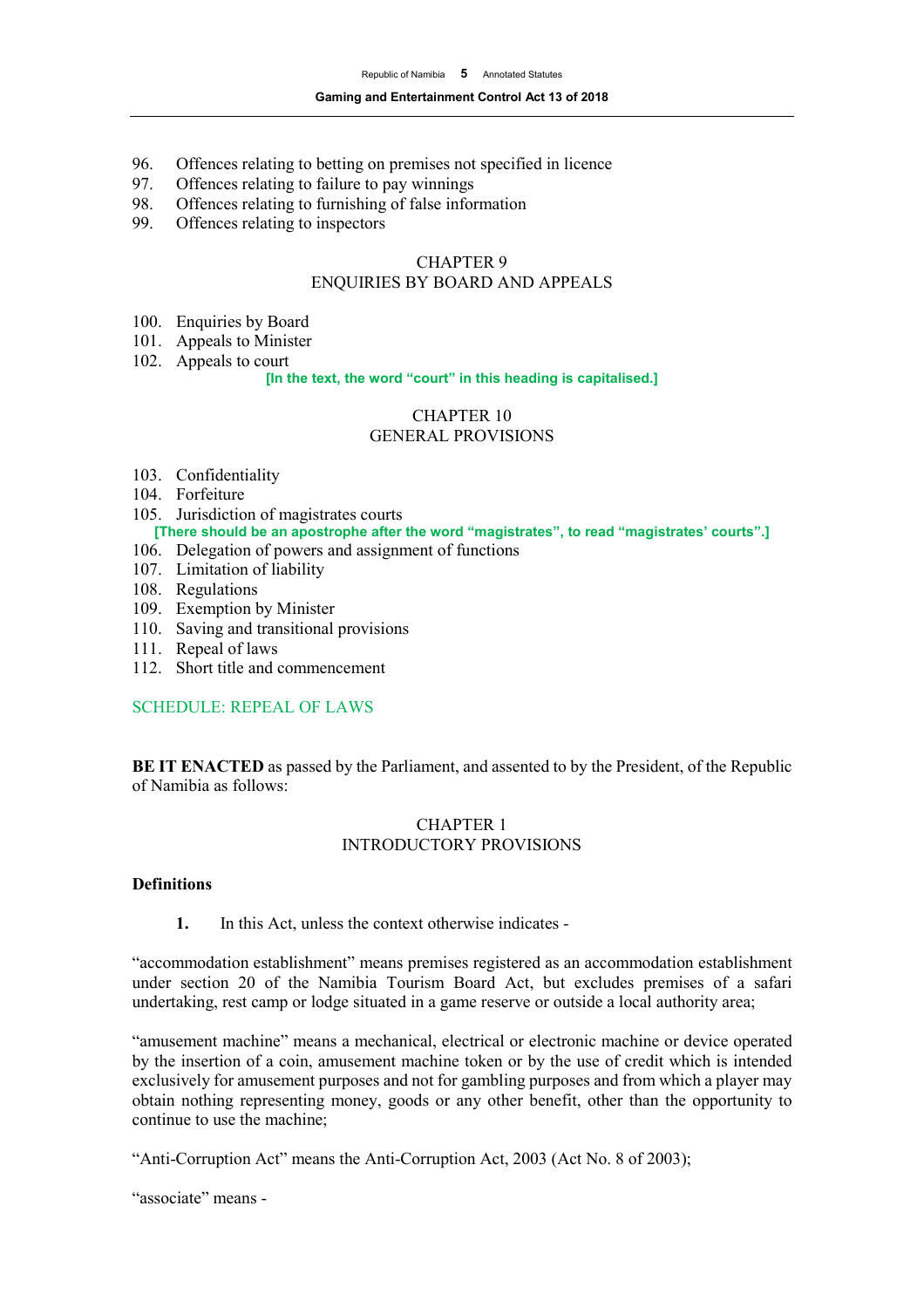- (a) an employer;
- (b) a co-shareholder of a private company referred to in section 22 of the Companies Act, 2004 (Act No. 28 of 2004);
- (c) a co-member of a corporation as defined in section 1 of the Close Corporations Act, 1988 (Act No. 26 of 1988); or
- (d) a person to whom one has granted or from whom one has received a general power of attorney;

"Board" means the Gambling Board established by section 5;

"bookmaker" means a person who directly or indirectly earns or endeavours to earn his or her livelihood wholly or partly by receiving or negotiating bets or wagers on the result of an event or contingency, but does not include a person who operates a totalizator;

"bookmaking business" means a business carried on by a bookmaker for the purpose of directly or indirectly receiving or negotiating bets or wagers on the result of any event or contingency;

"bookmaker licence" means a bookmaker licence issued under section 36;

"casino", in relation to licensed premises, means a room in or a part of the premises in which games are played or gambling machines are kept and played;

"casino licence" means a casino licence issued under section 34;

"chief executive officer" means a person appointed as the chief executive officer in terms of section 16;

"committee" means a committee of the Board established under section 13;

"Competition Act" means the Competition Act, 2003 (Act No. 2 of 2003);

"consideration" means money, token, ticket, electronic credit, debit or an electronic chip or similar objects regardless of its apparent or intrinsic value or whether it is transferred directly or indirectly;

#### **[The list of items in this definition is inconsistent with respect to singular and plural forms; it is reproduced here as it appears in the** *Government Gazette***.]**

"contingency" means an event or occurrence of which the outcome is uncertain or unknown to a person until it happens;

"controlling interest" means an interest of whatever nature in a licensed gambling business that enables the holder of such interest to exercise, directly or indirectly, control of any kind of, or in any way, the activities or assets of the licensed business;

"designated area" means an area within a licensed premises where a gambling game is available to be played;

"family member" means a -

(a) spouse; or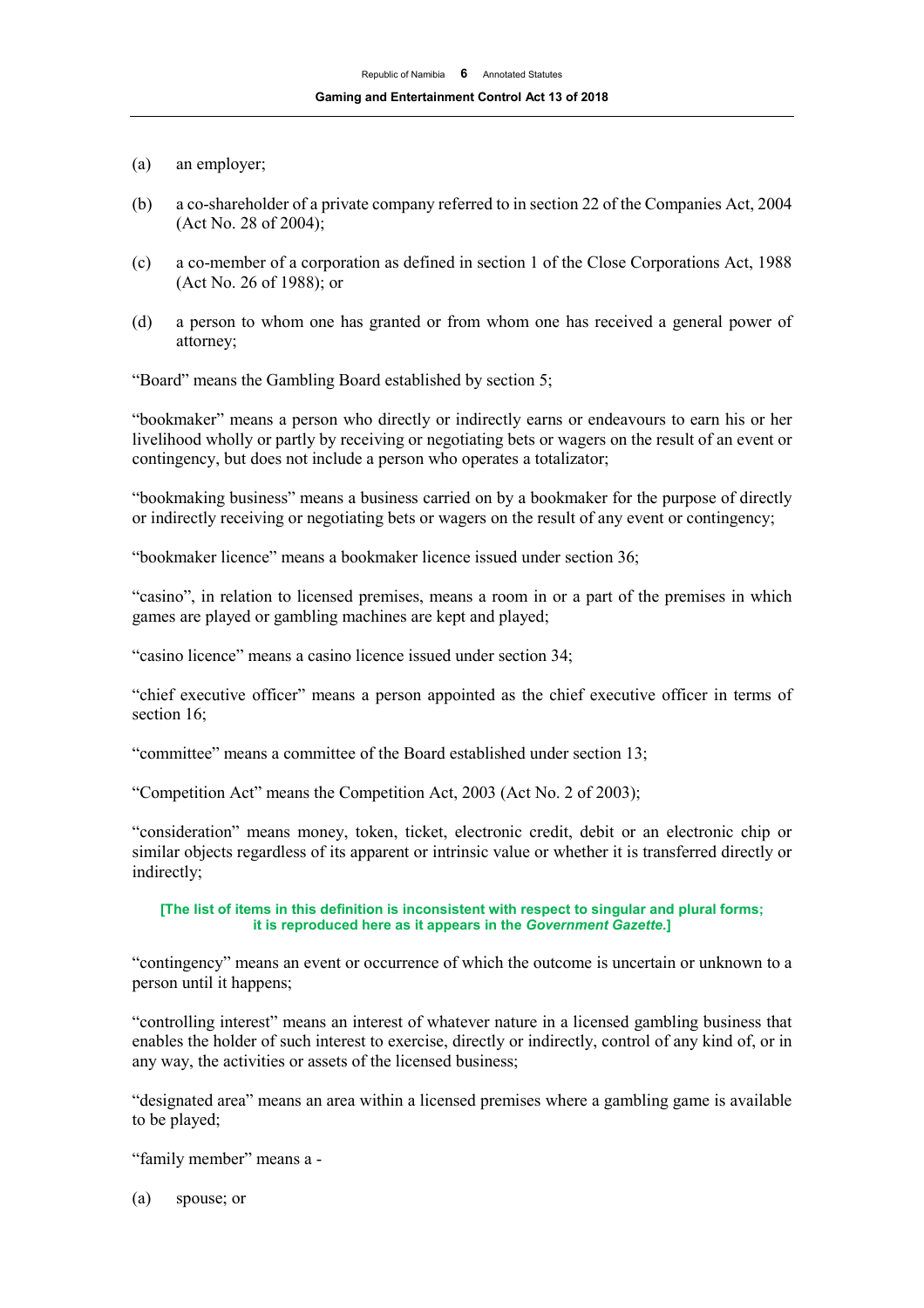(b) child, parent, brother or sister, whether such a relationship results from birth, marriage or adoption;

"Financial Intelligence Act" means the Financial Intelligence Act, 2012 (Act No. 13 of 2012);

"financial interest" means -

- (a) a right or entitlement to share in profits or revenue of gambling;
- (b) a real right in respect of property of a company, corporation or business that conducts gambling;
- (c) a real or personal right in property used by a company, corporation or business referred to in paragraph (b); or
- (d) a direct or indirect interest in the voting shares or voting rights attached to shares of a company or an interest in a close corporation that conducts gambling;

"gambling" means a form of gambling, including a game or the casting of a lot in which luck is an element and by which a prize may be won, whether or not an element of knowledge or skill is included in the process of determining the winner;

"gambling activity" means an activity that meets the requirements of section 29;

"gambling game" means an activity that meets the requirements of section 31;

"gambling house", in relation to a licensed premise, means a room in, or a part of, the premise in which a gambling machine is kept and played;

#### **[The word "premise" should be "premises" in both its usages in this definition, since the term should always be in the plural form when it refers to a place.]**

"gambling house licence" means a gambling house licence issued under section 35;

"gambling machine", includes a totalizator and mechanical device, electrical device, video, electronic device, electro-mechanical device or other devices, contrivance, machine, device, equipment or software, other than an amusement machine, that is available to be played or operated on payment of a consideration and -

**[The comma after "gambling machine" is superfluous. The phrase "other devices" should be "other device" to be grammatically correct.]**

- (a) may entitle the player or operator to a pay-out or deliver a pay-out to the player or operator as a result of playing or operating the gambling machine; or
- (b) is used, or is designed to be used, in determining the result of a gambling activity;

"judicial officer" means the Chief Justice, the Judge President, the Deputy Chief Justice, a judge of the Supreme Court or High Court appointed in terms of the Namibian Constitution, a magistrate appointed in terms of the Magistrates Act, 2003 (Act No. 3 of 2003), and includes the Ombudsman, the Attorney-General and the Prosecutor-General;

"key employee licence" means a key employee licence issued under section 40;

"inspector" means a person appointed under section 18 as an inspector;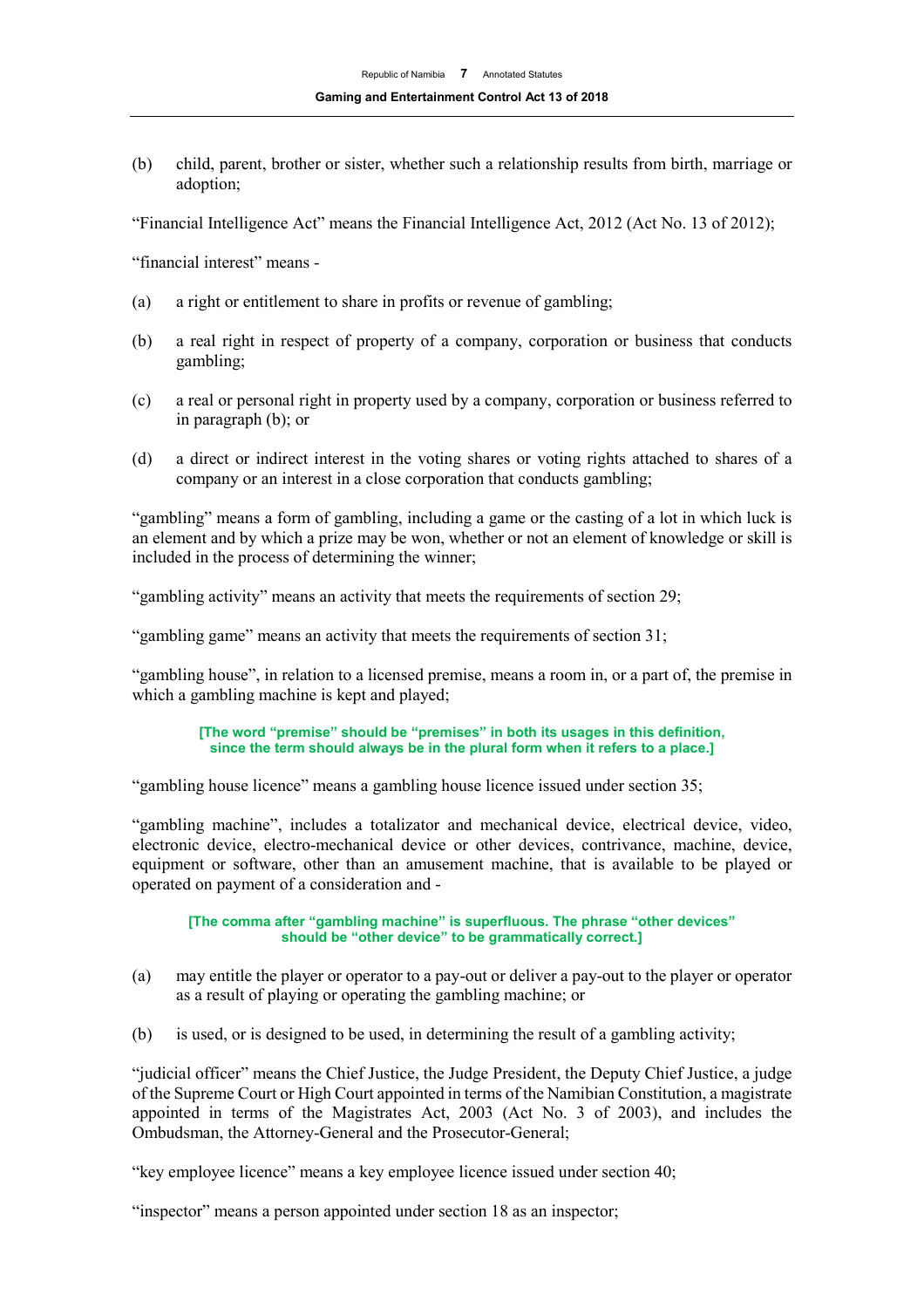"licence" means a licence referred to in section 33;

#### **[definition of "licence" substituted with amendment markings by Act 5 of 2020]**

"licence holder" means a person to whom a licence has been issued under this Act;

"licensed premises" means premises named or described in a licence issued under this Act;

"local authority area" means a local authority area as defined in section 1 of the Local Authorities Act, 1992 (Act No. 23 of 1992);

"manufacturer or supplier" means a person who imports, manufactures, sells, leases, makes available, distributes, maintains or repairs gambling machines;

"manufacturer or supplier licence" means a manufacturer or supplier licence referred to under section 38 of this Act;

"Minister" means the Minister responsible for gambling;

"Ministry" means the Ministry administering matters relating to gambling;

"minor" means a person who has not attained the age of 18 years;

**[definition of "minor" substituted with amendment markings by Act 5 of 2020]**

"Namibia Tourism Board Act" means the Namibia Tourism Board Act, 2000 (Act No. 21 of 2000);

"online game" means a gambling game prescribed as an online game under section 73 of this Act which is played or made available to be played through the use of communication technology that allows a person utilising money, electronic checks, electronic transfers of money, credit cards, debit cards or any other instruments, to transmit to a computer information to assist in the placing of a bet or wager and other corresponding information related to the display of the game, game outcomes or other similar information, but excludes a bet or wager placed through communication technology with a bookmaker or an operator of a totalizator;

"online provider" means a person to whom an online game licence has been issued;

"political office bearer" means -

- (a) a member of the National Assembly contemplated in Article 46 of the Namibian Constitution;
- (b) a member of the National Council contemplated in 69 of the Namibian Constitution;

#### **[The word "Article" has been omitted before the number 69.]**

- (c) a member of the Regional Council elected in terms of the Regional Councils Act, 1992 (Act No. 22 of 1992);
- (d) a member of the Local Authority Council elected in terms of the Local Authorities Act, 1992 (Act No. 23 of 1992);
- (e) a diplomatic representative of Namibia who is not a staff member;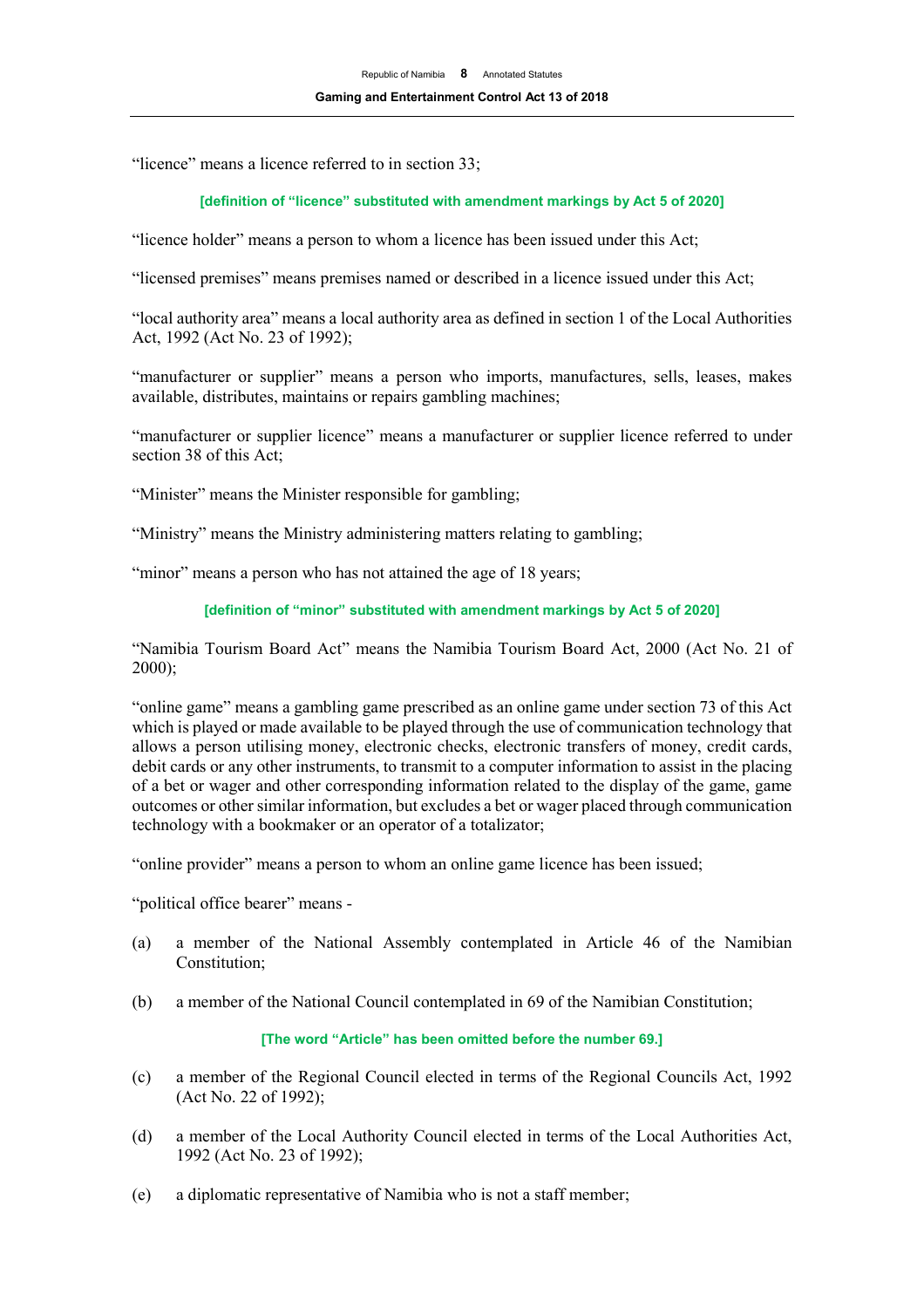- (f) a person holding a public office by virtue of an appointment in terms of the Namibian Constitution or any law but who is not a judicial officer or a staff member; or
- (g) a leader, or a national office bearer, of a registered political party;

"premises" includes land and a building, structure, vehicle, ship, boat, vessel, aircraft or container;

"prescribed" means prescribed by regulation;

"Prevention of Organised Crime Act" means the Prevention of Organised Crime Act, 2004 (Act No. 29 of 2004);

"prize" means a pay-out, benefit or anything of value which is offered to be won in respect of a gambling activity and includes movable or immovable property and a cash prize;

> **[definition of "prize" substituted with amendment markings by Act 5 of 2020; the amendment markings are inccomplete]**

"Public Enterprises Governance Act" means the Public Enterprises Governance Act, 2006 (Act No. 2 of 2006);

**[This Act has been replaced by the Public Enterprises Governance Act 1 of 2019.]**

"regulations" means regulations made under section 108;

"removal certificate" means a removal certificate issued under section 53(2)(b);

"retail liquor business" means a business carried on for the sale and supply of intoxicating liquor for on-consumption under a licence or other authority granted under the Liquor Act, 1998 (Act No. 6 of 1998);

"restricted person" means a person registered as a restricted person under section 77;

"spouse" means a -

- (a) partner in marriage;
- (b) partner in a customary union according to customary law; or
- (c) partner in a relationship in which the parties live together in a manner resembling a marital partnership or customary union;

"staff member" means a staff member as defined in section 1 of the Public Service Act, 1995 (Act 13 of 1995), and includes a member of the services as defined in that Act;

"Standards Act" means the Standards Act, 2005 (Act No. 18 of 2005);

"testing agent" means a person licensed in terms of this Act to test and calibrate gambling machines;

"testing agent licence" means a testing agent licence issued under section 39;

"this Act" includes a regulation or notice made or issued in terms of this Act;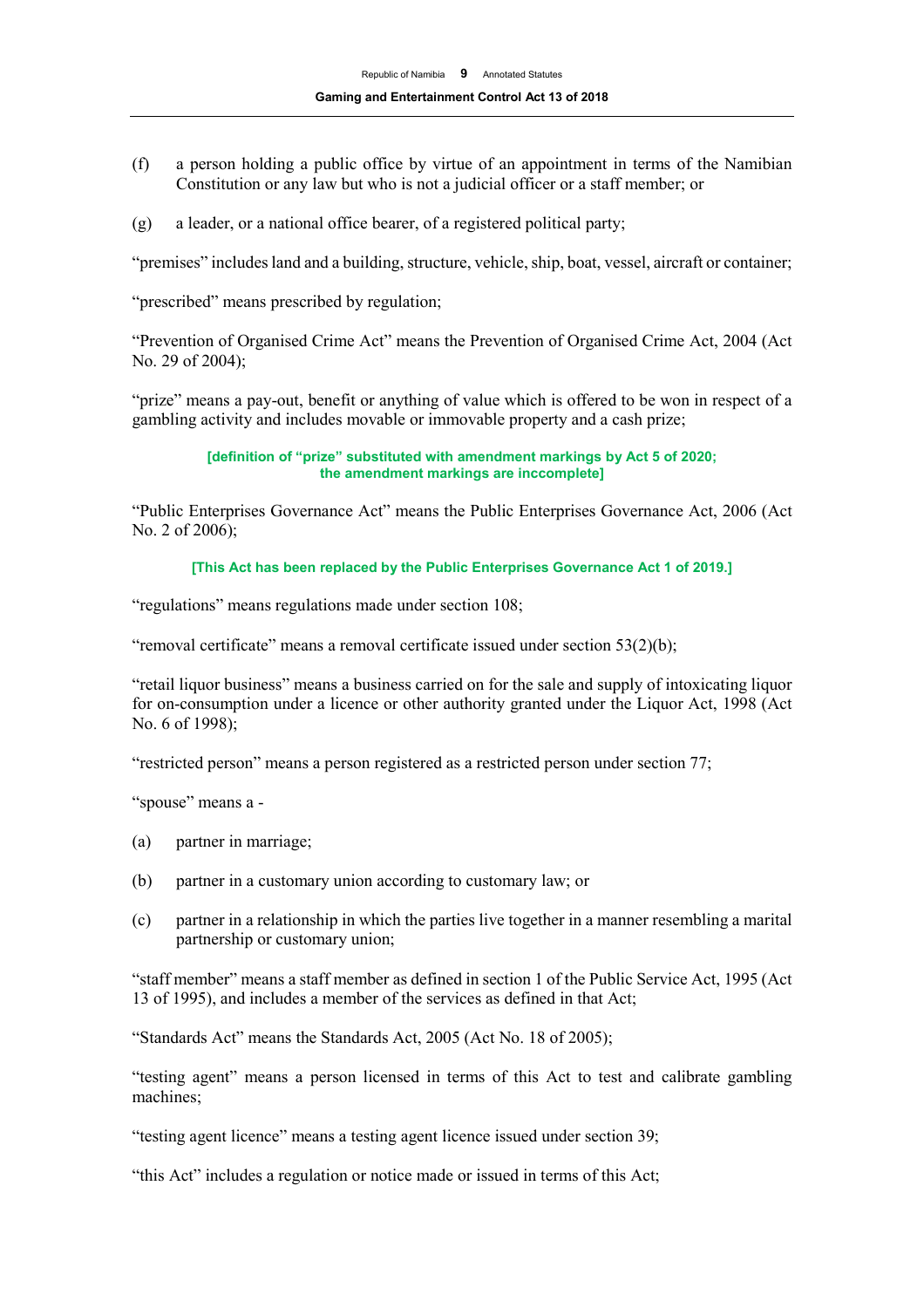"totalizator" means an instrument, machine or device, known as a totalizator or any other similar scheme which is employed for registering or indicating bets whether mechanically operated or not;

#### **[The comma after the word "device" is superfluous.]**

"totalizator bet" means the placing or accepting of a bet by staking money or anything of value on the outcome of an event or combination of events by means of -

- (a) a system in which the total amount staked, after deductions provided for by law or agreement, is divided among the persons who made the winning bets in proportion to the amount staked by each of them in respect of a winning bet; or
- (b) a scheme, form or system of betting, whether mechanically operated or not, that is operated on similar principles;

"totalizator licence" means a totalizator licence issued under section 37; and

"Trust Fund" means the Gambling Trust Fund established in terms of section 25.

#### **Application of Act**

**2.** This Act does not apply to an activity that is regulated in terms of the Lotteries Act, 2017 (Act No. 13 of 2017).

#### **Principles of gambling and gambling activities**

- **3.** The following are the principles of gambling and gambling activities -
- (a) gambling and gambling activities must be effectively regulated, controlled, policed and licensed;
- (b) members of the public who participate in gambling and gambling activities must be protected;
- (c) the society and the economy must be protected against the over-stimulation of the latent demand for gambling and gambling activities;
- (d) standardisation and quality in respect of equipment used in gambling and gambling activities must be promoted and maintained; and
- (e) the issuing of licences in respect of gambling and gambling activities must be transparent, fair and equitable.

## CHAPTER 2 ADMINISTRATION OF ACT

Part 1 General functions and powers of Minister

#### **Functions and powers of Minister**

**4.** (1) The Minister must initiate and develop policies on all matters relating to gambling, gambling activities and the gambling industry.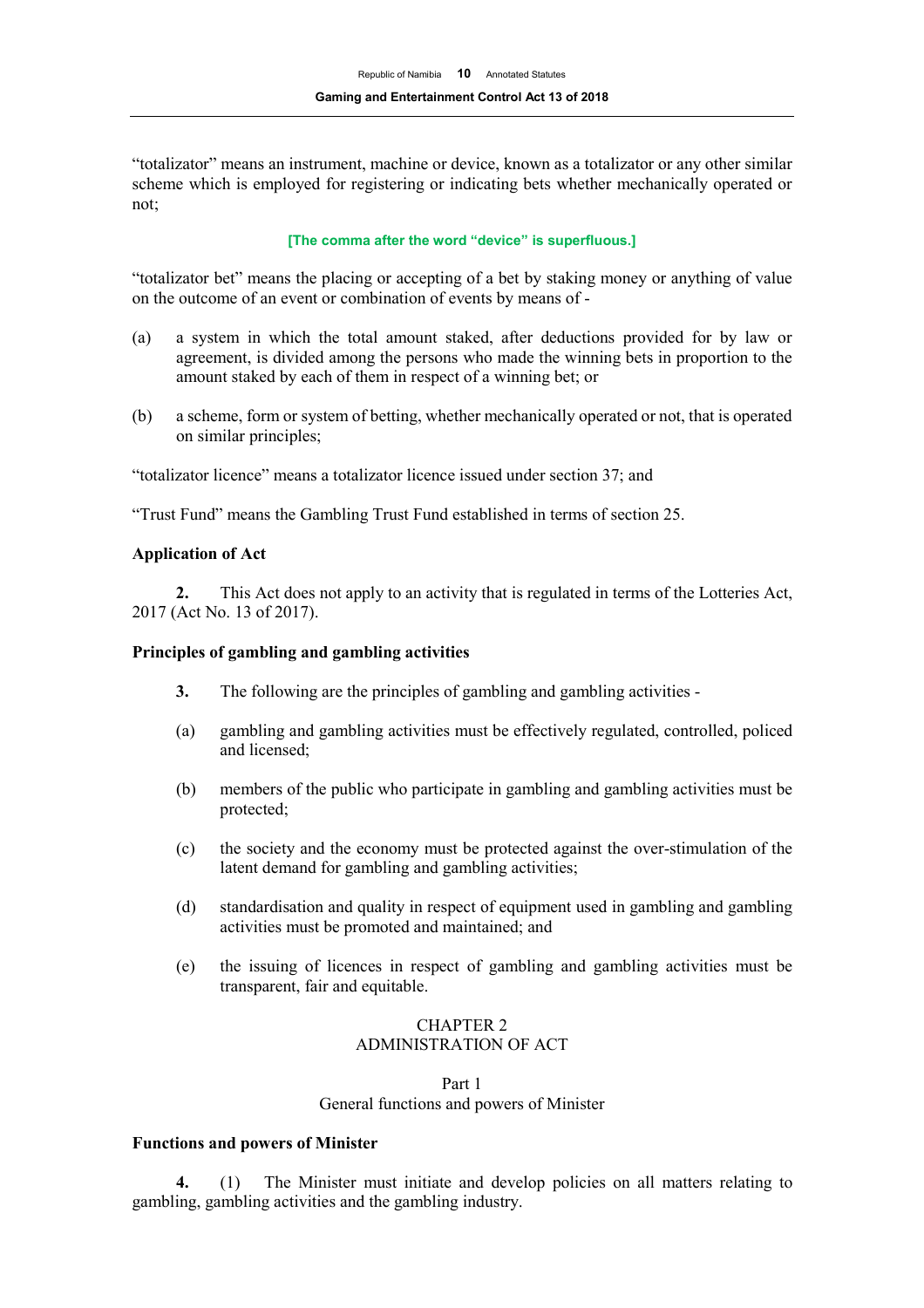(2) The Minister may, for the purposes of subsection (1), give general or specific policy directives to the Board and the Board must comply with the policy directives.

## Part 2 Gambling Board

#### **Establishment of Gambling Board**

**5.** There is established a juristic person to be known as the Gambling Board.

#### **Functions and powers of Board**

- **6.** (1) The functions of the Board are to -
- (a) administer, monitor and oversee compliance with this Act;
- (b) receive, investigate, process and determine applications for licences made under this Act;
- (c) supervise and oversee the activities of the chief executive officer, inspectors and staff members of the Board;
- (d) recommend to the Minister the maximum number of licences that may be issued under this Act;
- (e) advise the Minister on policy matters relating to gambling and gambling activities;
- (f) keep and maintain
	- (i) the register of restricted persons in accordance with section 77;
	- (ii) the central electronic monitoring system contemplated under section 90;
	- (iii) the register of gambling machines as contemplated in section 85; and
	- (iv) a register of licence holders as contemplated in section 55;
- (g) register information, documents and data required to be registered under this Act;
- (h) monitor socio-economic patterns of gambling and gambling activities in Namibia and in particular to research and identify factors relating to patterns, causes and consequences of -
	- (i) the socio-economic impact of gambling and gambling activities; and
	- (ii) addictive or compulsive gambling and gambling activities;
- (i) promote education and awareness programmes about the risk and socio-economic impact of gambling and gambling activities, and to establish a responsible gambling programme for Namibia;

#### **[paragraph (i) substituted with amendment markings by Act 5 of 2020]**

(j) monitor and ensure compliance with the Competition Act by the gambling industry and refer, to the Competition Commission established in terms of that Act, any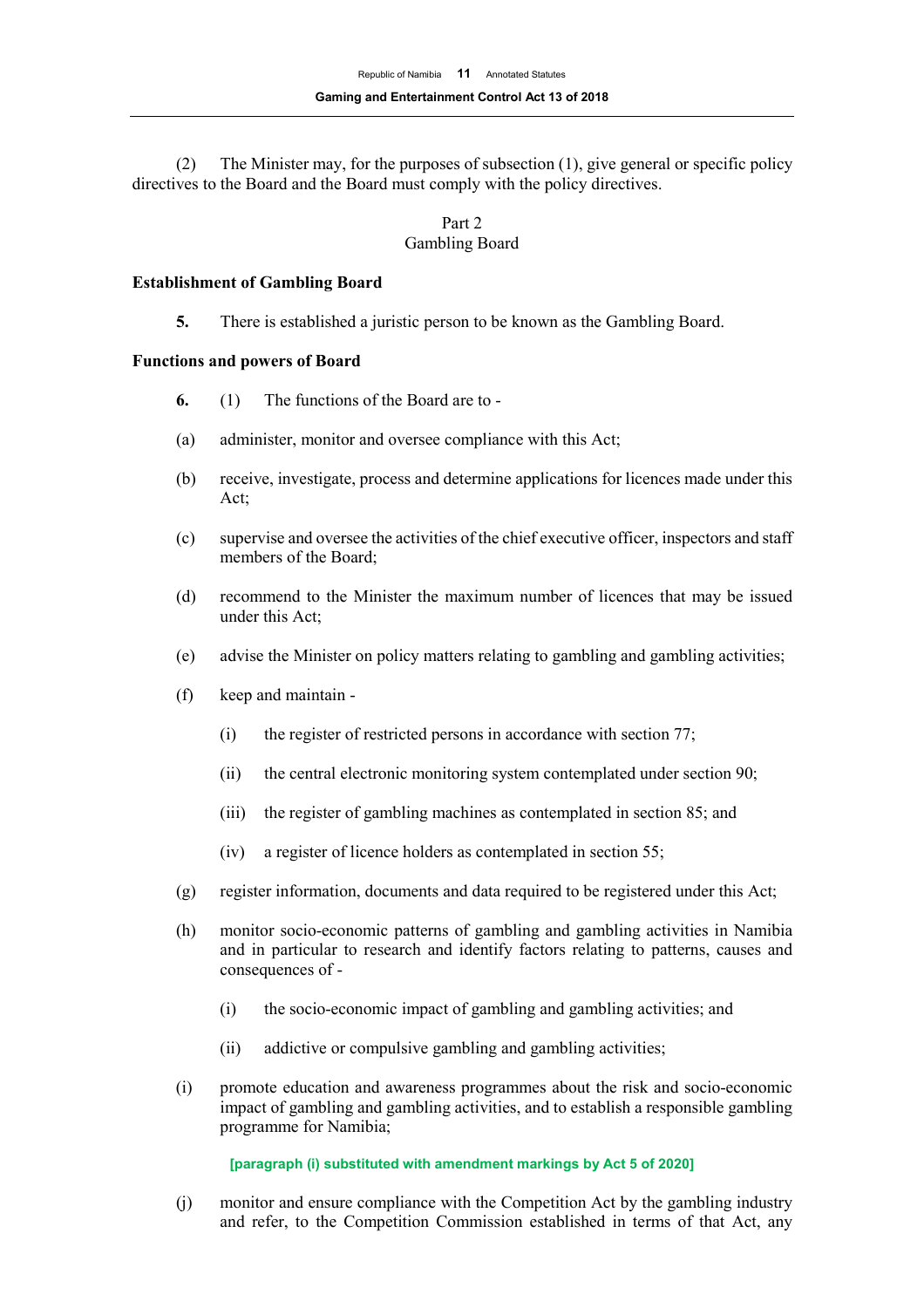concerns regarding possible existence of restrictive practices or abuse of dominant position as contemplated in that Act;

**[There should be an article such as "the" at the beginning of the phrase "possible existence of restrictive practices".]**

- (k) monitor and ensure compliance with the Financial Intelligence Act by the gambling industry and report any suspicious money laundering activities to the Bank of Namibia as contemplated in that Act;
- (l) implement and enforce the provisions of this Act; and
- (m) exercise powers or perform functions imposed on or assigned to the Board in terms of this Act.
- (2) To perform its functions and exercise its powers under this Act, the Board may -
- (a) purchase, hire or otherwise acquire moveable and immoveable property, and sell, let or otherwise dispose of such property;
- (b) open banking accounts;
- (c) accept grants and donations with the approval of the Minister;
- (d) invest moneys not immediately required by the Board;
- (e) gather, evaluate, process and publish information relating to gambling and gambling activities;
- (f) organise outreach and awareness programmes to inform, educate and sensitise the public on matters relating to gambling and gambling activities;
- (g) recommend to the Minister proposals for amendment to this Act or regulations made or in force under this Act;
- (h) liaise with regional or international authorities having objects similar to the objects of the Board;
- (i) consult with a person, organisation or institution with regard to a matter relating to gambling and gambling activities; and
- (j) have regard to international developments in the field of gambling and gambling activities and related gambling activities.

#### **Constitution of Board**

**7.** (1) Subject to section 14 and 15 of the Public Enterprises Governance Act, the Board consists of the following members appointed by the Minister -

- (a) a person whom in the opinion of the Minister has knowledge or experience in matters relating to the functions of the Board;
- (b) a person with a law qualification which entitles such a person to be admitted as a legal practitioner under the Legal Practitioners Act, 1995 (Act No. 15 of 1995);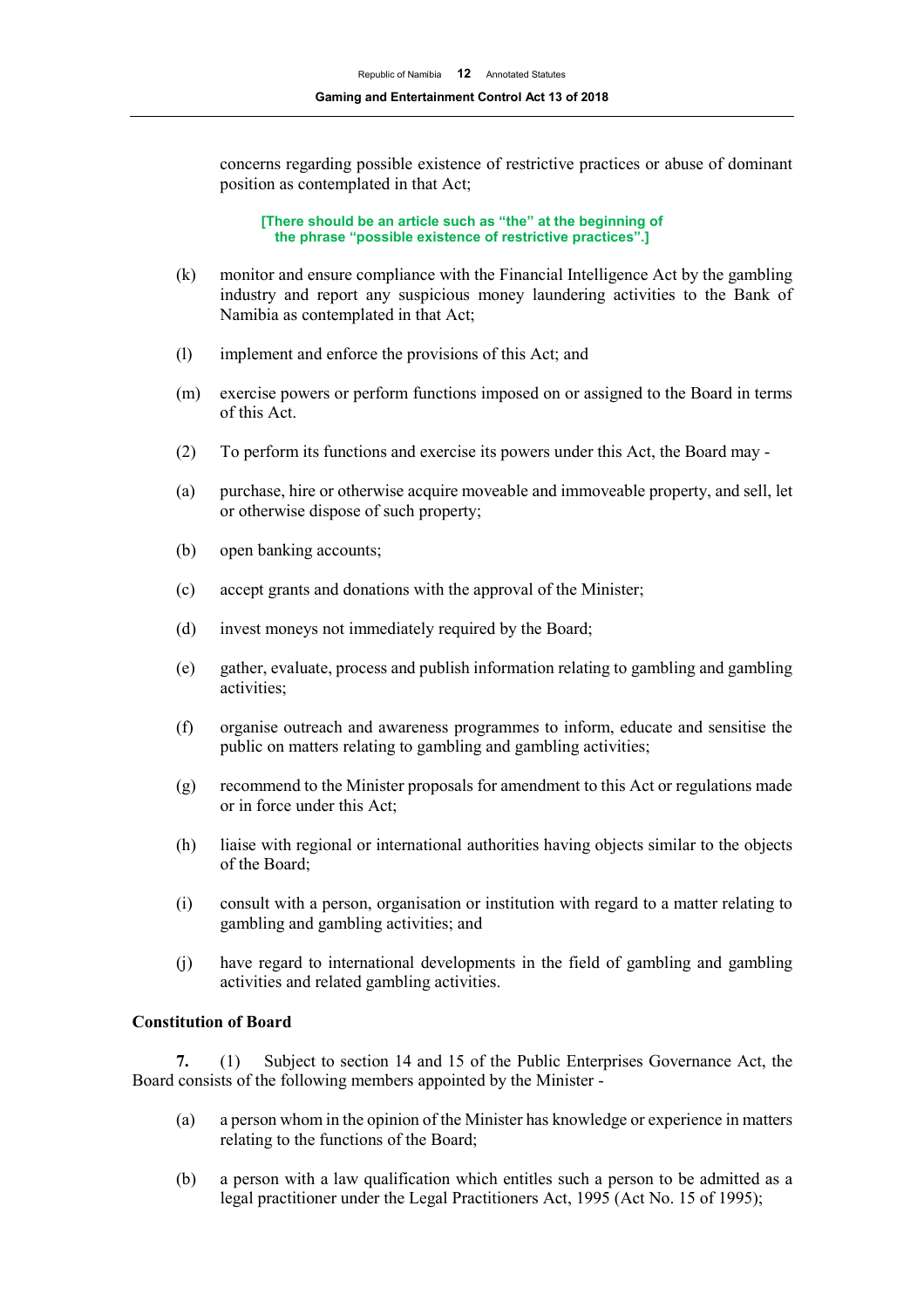- (c) five persons of whom
	- (i) one must have knowledge and experience in the tourism sector;
	- (ii) one must have knowledge and experience in finance;
	- (iii) one must have knowledge and experience in safety and security matters;
	- (iv) one must have knowledge and experience in health or social services; and
	- (v) one must have knowledge and experience in commercial and industrial matters; and
- (d) the chief executive officer who is an *ex officio* member of the Board but does not have voting rights at meetings of the Board.

(2) The Minister must for the purposes of appointing persons referred to in subsection (1)(b) and (c), in writing, invite interested persons to apply to the Minister to be considered for appointment as members of the Board and to submit such application within a period specified in the invitation.

(3) If the required application is not submitted within the period specified in the invitation referred to in subsection (2), the Minister, subject to this section, may appoint a suitable person as a member of the Board.

(4) A person appointed as a member of the Board under subsection (3) is regarded as having been properly appointed as a member of the Board for purposes of subection (1).

> **[The word "subsection" in the phrase "subsection (1)" is misspelt in the** *Government Gazette***, as reproduced above.]**

(5) To be eligible for appointment as a member of the Board under subsection (1), a person -

- (a) must be a fit and proper person;
- (b) may not be subject to any disqualification referred to in section 8; and
- (c) may not have an interests referred to in section  $8(g)$ .

#### **[The phrase "an interests" should be "an interest".]**

(6) The Minister must, as soon as possible after appointing the members of the Board in terms of subsection (1), notify in the *Gazette* -

- (a) the name of every person appointed as a member;
- (b) the period for which the appointment is made; and
- (c) the date from which the appointment takes effect.

## **Disqualification for appointment as members of Board**

**8.** A person may not be appointed as a member of the Board, if that person -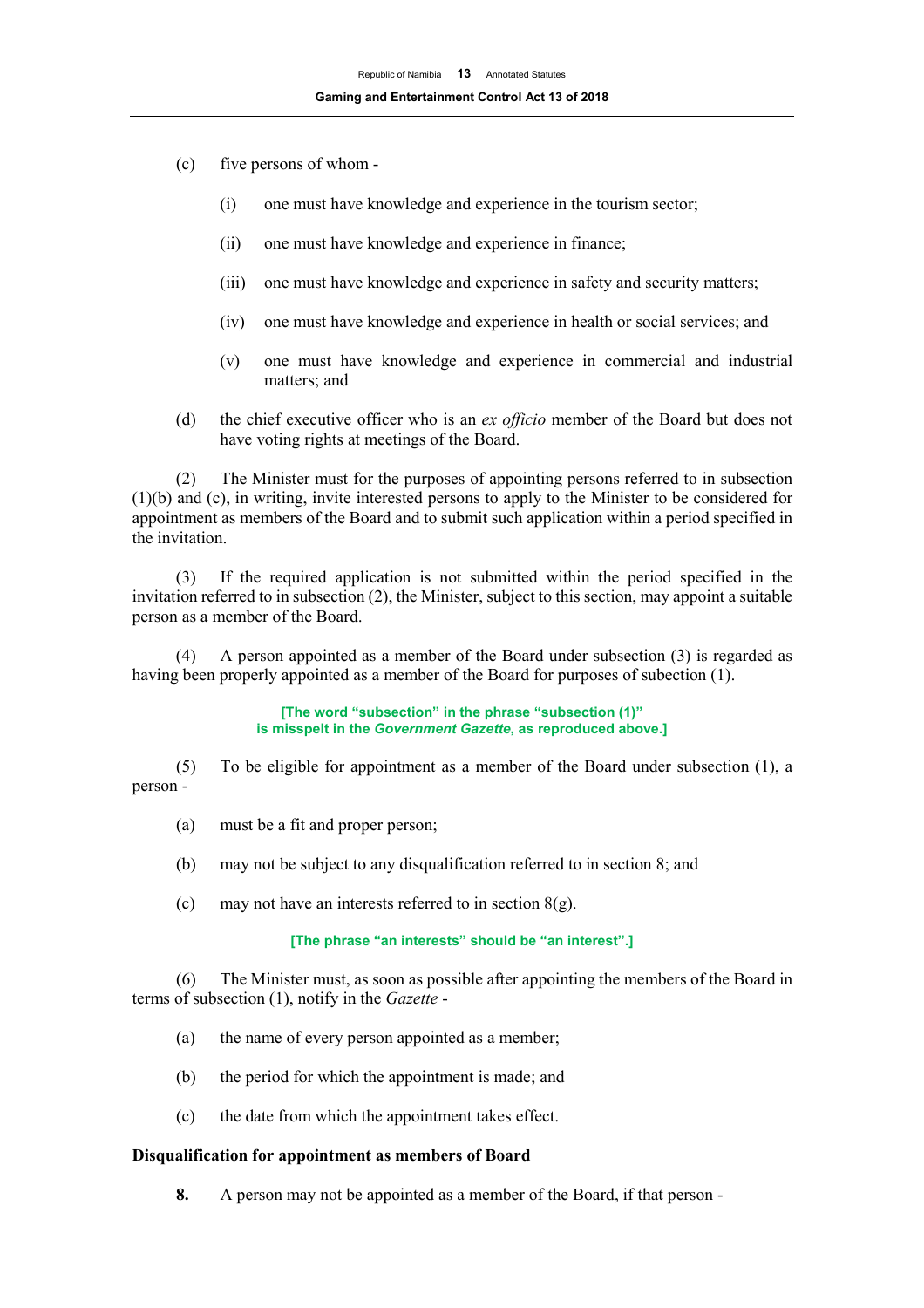- (a) is not a Namibian citizen or lawfully admitted to Namibia for permanent residence;
- (b) has not attained the age of 21 years;
- (c) is a political office bearer;
- (d) is listed in the register of restricted persons contemplated in section 77;
- (e) has at any time during the preceding 10 years served a sentence of imprisonment for a period of more than 12 months without an option of a fine;
- (f) has at any time been found guilty of
	- (i) an offence of which dishonesty is an element;
	- (ii) an offence under the Prevention of Organised Crime Act;
	- (iii) an offence under the Anti-Corruption Act;
	- (iv) an offence under the Financial Intelligence Act;
	- (v) any offence under this Act; or
	- (vi) any computer or computer software related offence or an offence under any other law relating to gambling;
- (g) personally or through a spouse, partner or associate has a direct or indirect financial interest or has acquired such interest in a business carried on in Namibia or elsewhere that may conflict or interfere with the proper performance of his or her function as a member of the Board;
- (h) is an unrehabilitated insolvent;
- (i) has been or is removed from an office of trust on account of misconduct; or
- (j) has under any law been declared by a competent court to be mentally ill.

## **Term of office**

**9.** (1) Unless a different determination has been made in terms of section 14(1)(d) of the Public Enterprises Governance Act and subject to section 10, a member of the Board holds office for a period of three years.

(2) A member of the Board referred to in subsection (1) is eligible for re-appointment after the expiry of his or her term as a member of the Board.

#### **Vacation of office and filling of vacancies**

- **10.** (1) A member of the Board vacates his or her office, if he or she -
- (a) is absent from three consecutive meetings of the Board without leave of the Board;
- (b) resigns from his or her office by giving 30 days written notice to the Minister;
- (c) becomes subject to any of the disqualifications referred to in section 8; or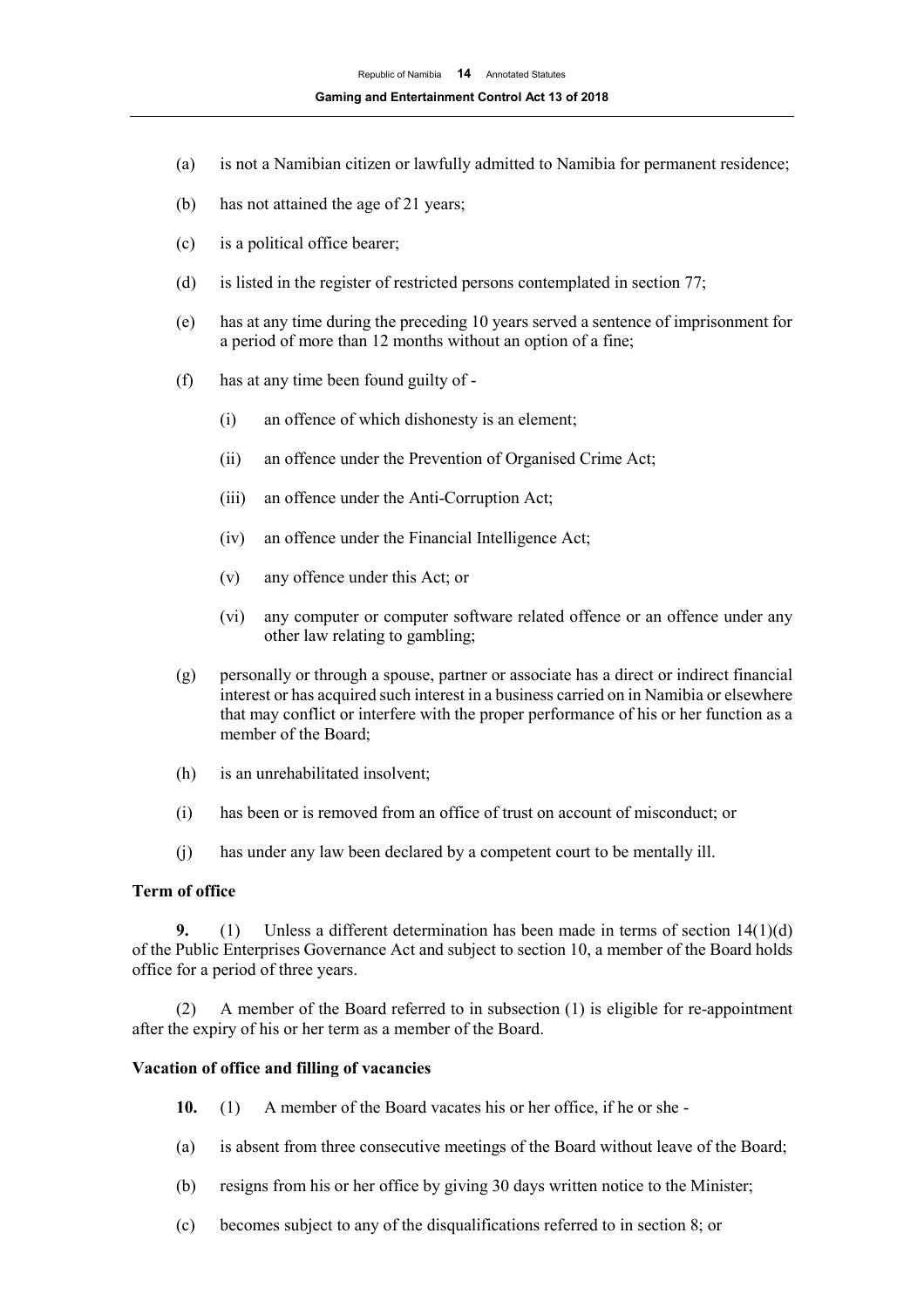(d) is removed from office under subsection (2).

(2) The Minister may remove a member of the Board from the office before the expiry of his or her term, if the Minister is satisfied, after having given the member an opportunity to be heard, that the member -

- (a) is physically or mentally unfit or unable to effectively perform his or her functions as a member of the Board;
- (b) neglects his or her functions as a member of the Board;
- (c) acts in a manner that prejudices or is in conflict with the interests of the Board; or
- (d) has contrary to section 103 divulged a matter which has been entrusted to that member.

(3) If a member of the Board dies or vacates his or her office before the expiry of the period for which he or she was appointed the Minister must, subject to section 7, appoint a person to fill the vacancy for the remainder of the period for which the member was appointed.

## **Conduct of members and disclosure of interest**

- **11.** (1) A member of the Board may not -
- (a) engage in an activity that may undermine the integrity of the Board;
- (b) participate in any proceedings in which the member has an interest contemplated in section  $8(g)$ ; or
- (c) use confidential information obtained in the performance of his or her functions as a member of the Board to obtain financial benefits or other advantage either directly or indirectly for himself or herself or for any other person.

(2) A member of the Board must in writing disclose to the Minister any direct or indirect financial interest which the member personally or through a spouse, partner or associate acquires in a business carried on in Namibia or elsewhere as soon as he or she acquires such interests.

(3) A member who acquires an interest contemplated in subsection (2), in any matter which is before the Board for discussion or determination must -

- (a) immediately and fully disclose his or her interest to the Board before any discussion or determination; and
- (b) withdraw from any discussion or determination by the Board in respect of the matter.

(4) A person who contravenes or fails to comply with a provision of this section commits an offence and is liable on conviction to a fine not exceeding N\$200 000 or to imprisonment for a period not exceeding 20 years or to both such fine and such imprisonment.

## **Meetings and decisions of Board**

**12.** (1) The first meeting of the Board must be held at such time and place as the Minister may determine and subsequent meetings of the Board must be held at such times and places as the chairperson of the Board may determine.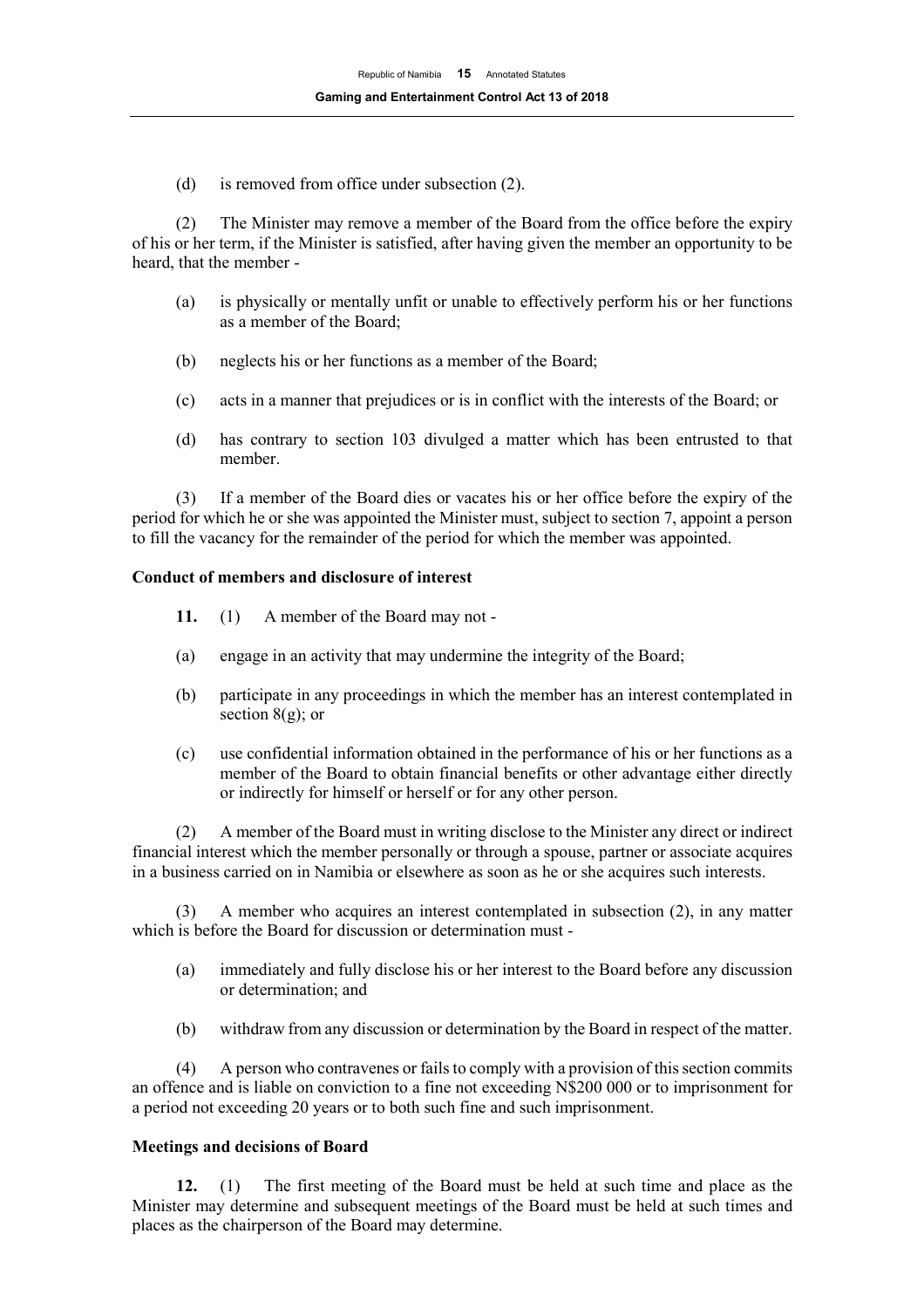(2) The chairperson of the Board or in his or her absence the deputy chairperson must preside at meetings of the Board but if both are absent or for any reason unable to preside at any meeting of the Board, the members present at such meeting must elect from among their number a member to preside at the meeting.

(3) The Board must hold one meeting every three months and may hold such other additional meetings as may be determined by the Board.

(4) Despite subsection (3), the chairperson must convene a special meeting of the Board within 14 days after the date of receipt of a written request by -

- (a) the Minister; or
- (b) the majority of the Board members,

which request must clearly state the purpose for which the special meeting is to be convened.

(5) The majority of all the members of the Board constitute a quorum at any meeting of the Board.

(6) The chairperson of the Board must cause a notice of every meeting of the Board to be given to the members of the Board so as to reach the members at least 72 hours before the meeting.

(7) A decision made by the majority of the members of the Board present and voting at a meeting of the Board constitutes a decision of the Board and in the event of an equality of votes the member of the Board presiding at the meeting has a casting vote in addition to his or her deliberative vote.

(8) A meeting of the Board convened for the purposes of hearing representations or objections in relation to an application made in terms of this Act is open to the public but the member presiding at the meeting may direct a person whose presence is, in his or her opinion, not desirable at that meeting to leave the meeting.

(9) A decision of the Board or an act performed under the authority of the Board is not invalid merely by reason of -

- (a) a vacancy on the membership of the Board; or
- (b) the fact that a person who is not entitled to sit as a member of the Board was in attendance when the decision was taken or act was authorised if the decision was taken or act was authorised by a majority of the members who were present and entitled to vote at the meeting.

(10) Despite subsection (6) or (7), a written resolution not passed at a meeting of the Board but signed by such number of members sufficient to constitute a quorum is as valid and effectual as if it had been passed at a meeting of the Board duly convened and constituted, and such resolution must be recorded in the minutes of the first ensuing meeting of the Board.

(11) The chief executive officer must keep or cause to be kept accurate minutes of the proceedings of all the meetings of the Board.

(12) The Board may make rules regulating the procedures that must be followed at the meetings of the Board.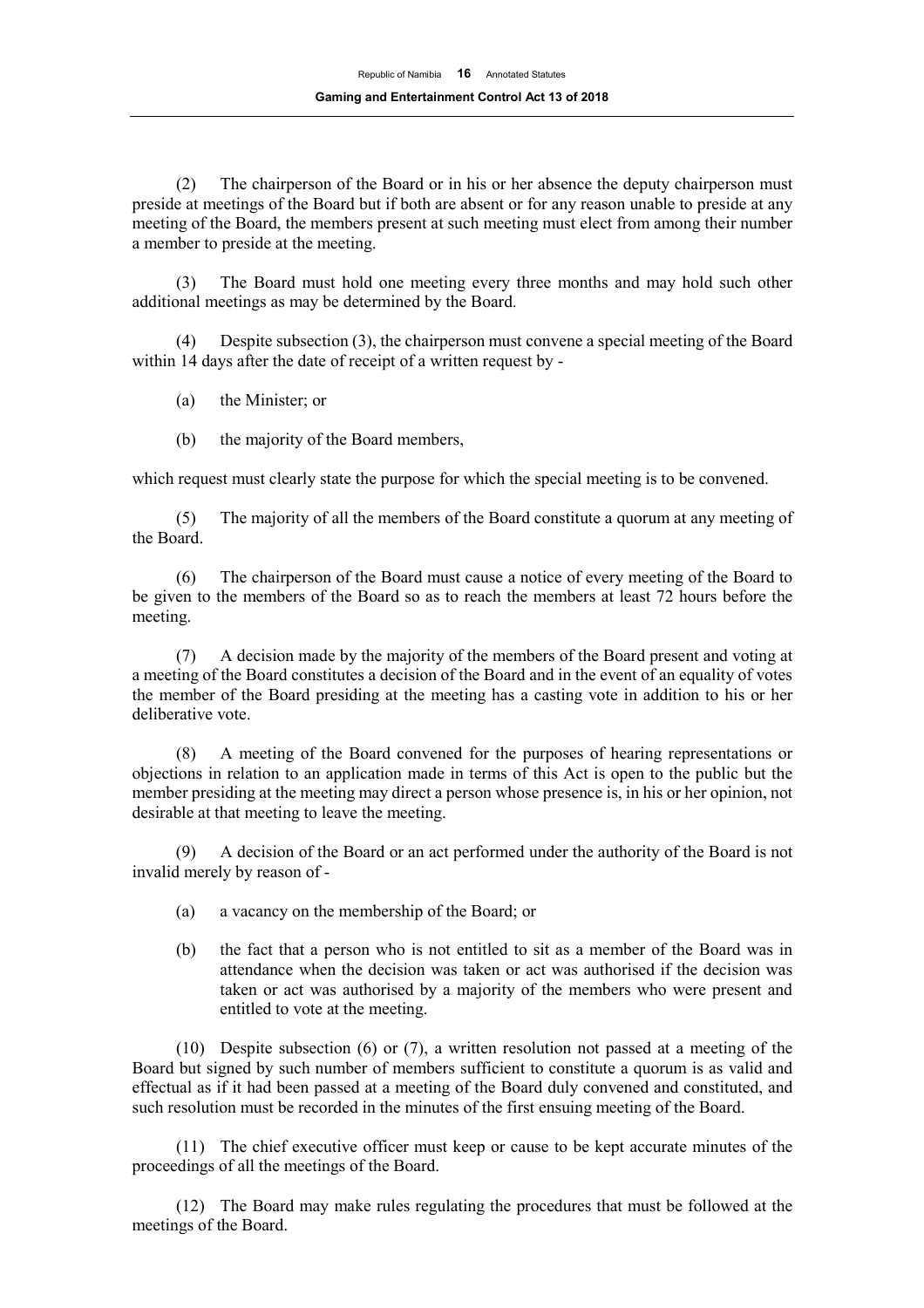## **Committees of Board**

**13.** (1) The Board may establish one or more committees to exercise such powers or perform such functions as the Board may delegate or assign to such committee.

(2) A committee consists of at least two members of the Board and such other persons as the Board may determine.

(3) A committee may, with the approval of the Board, co-opt persons of special expertise to advise the committee in the performance of its functions but such co-opted persons are not entitled to vote at any meeting of the Committee.

> **[The inconsistent capitalisation of the word "committee" is reproduced here as it appears in the** *Government Gazette***.]**

(4) The Board must designate a member of the Board as chairperson of a committee.

(5) A committee must exercise its powers and perform its functions in accordance with such directions as the Board may determine.

(6) A function performed or a power exercised by a committee is considered to have been performed or exercised by the Board.

(7) Except for paragraph (a) of section 8, that section and section 11 apply with the necessary changes to a person co-opted as member of a committee under subsection (3).

#### **[The article "a" should appear before the word "member".]**

#### **External experts**

**14.** (1) The Board may contract an external expert to assist the Board in performing its functions under this Act.

(2) An external expert contracted under subsection (1) must have a maximum degree of independence from persons involved in the gambling industry or in the functions to be performed by the external expert.

(3) An external expert may be appointed as an inspector.

#### **Allowances and remuneration of members of Board and committees**

**15.** (1) The Minister must pay such allowances and remuneration to the members of the Board and members of a committee who are not in the full-time employment of the State, as the Minister determines with the concurrence of the Minister responsible for finance.

(2) Allowances and remuneration determined under subsection (1) may differ according to the different offices held or functions performed by members contemplated in that subsection.

(3) All expenditure related to the exercise, performance or carrying out of the powers and functions of the Board, including expenditure relating to the payment of allowances and remuneration must be defrayed from funds of the Board.

**[There should be a comma after the phrase "including expenditure relating to the payment of allowances and remuneration" to offset that phrase properly.]**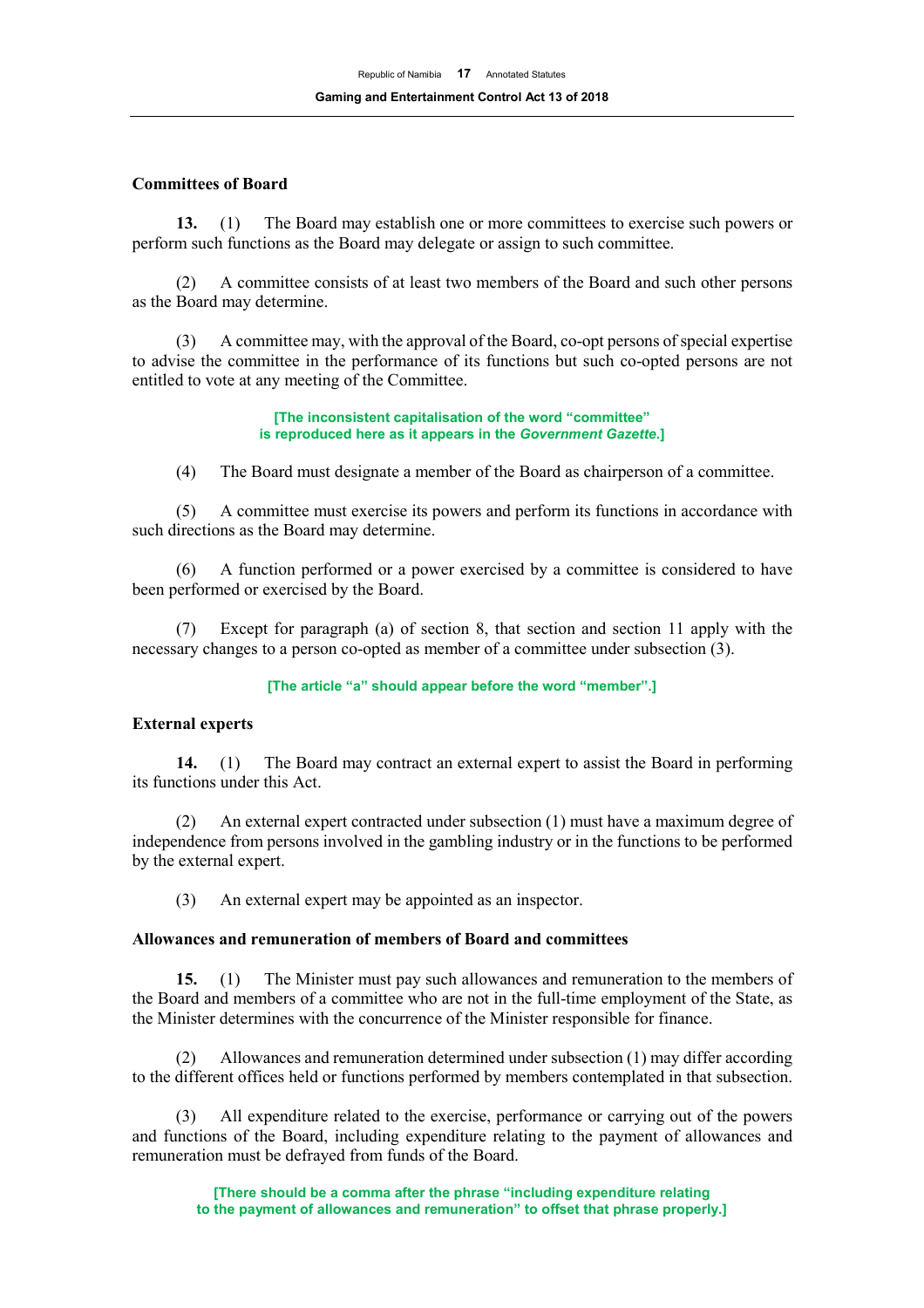#### Part 3 Staff members of Board

#### **Chief executive officer**

**16.** (1) The Board, with the approval of the Minister, must appoint a suitably qualified and experienced person as the chief executive officer of the Board.

- (2) The chief executive officer -
- (a) is appointed on such terms and conditions as the Board, with the approval of the Minister, may determine and his or her remuneration and other service benefits is determined in accordance with section 22(3) of the Public Enterprises Governance Act;

#### **[The verb "is" should be "are" to be grammatically correct.]**

- (b) is appointed for a term of five years and is eligible for re-appointment at the expiration of his or her term of office; and
- (c) may be removed from office before the expiry of his or her term of office in accordance with the terms and conditions of his or her contract of employment or applicable law.

(3) Subject to the direction and supervision of the Board, the chief executive officer is responsible for the day-to-day management and administration of the Board.

(4) If the office of the chief executive officer becomes vacant or the chief executive officer is for any reason unable to perform his or her functions, the Board may -

- (a) designate any suitable staff member of the Board; or
- (b) if circumstances so require, appoint a suitable person, after consultation with the Minister,

to act as the chief executive officer until the vacancy is filled or the chief executive officer is able to perform his or her functions.

(5) A person designated or appointed under subsection (4) has the powers and performs the functions of the chief executive officer.

- (6) Subject to the direction and supervision of the Board, the chief executive officer -
- (a) supervises the staff members of the Board and exercises disciplinary powers over such staff members as may be set out in the applicable personnel rules; and
- (b) is the accounting officer of the Board and is responsible for
	- (i) the proper control and management of the assets of the Board;
	- (ii) the effectiveness and efficiency of the Board;
	- (iii) all income and expenditure of the Board, including the keeping of complete and accurate accounts of moneys received or expended by the Board in accordance with the financial reporting standards so as to give a true reflection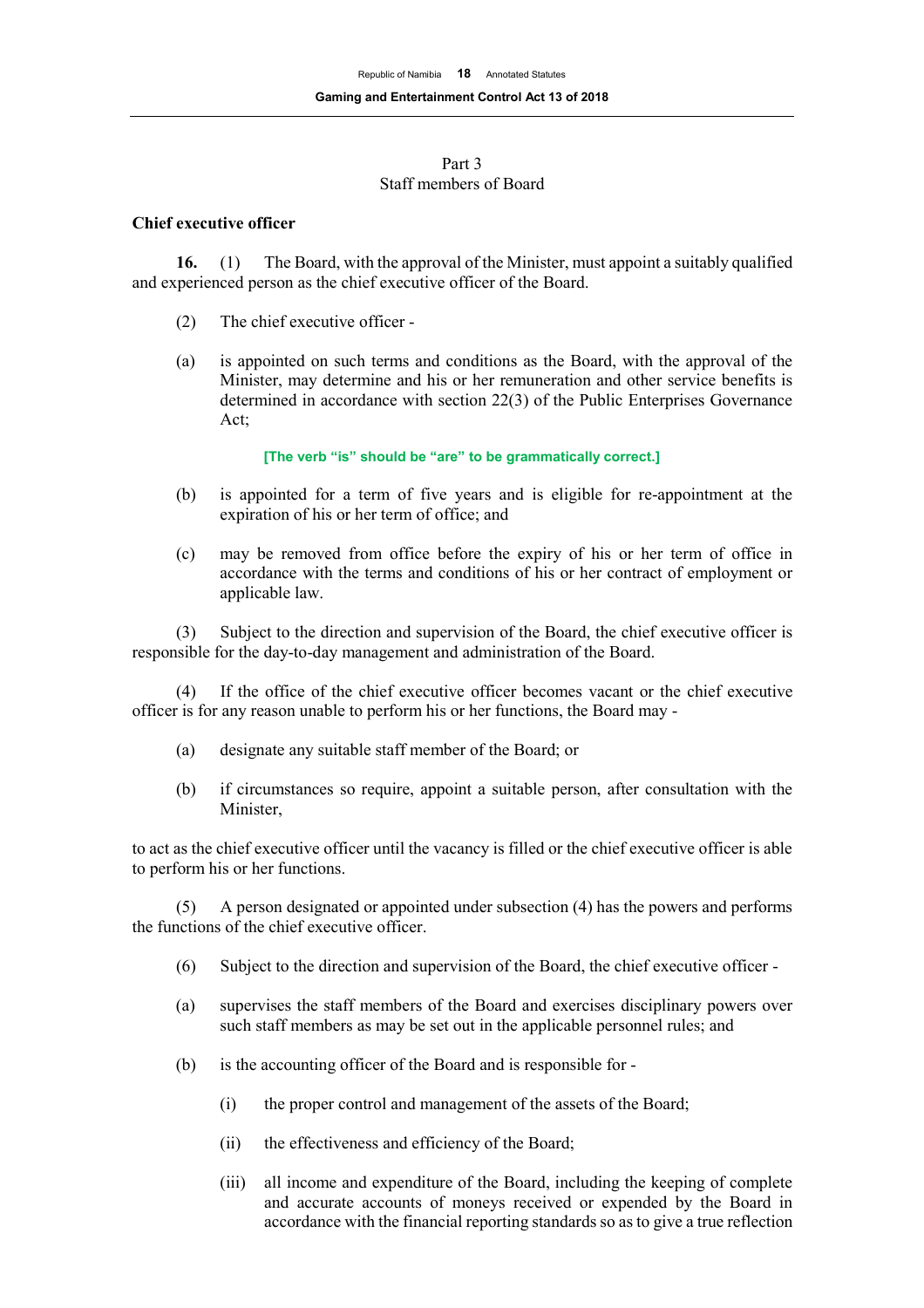of the transactions and financial situation of the Board and to represent accurately the state of affairs and business of the Board;

- (iv) receiving fees payable to the Board and other revenue collected by the Board under this Act or applicable law and the discharging of liabilities of the Board; and
- (v) the proper and diligent implementation of, and compliance with, the Public Enterprises Governance Act and this Act.

## **Staff members of Board, transfer and secondment of staff members**

**17.** (1) The Board may, on the recommendation of the chief executive officer, appoint such persons as staff members of the Board as it considers necessary in order to assist the Board in the exercise and performance of its powers and functions in terms of this Act on such remuneration and conditions of service as the Board may determine.

#### **[subsection (1) substituted with amendment markings by Act 5 of 2020]**

(2) Despite subsection (1), the Board, in the performance of its functions in terms of this Act, at its request and after consultation with the Minister and the Public Service Commission, may be assisted by staff members seconded to the service of the Board in terms of the Public Service Act, 1995 (Act No. 13 of 1995).

#### Part 4

#### Inspectorate

## **Inspectors**

- **18.** (1) The Board -
- (a) may appoint a suitably qualified person as an inspector to monitor, investigate or evaluate any matter on behalf of the Board, subject to the control and direction of the Board; and
- (b) must provide each inspector with a certificate of appointment, with his or her picture and identity number, stating -
	- (i) that the inspector has been appointed under this Act; and
	- (ii) any limitation on the authority of the inspector, if any.

(2) An inspector must produce his or her certificate of appointment to a person in relation to whom he or she seek to exercise a power or perform a function under this Act.

## **[The verb "seek" should be "seeks" to be grammatically correct.]**

(3) For the purpose of this Act, the Board must take the necessary steps to facilitate the declaration of one or more inspectors as peace officers in terms of section 334 of the Criminal Procedure Act, 1977 (Act No. 51 of 1977).

## **Powers and functions of inspectors**

**19.** (1) Subject to subsection (2) and (3), an inspector may, without prior notice to a person -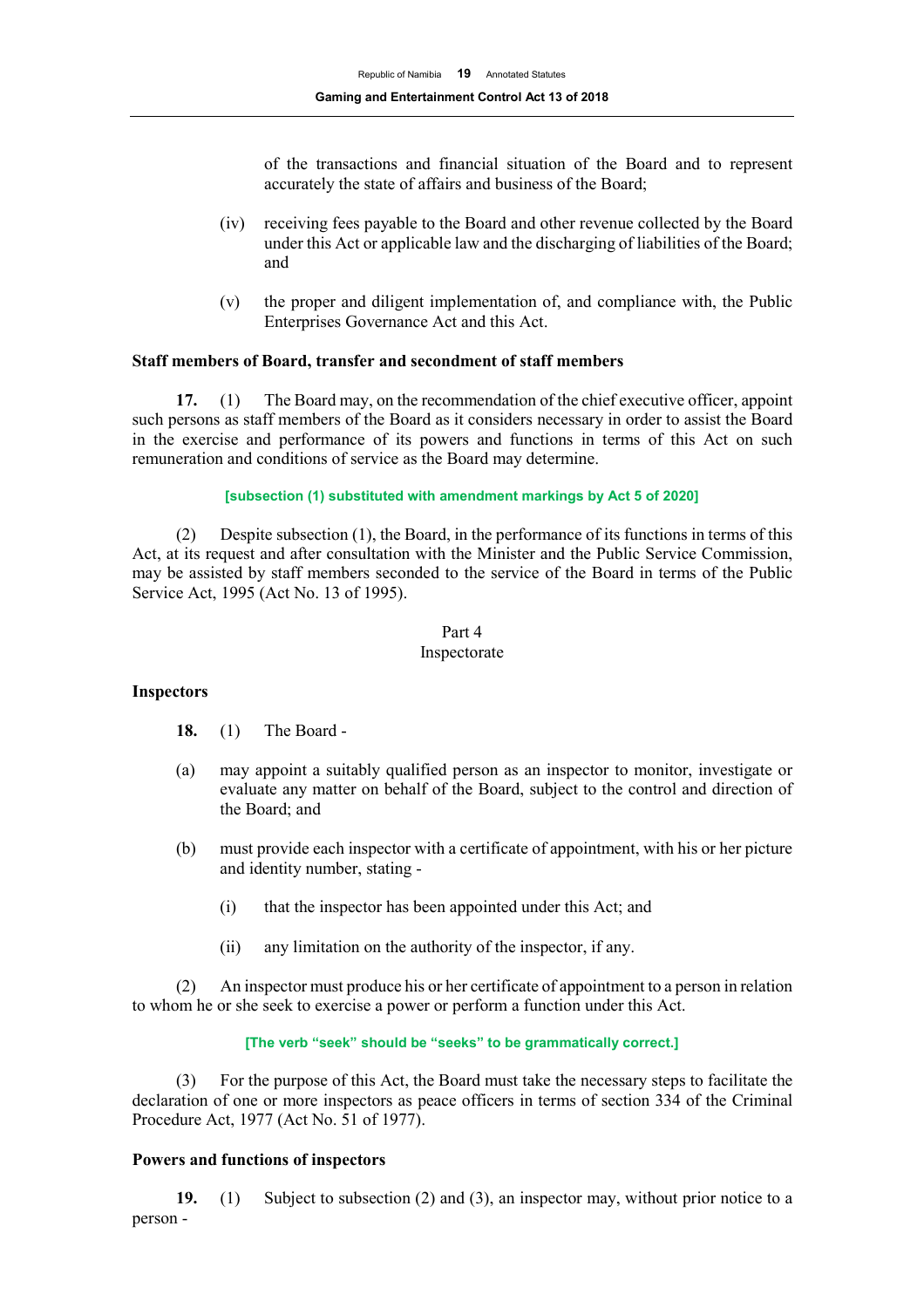- (a) enter premises in which gambling activities are engaged in, conducted or made available or in which records of any of such gambling activities are prepared or maintained;
- (b) enter premises in, on or from which it is suspected
	- (i) that a gambling or gambling activity is being engaged in, conducted or made available; or
	- (ii) that a gambling machine, equipment, device, object, book, record, note, recording or other document used or capable of being used in connection with the conducting of a gambling activity may be found;
- (c) in any premises referred to in paragraph (a) or  $(b)$  -
	- (i) conduct an enquiry that the inspector believes to be necessary after having informed the person who appears to be in charge or control of the premises of the purpose of his or her visit;
	- (ii) require the person referred to in subparagraph (i) to produce a licence, transfer licence or removal licence required under this Act;
	- (iii) question a person who is on or in the premises;
	- (iv) examine a gambling machine, equipment, object, book, record, note, recording or other document in, on or around the premises referred to in paragraph (a) or (b);
	- (v) examine or make extracts from documents referred to in subparagraph (iv); and
	- (vi) seize and remove from the premises and impound
		- (aa) a gambling machine or equipment for the purposes of examination and inspection;
		- (bb) a book, record, ledger, game, device, cash box and its contents, counting room or its equipment or gambling operations;
- (d) require a person in charge of premises referred to in paragraph (a) or (b)
	- (i) to point out a gambling machine, equipment, device or object that the person has custody or control over;
	- (ii) for the purpose of examination or making copies or extracts, to produce a book, record, note, recording or other document that the person has possession or custody or control over; and
	- (iii) to provide information in connection with anything that has been pointed out or produced in terms of subparagraph (i) or (ii); or
- (e) enter a licenced premises to determine whether any prescribed requirements have been complied with.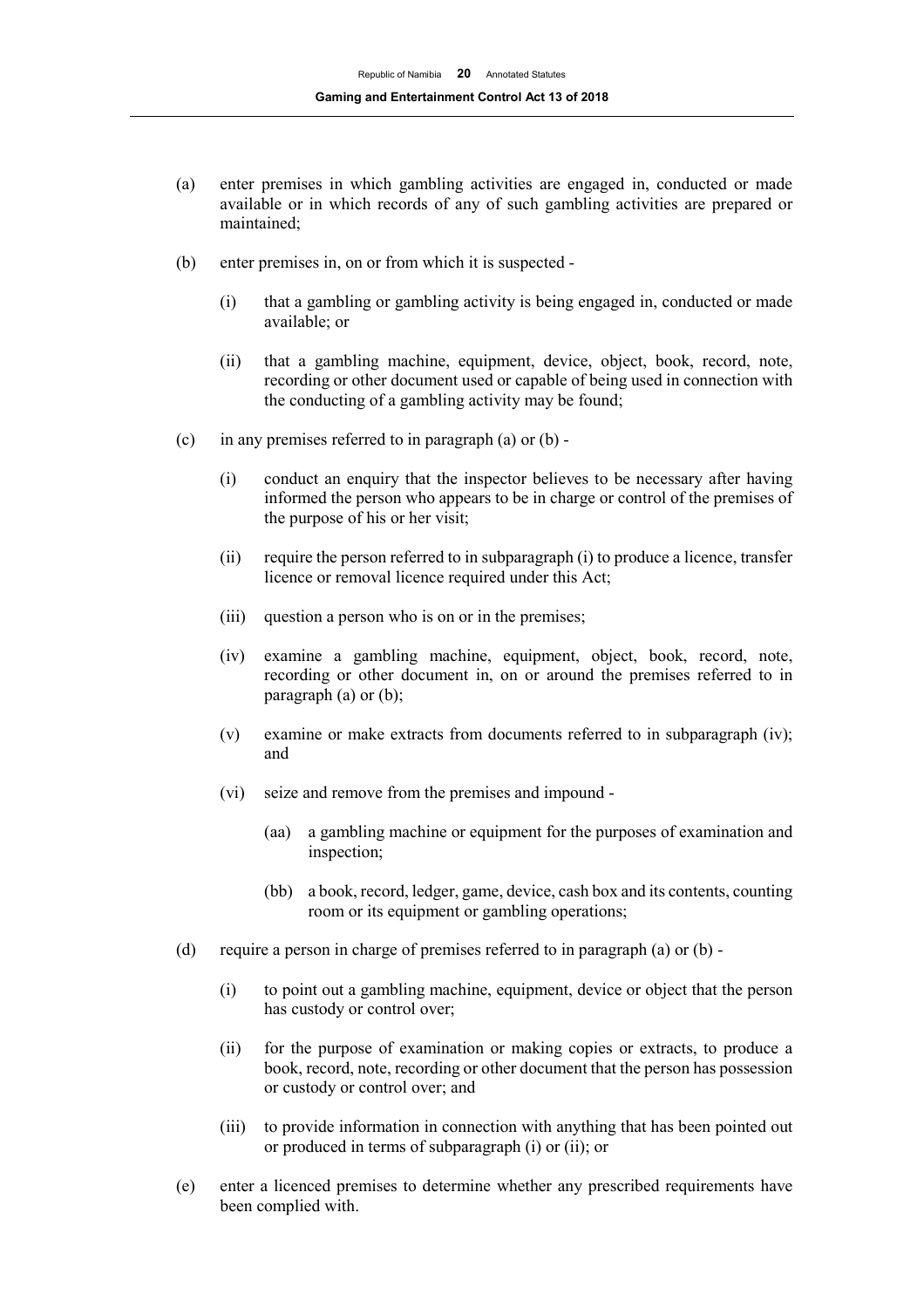(2) In exercising the powers conferred by subsection (1), an inspector may not enter and search premises which is the private home of a person, unless the owner of such home consents to such entry and search or such entry and search has been authorised by a warrant issued by a judge of the High Court of Namibia or a magistrate with competent jurisdiction on application by the inspector who has satisfied such judge or magistrate under oath that -

**[The verb "has" should be "have"** ("entry and search have been authorised")**.]** 

- (a) there are reasonable grounds for believing that a provision of this Act is being contravened in that home or that a book, record or any other document or other article required for inspection is in that home; and
- (b) such entry and search is necessary for a purpose referred to in Article 13 of the Namibian Constitution.

**[The verb "is" should be "are"** ("entry and search are necessary")**.]** 

- (3) The search of the home or premises under this section -
- (a) may not be excessively intrusive, having regard to the contravention suspected; and
- (b) must comply with the provisions of subsections  $(3)(a)$  and  $(4)$  of section 21 and section 29 of the Criminal Procedure Act, 1977 (Act No. 51 of 1977).
- (4) An inspector may -
- (a) serve search warrants, notices, summons or other processes relating to the enforcement of laws regulating gambling or gambling activities;
- (b) conduct investigations into the character, record or reputation of a person applying for a licence, licence holders and other persons as the Board may determine;
- (c) liaise with law enforcement agency for the purposes of paragraph (b) or for the conducting of investigation or identification of applicants for the purposes of licences;

**[The phrase "law enforcement agency" should be "a law enforcement agency" or "law enforcement agencies" to be grammatically correct. The same is true of the word "investigation" ("an investigation" or "investigations").]**

(d) investigate contraventions of this Act or any law relating to gambling and gambling activities and refer violations constituting an offence to a police officer, Financial Intelligence Centre of Namibia established under the Financial Intelligent Act or the Prosecutor-General; and

**[The article "the" is missing before the phrase "Financial Intelligence Centre of Namibia".]**

(e) exercise any other power or perform any other function assigned or imposed on an inspector by or under this Act.

(5) When performing a function in terms of subsection (1) or (2), an inspector may be accompanied and assisted by an interpreter, a police officer or by an authorised officer as defined in section 1 of the Financial Intelligence Act.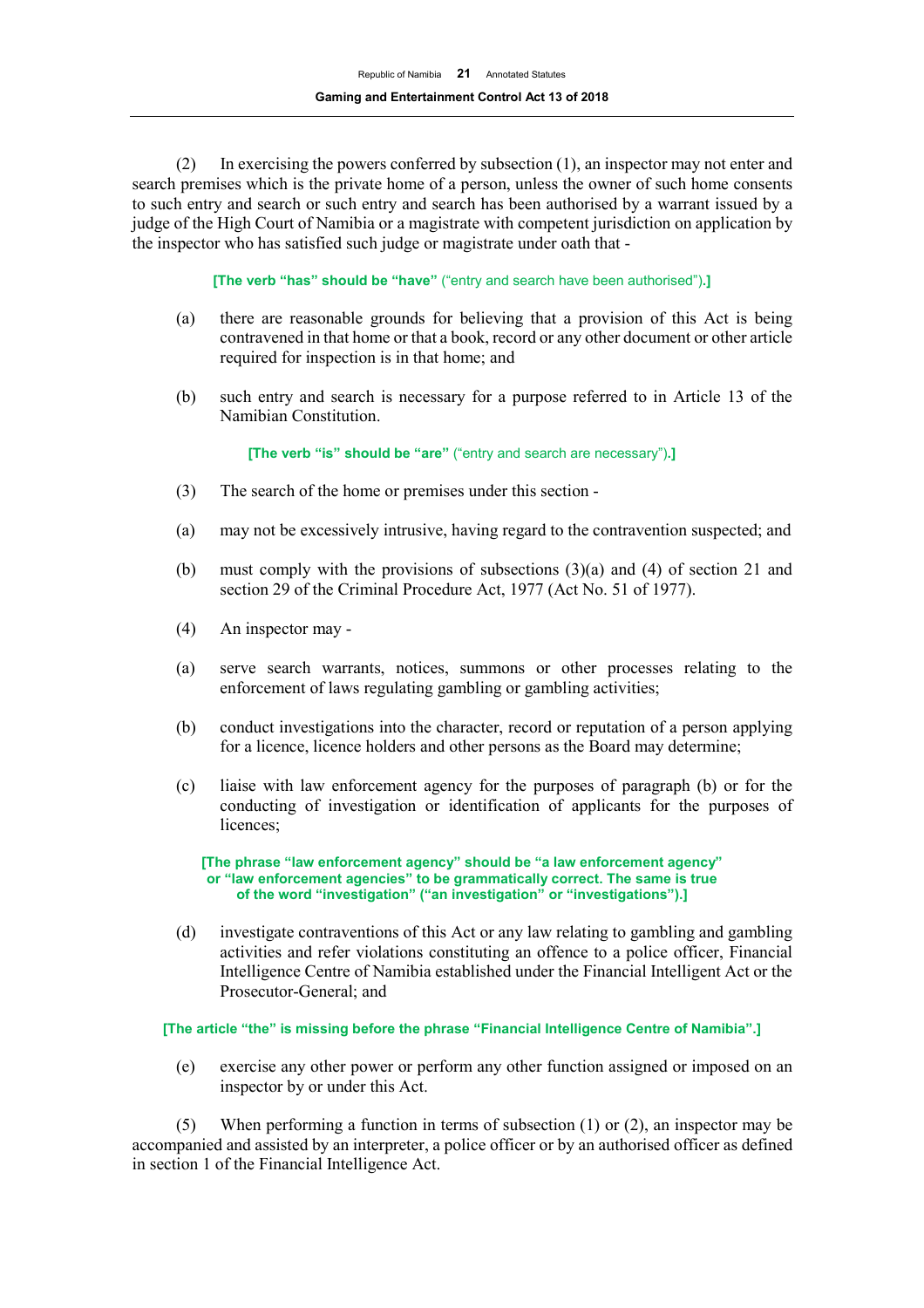(6) Nothing in this section may be construed as prohibiting other law enforcement agencies from enforcing the provisions of this Act or from performing other duties to the extent permitted by the law.

(7) In so far as this section provides for a limitation on the fundamental rights contemplated in Article 13 of the Namibian Constitution, in that it authorises interference with the privacy of a person, that limitation is enacted on the authority of that Article.

# CHAPTER 3 FINANCIAL PROVISIONS

## Part 1 Funds of Board

## **Funds of Board**

- **20.** (1) The funds of the Board consist of -
- (a) money appropriated by Parliament for the purposes of the operations of the Board;
- (b) interest or dividends earned on an investment made in terms of subsection (5);
- (c) money borrowed with the approval of the Minister with the concurrence of the Minister responsible for finance;
- (d) money received by way of donations or grants subject to the approval of the Minister and after consultation with the Minister responsible for finance; and
- (e) other money vesting or accruing to the Board from any other source in Namibia.

(2) The Board must manage its funds in accordance with sound principles of financial management and by observing the measures implemented to protect the liquidity of the Board.

- (3) The funds of the Board are used -
- (a) to pay the administrative expenses of the Board;
- (b) to pay remuneration and allowances payable to members of the Board and staff members of the Board and such other expenses incurred by the Board in the performance of its functions; and

## **[paragraph (b) substituted with amendment markings by Act 5 of 2020]**

(c) for any other expenditure provided for in the budget of the Board.

(4) Money received by way of a donation for the benefit of the Board may be administered on such conditions as may be agreed on between the donor and the Board.

(5) Any money of the Board that is not immediately required for expenditure by the Board may be invested in a manner and in an institution determined by the Board with the approval of the Minister with the concurrence of Minister responsible for finance.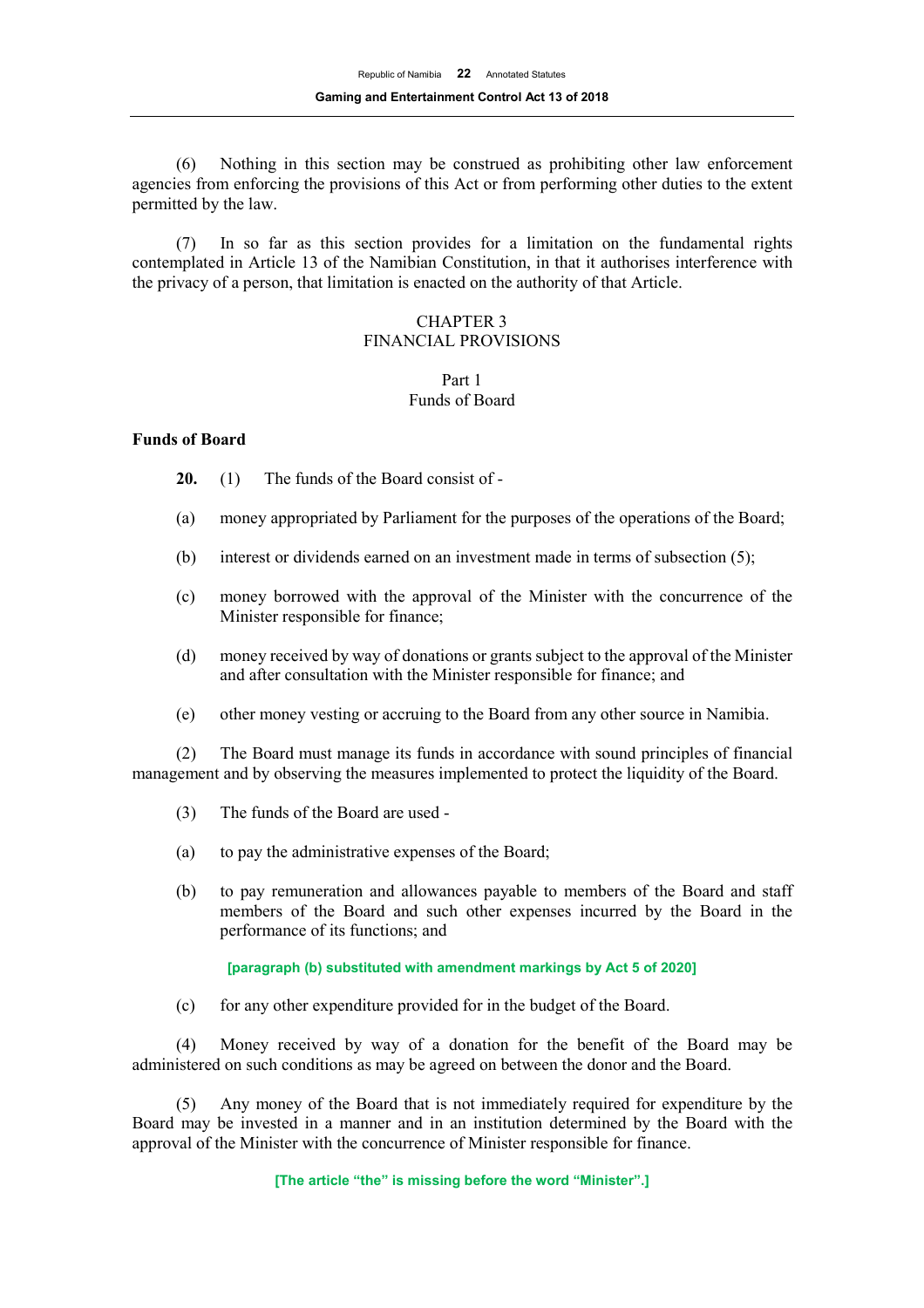(6) An unexpended balance at the end of a financial year of the Board is carried forward as a credit to the ensuing financial year.

## **Accountability and audit**

**21.** (1) The chief executive officer is the accounting officer for the Board and is responsible for -

- (a) all income and expenditure of the Board; and
- (b) all assets and discharge all liabilities of the Board.

(2) In furtherance of subsection (1), the Board must, whether by means of internal procedures or by its rules, determine prudent financial procedures, including internal control measures and mechanisms for the administration of its funds.

(3) The chief executive officer must keep or cause to be kept such records of account in accordance with the general accepted accounting practices, principles and procedures as are necessary to fairly represent the affairs of funds of the Board and to explain the transactions and financial position of the Board.

## **[The word "general" should be "generally" ("generally accepted").]**

(4) Not later than three months after the end of each financial year, the chief executive officer must prepare and submit to the Board for approval, the financial statements, comprising of -

## **[The word "of" is superfluous.]**

- (a) a statement reflecting, with suitable and sufficient particulars, the income and expenditure of the Board during that financial year; and
- (b) a balance sheet showing the state of the assets, liabilities and financial position of the Board as at the end of the financial year.

(5) The accounting records and financial statements of the Board are audited by the Auditor-General or by a person registered as an auditor in terms of the Public Accountants' and Auditors' Act, 1951 (Act No. 51 of 1951), appointed by the Board with the approval of the Auditor-General.

(6) The auditor referred to in subsection (5) audits the accounting records and financial statements of the Board subject to such directives as the Auditor-General may issue to such auditor.

## **Bank accounts of Board**

**22.** The Board must open and maintain such bank accounts at one or more banking institutions in Namibia registered in terms of the Banking Institutions Act, 1998 (Act No. 2 of 1998) as are necessary for the performance of the functions of the Board.

## **Financial year and budget**

**23.** (1) The financial year of the Board ends on 31 March each year.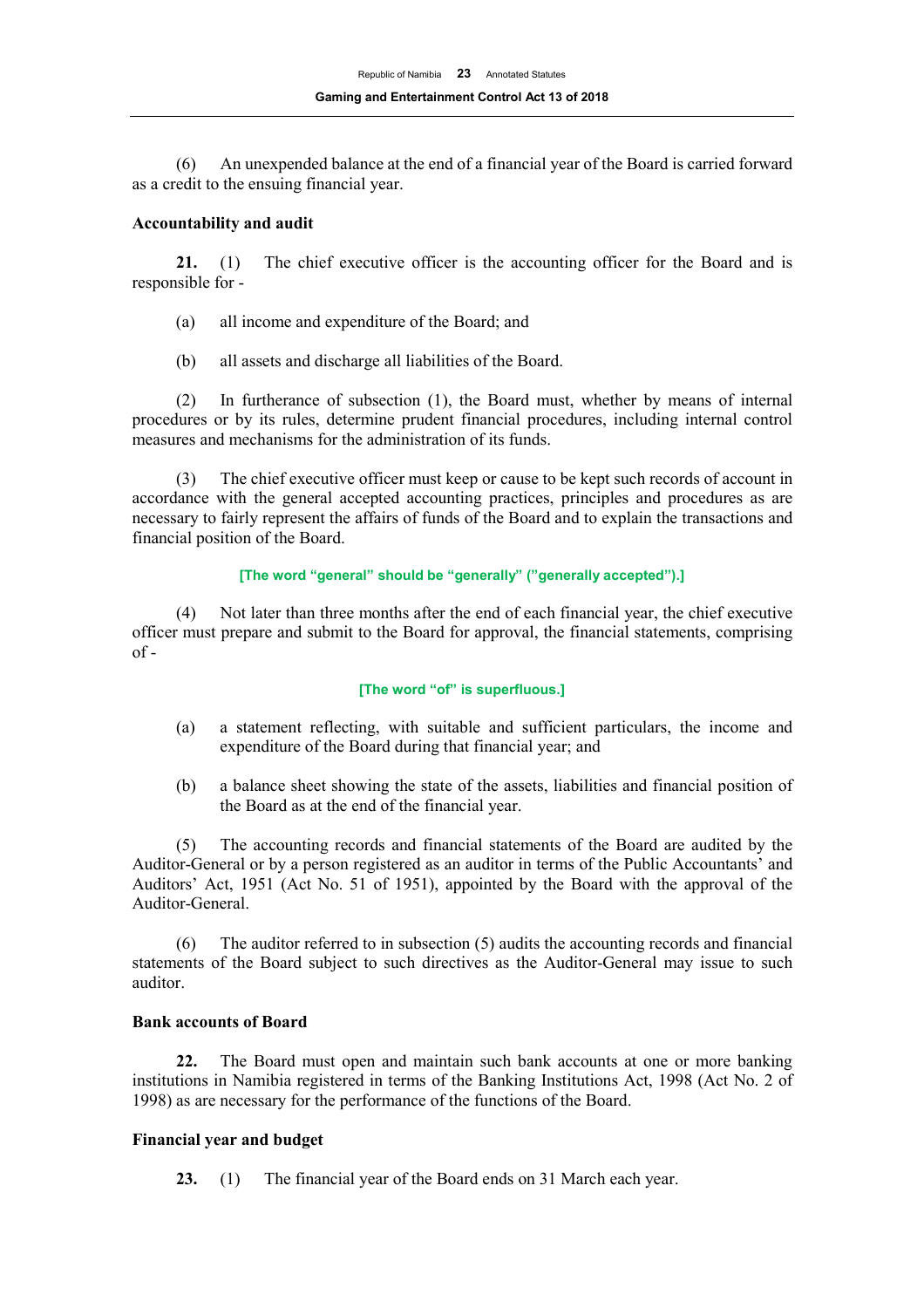(2) The Board must submit to the Minister for approval in each year, at a time determined by the Minister, a statement of the estimated income and expenditure of the Board relating to the next financial year.

#### **Annual report**

**24.** (1) The Board must submit to the Minister an annual report of the activities of the Board, within six months after end of financial year or such longer period as the Minister may determine, which report must be accompanied by the -

- (a) audited financial statements of the Board for that financial year; and
- (b) auditor's report relating to the financial statements.

(2) The Minister must table in the National Assembly the annual report and financial statements within 30 days after the date of the receipt of the report and financial statement, or if National Assembly is not in ordinary session, within 14 days after the commencement of its next ordinary session.

(3) The Board must, if the Minister at any time so requires, furnish to the Minister a report and particulars relating to the performance of the functions of the Board in relation to any matter as the Minister may require.

> Part 2 Gambling Trust Fund and allocation of moneys from Gambling Trust Fund

#### **Gambling Trust Fund**

**25.** There is established a fund to be known as the Gambling Trust Fund which is held in trust by the Board and administered by the Board.

## **Funds of Trust Fund**

- **26.** (1) The funds of Trust Fund consist of -
- (a) application fees, licence fees and annual licence fees, levies and penalties payable under Part 3 of Chapter 5 of this Act;
- (b) interest and dividends derived from the investment of money under subsection (4);
- (c) money received by way of donation or grants with the approval of the Minister after consultation with the Minister responsible for finance; and
- (d) money accruing to the Trust Fund from any other source.

(2) The Board must open and maintain a banking account in the name of the Trust Fund with any institution referred to in section 22 -

- (a) into which all monies received or accruing for the benefit of the Trust Fund are deposited; and
- (b) from which all monies payable from the Trust Fund are withdrawn.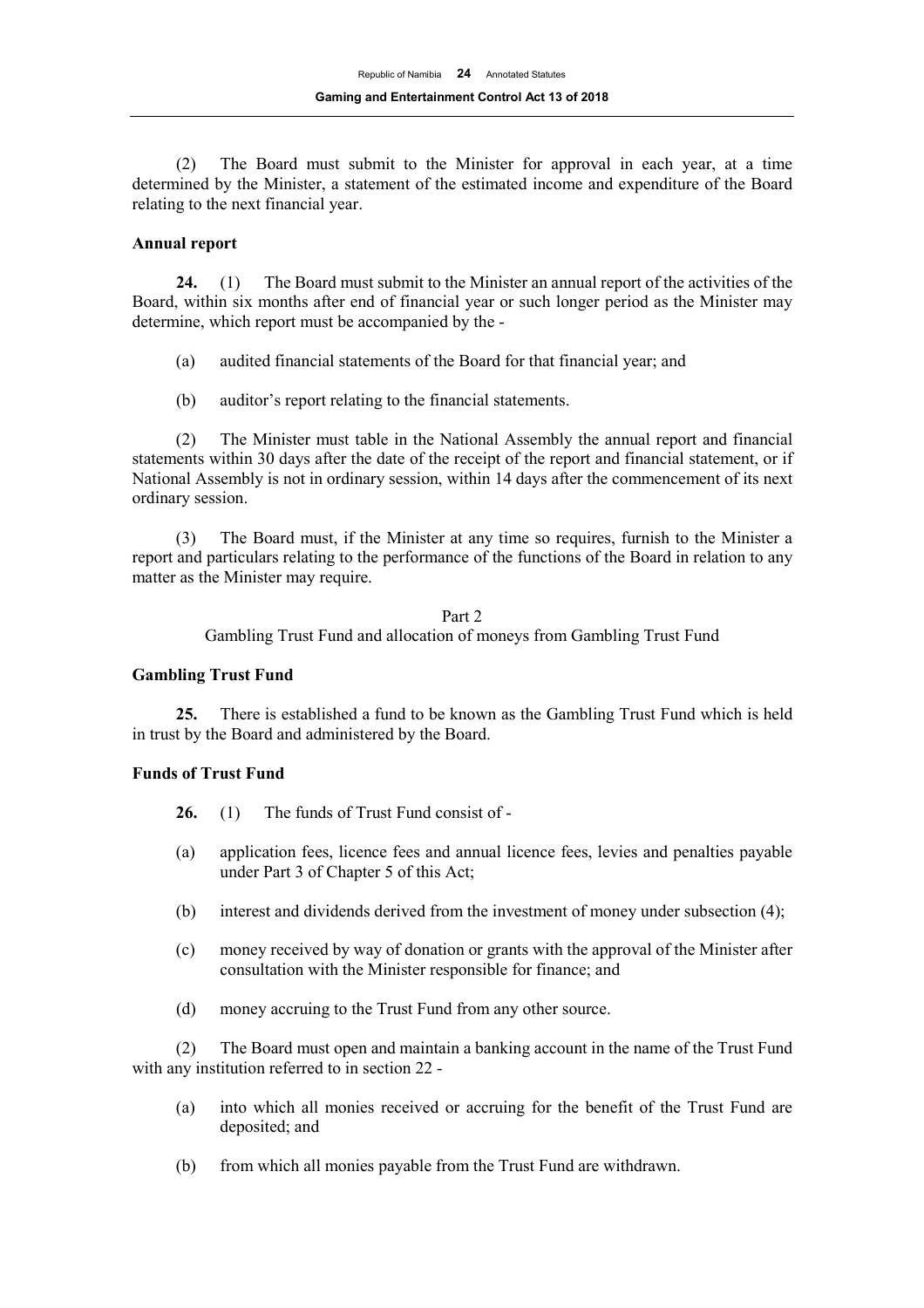(3) The Board may retain in the Trust Fund such amount of monies as are approved by the Minister, with the concurrence of the Minister responsible for finance, as being reasonably required for the purposes of the Trust Fund.

(4) Money standing to the credit of the Trust Fund and not required for immediate use may be invested in such a manner as the Minister, with the concurrence of the Minister responsible for finance, may in writing approve.

(5) Money received by way of a donation for the benefit of the Trust Fund may be administered on such conditions as may be agreed on between the donor and the Board.

(6) An unexpended balance of the Trust Fund at the end of a financial year is carried forward as a credit to the Trust Fund for the next ensuing financial year.

(7) The Board must ensure that money received for or accruing to the Trust Fund is paid into the banking account of the Trust Fund as soon as is practicable after the receipt.

## **Accounting, audit and reports**

**27.** (1) The chief executive officer must cause proper accounts to be kept of all transactions of the Trust Fund and cause to be prepared in respect of every financial year of the Board, financial statements reflecting -

- (a) all monies received by and payments made from the Trust Fund; and
- (b) the assets and liabilities of the Trust Fund as at the end of the financial year.

(2) The accounts and financial statements referred to in subsection (1) are audited by the Auditor-General or by a person registered as an auditor in terms of the Public Accountants' and Auditors' Act, 1951 (Act No. 51 of 1951), appointed by the Board with the approval of the Auditor-General, and subject to such directives as the Auditor-General may issue to such auditor.

# **Allocation of moneys from Trust Fund**

**28.** (1) The Minister, with the concurrence of the Minister responsible for finance, must prescribe the percentage of the moneys received or accrued to the Trust Fund that must be allocated -

- (a) for the purposes of
	- (i) socio-economic impact of gambling and gambling activities;
	- (ii) addiction or compulsion of gambling;
	- (iii) providing broad-based public educational programmes about the risk and socio-economic impact of gambling and gambling activities; or
	- (iv) rehabilitation of persons addicted to gambling and gambling activities;
	- (v) any other prescribed objective; and
- (b) to the State Revenue Fund referred to in Article  $125(1)$  of the Namibian Constitution for the purposes of the State Revenue Fund.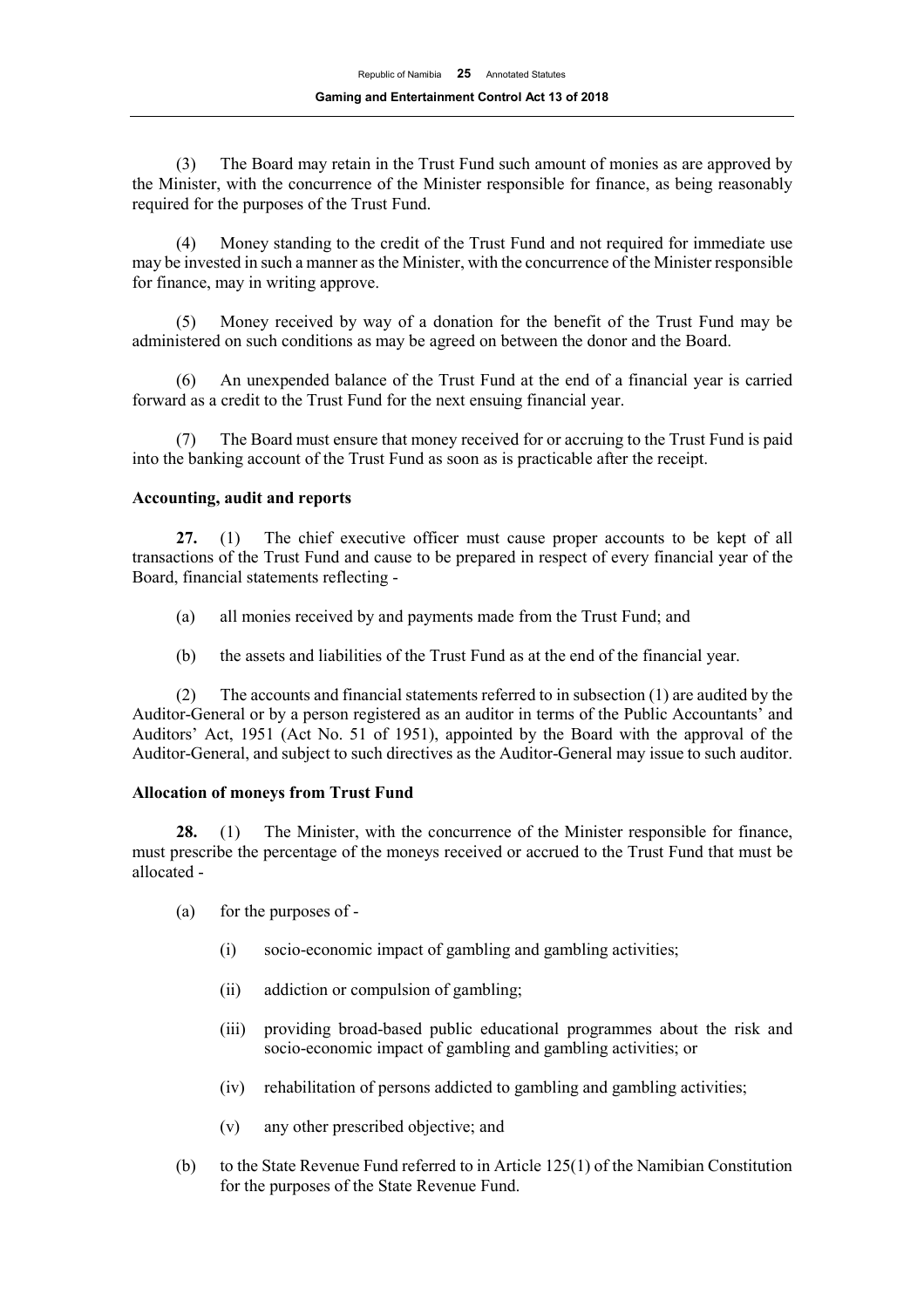(2) The Minister, with the concurrence of the Minister responsible for finance, must prescribe the manner in which the money allocated for the purposes of subsection  $(1)(a)$  may be utilised for the purposes of that subsection.

(3) The chief executive officer must keep proper accounts of all transactions made in respect of money allocated for the purposes of subsection (1).

## CHAPTER 4 GAMBLING ACTIVITIES

## **Gambling activities**

- **29.** An activity is a gambling activity if it involves -
- (a) the placing or accepting a bet or wager under section  $30(1)$ ;
- (b) the placing or accepting a totalizator bet under section 30(2); or
- (c) the playing or making available for playing
	- (i) a gambling game; or
	- (ii) an amusement game, if the amusement game is required to be licensed under section 32(2).

## **Bets and wagers**

- **30.** (1) A person places or accepts a bet or wager if the person -
- (a) being a player, stakes money or anything of value on a bet with a bookmaker on a contingency; or
- (b) being a bookmaker
	- (i) accepts a stake of money or anything of value on a bet from a player on a contingency; or
	- (ii) stakes money or anything of value on a bet with another bookmaker on a contingency;
- (c) stakes or accepts a stake of money or anything of value with one or more other persons on a contingency; or
- (d) expressly or by implication undertakes, promises or agrees to do anything contemplated in paragraph (a), (b) or (c).

(2) A person places or accepts a totalizator bet when the person stakes money or anything of value on the outcome of an event or combination of events by means of -

- (a) a system in which the total amount staked, after deductions provided for by law or by agreement, is divided among the persons who made winning bets in proportion to the amount staked by each of the persons in respect of a winning bet; or
- (b) a scheme, form or system of betting, whether mechanically operated or not that is operated on similar principles referred to under paragraph (a).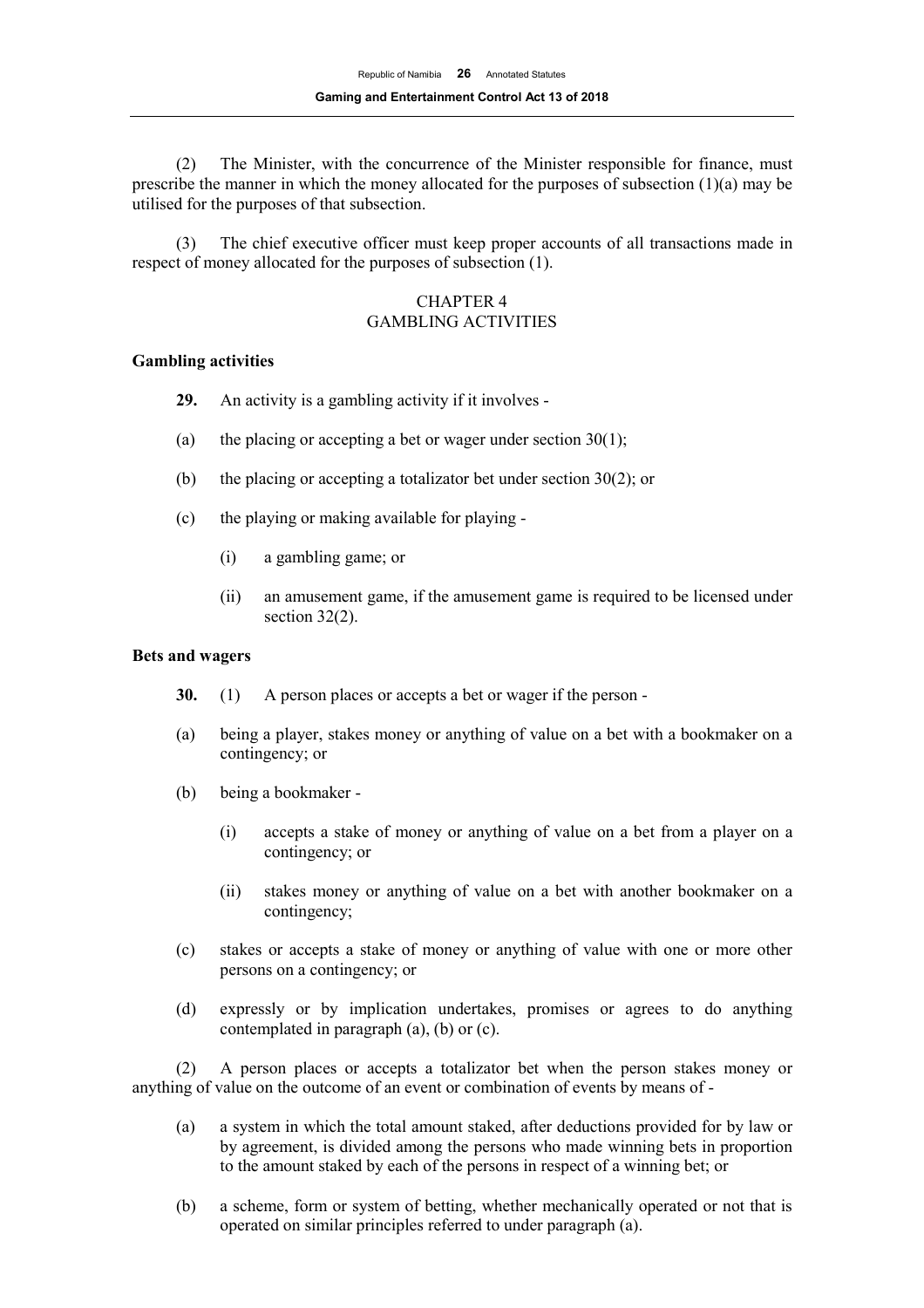## **Gambling games**

- **31.** (1) An activity is a gambling game if -
- (a) it is played on payment of a consideration with the chance that the person who is playing the game might be entitled to or receive a prize or pay-out and the result might be determined by the skill of the player, an element of chance or both; or
- (b) it is a bet or wager in terms of section  $30(1)$ , that is placed in a casino or gambling house in relation to an activity that meets the criteria referred to in paragraph (a).

(2) Despite subsection (1) and for the purposes of this Act, the following activities do not constitute a gambling game -

- (a) a totalizator bet in terms of section 30(2); or
- (b) an amusement game.

## **Amusement games**

**32.** (1) The Minister may, for the purposes of this Act, prescribe the games or categories of games which qualify as amusement games and which can be played with or without the use of an amusement machine.

(2) Regulations made under subsection (1) may require a person to possess a prescribed licence before such a person may make an amusement game available to be played.

(3) The Minister must prescribe the manner in which a person must obtain a licence referred to in subsection (2).

## CHAPTER 5 LICENSING OF GAMBLING ACTIVITIES

## Part 1 Licences

## **Types of licences**

**33.** Subject to the provisions of this Act, the Board may, on application made by a person, issue the following licences -

- (a) casino licence;
- (b) gambling house licence;
- (c) bookmaker licence;
- (d) totalizator licence;
- (e) manufacturer or supplier licence;
- (f) testing agent licence;
- (g) key employee licence; or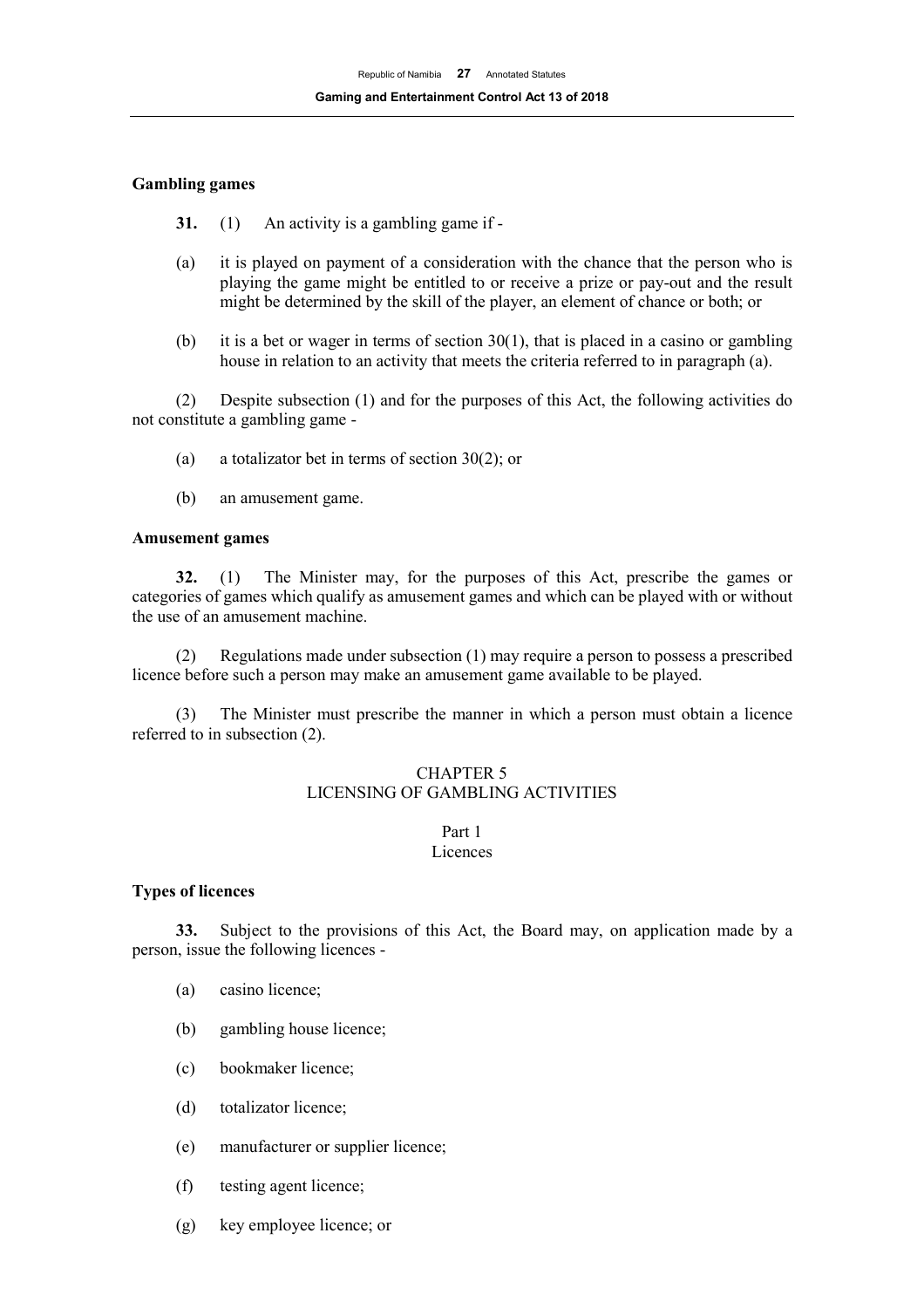(h) any other licence as may be prescribed in terms of this Act.

## **Casino licence**

**34.** (1) Subject to section 42, the Board may, on an application by a person who conducts an accommodation establishment, issue a casino licence to a person who -

- (a) in the case of an accommodation establishment situated in the local authority area of Windhoek, has been allocated a grading of at least four stars in accordance with the provisions of the Namibia Tourism Board Act and has at least 100 rooms available for the accommodation of guests; or
- (b) in the case of an accommodation establishment situated in a local authority area other than the local authority area of Windhoek, has been allocated a grading of at least three stars in accordance with the provisions of the Namibia Tourism Board Act and has at least 50 rooms available for the accommodation of guests.
- (2) A casino licence authorises the -
- (a) playing of prescribed games; and
- (b) keeping and operating of prescribed gambling machines and tables not exceeding the maximum number specified in the licence,

in or on the premises of the accommodation establishment in respect of which the licence has been granted or such part of the premises as specified in the licence.

## **Gambling house licence**

- **35.** (1) Subject to section 42, the Board may, on an application by a person who -
- (a) conducts an accommodation establishment; or
- (b) conducts a retail liquor business,

issue a gambling house licence to the person.

(2) A gambling house licence authorises the keeping or playing in or on the premises or the part of the premises of the accommodation establishment or the retail liquor business, as specified in the licence, of the prescribed gambling machines or prescribed gambling games, excluding tables, but not exceeding the number of gambling machines or gambling games specified in the licence.

## **Bookmaker licence**

**36.** (1) Subject to section 42, the Board may, on application by a person who intends to conduct a bookmaking business, issue a bookmaker licence to the person.

(2) A bookmaker licence authorises the holder of a bookmaker licence to accept, receive or negotiate bets placed on prescribed events.

(3) The Minister must prescribe the events on which bets may be made or accepted in relation to a bookmaker licence.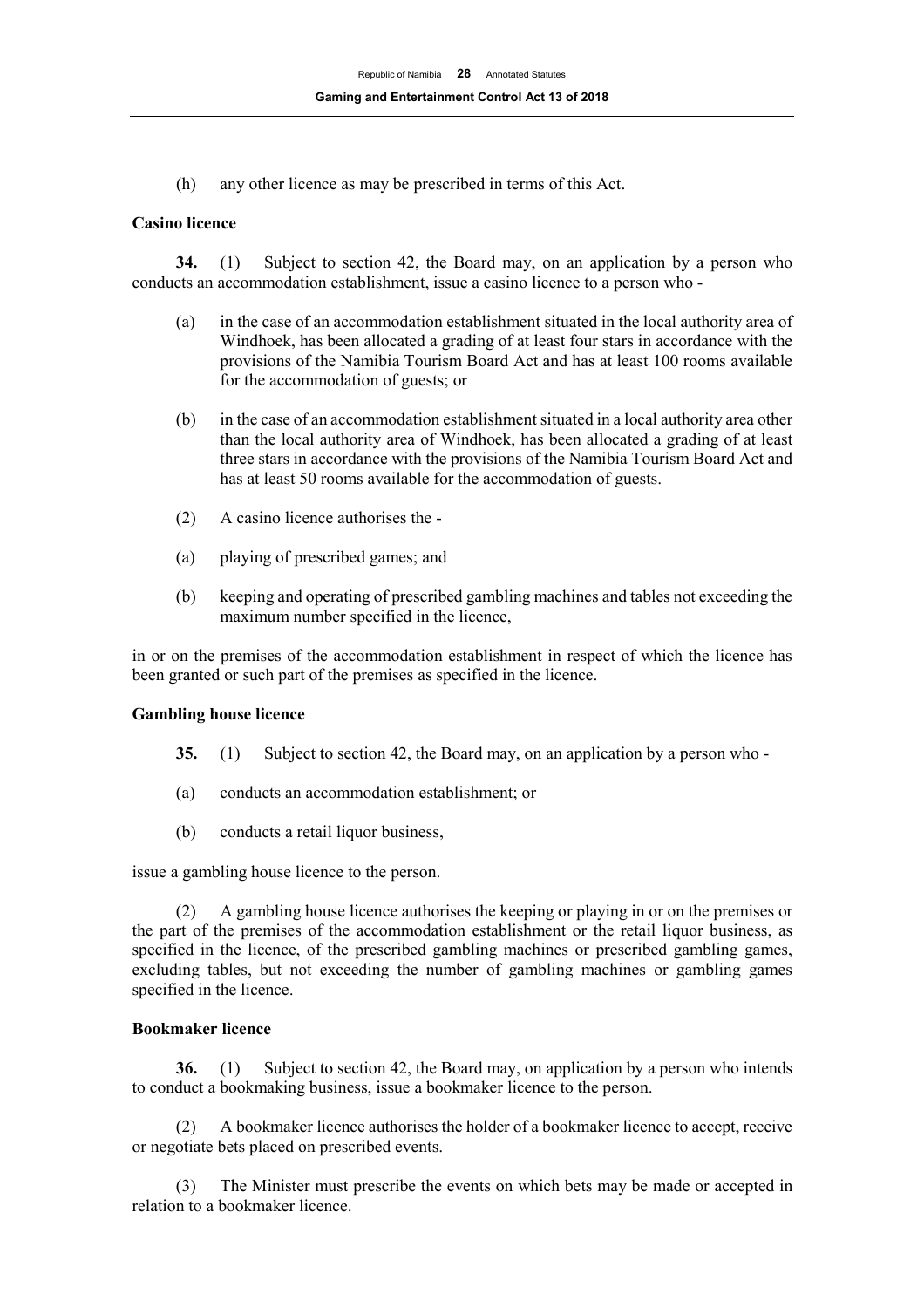## **Totalizator licence**

**37.** (1) Subject to section 42, the Board may, on an application by a person who indends to operate a totalizator, issue a totalizator licence to the person.

**[The word "intends" is misspelt in the** *Government Gazette***, as reproduced above.]**

(2) A totalizator licence authorises the holder of the totalizator licence to use a totalizator to register or accept a totalizator bet placed on any horse racing, sporting event or any other similar event or contingency or prescribed events.

## **Manufacturer or supplier licence**

**38.** (1) Subject to section 42, the Board may, on an application by a person who intends to manufacture or supply gambling machines, issue a manufacturer or supplier licence to the person.

(2) A manufacturer or supplier licence authorises the holder of the manufacturer or supplier licence to import, manufacture, sell, lease, make available, distribute, maintain or repair gambling machines.

## **Testing agent licence**

**39.** (1) Subject to subsection (2) and section 42, the Board may, on an application by a person who intends to test and calibrate gambling machines, issue a testing agent licence to the person.

- (2) The Board may only issue a testing agent licence to a person if the person -
- (a) complies with the prescribed applicable standards for testing and calibration of gambling machines;
- (b) is accredited for technical competency by the Accreditation Board of Namibia in accordance with the Accreditation Board of Namibia Act, 2005 (Act No. 8 of 2005) or any applicable international standards determined by the Board;
- (c) is able to conduct tests and perform calibration on gambling machines to ensure compliance with standards established by the Namibia Standards Institution in terms of the Standards Act or any other international standards determined by the Board;
- (d) is able to conduct test and perform calibration in an objective and impartial manner; and

**[The words "test" and "calibration" should either be plural or be preceded by an article such as "a".]** 

- (e) is not
	- (i) a holder of any other licence in the gambling industry;
	- (ii) a member of the Board or a committee of the Board; or
	- (iii) an employee of Namibia Standards Institution established in terms of the Standards Act.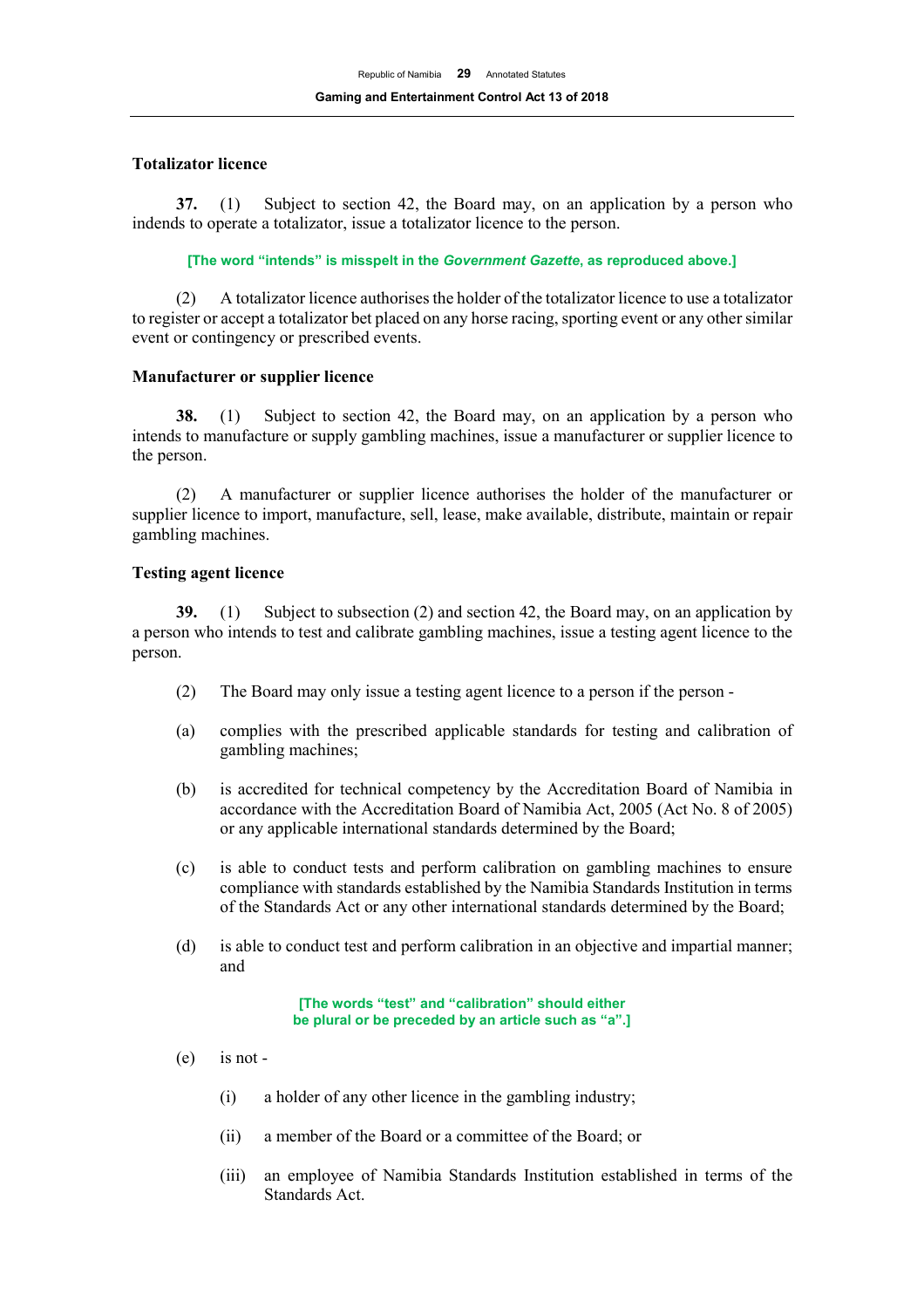(3) A testing agent licence authorises the holder of the licence to test and calibrate gambling machines registered or required to be registered in terms of this Act.

## **Key employee licence**

**40.** (1) Subject to section 43, the Board may, on application by a person who intends to engage in any prescribed work or a category of prescribed work in the gambling industry, issue a key employee licence or a provisional key employee licence to the person.

(2) An employer of a person who is licensed in terms of this section must, within the prescribed time, disclose to the Board any prescribed information concerning a holder of a key employee licence or a provisional key employee licence.

(3) A key employee licence or a provisional key employee licence authorises the holder of the key employee licence or a provisional key employee licence to engage in any prescribed work or category of prescribed work in the gambling industry.

(4) The Minister may prescribe work or categories of work in the gambling industry in which employees engaged in that work are required to hold a key employee licence or a provisional key employee licence.

(5) The Minister may prescribe the conditions and qualifications under which a provisional key employee licence may be issued to a person.

## **Other licences**

**40A.** (1) The Minister may prescribe other licences which may be issued under this Act and to which this Act applies.

(2) Without derogating from the generality of subsection (1), regulations made under that subsection may include provisions in respect of -

- (a) the requirements that must be complied with before a licence is issued;
- (b) the manner of making an application for a licence, persons that are disqualified from obtaining a licence and grounds for the suspension or cancellation of a licence;
- (c) the type of games that are authorised to be played under a licence and the number of gambling machines that may be kept or played under the licence;
- (d) conditions applicable to a licence, including the fees or levies payable in respect of the licence;
- (e) transitional matters regarding persons that are engaging in unlicensed gambling activities and premises that are not licensed but which are required to be licenced on commencement of the regulations; and
- (f) any other matter which the Minister considers necessary or expedient to prescribe in order to facilitate the issuing of a licence.

#### **[section 40A inserted by Act 5 of 2020]**

## **Maximum number of licences**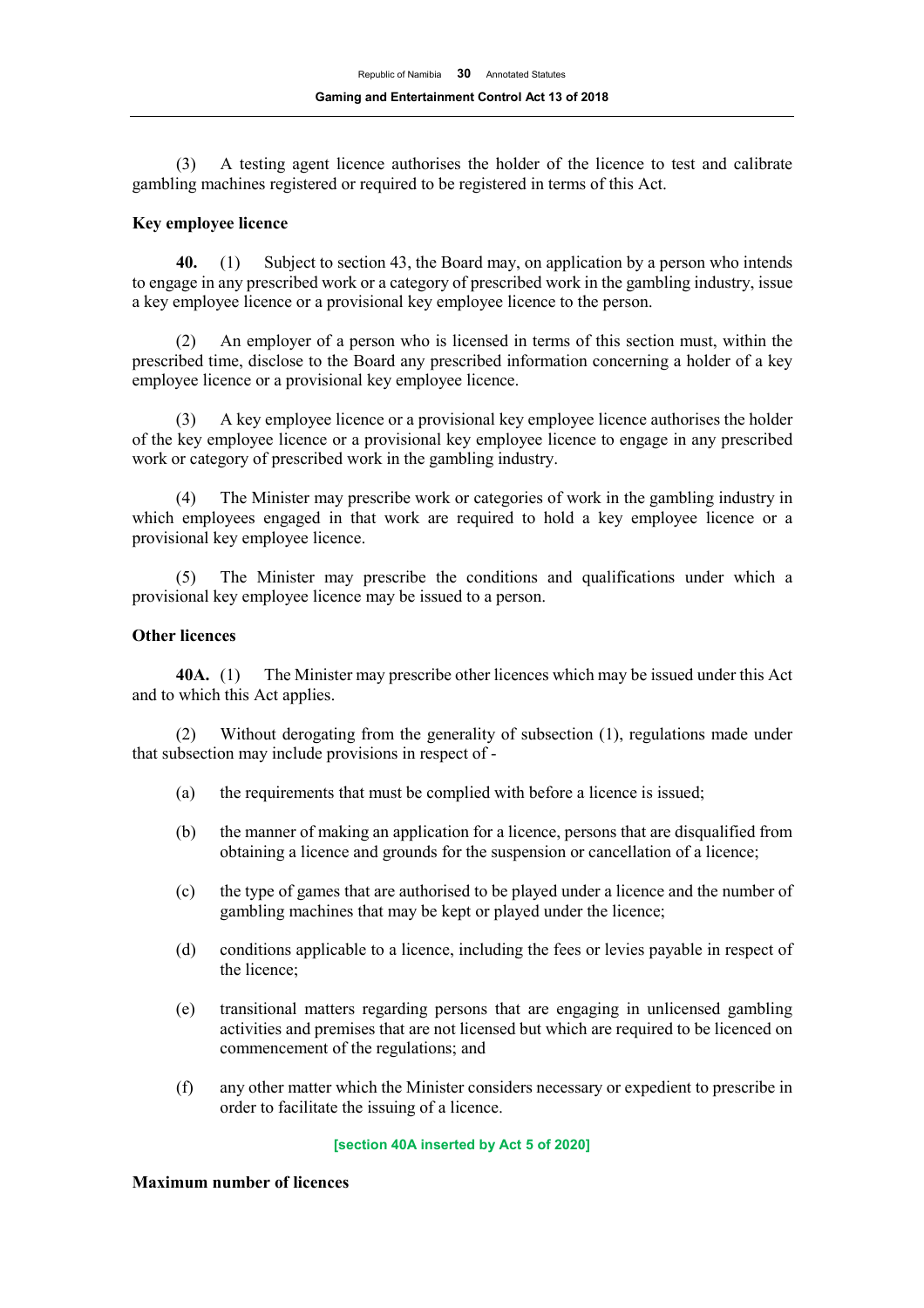**41.** (1) The Minister may, on the recommendation of the Board and after considering the criteria set out in this section, prescribe the maximum number of licences, other than key employee licences, that may be granted by the Board in Namibia or in any region or part of Namibia.

(2) Before the Minister prescribes the maximum number of licences under subsection (l), the Minister -

- (a) may consult the Competition Commission established by the Competition Act in order to enhance the promotion and safeguarding of competition in the gambling industry;
- (b) must consider the number and geographic distribution of
	- (i) existing licence holders operating within Namibia as a whole or in any region or a part of Namibia and the duration of the licences under which they operate; and
	- (ii) any additional licences to be made available in terms of the maximum number of licences to be prescribed under subsection (1); and
- (c) must consider
	- (i) the impact of incidence and social consequences of compulsive and addictive gambling or gambling activitity;

#### **[The word "activity" is misspelt in the** *Government Gazette***, as reproduced above. There is a grammatical problem with the structure of this subparagraph; it is not clear what was intended.]**

- (ii) the promotion of economic empowerment of previously economically and socially disadvantaged persons in Namibia; or
- (iii) the promotion of
	- (aa) new entrants to the gambling industry;
	- (bb) job creation within the gambling industry;
	- (cc) diversity of ownership within the gambling industry;
	- (dd) efficiency of operation of the gambling industry; or
	- (ee) competition within the gambling industry.

(3) If the Minister under subsection (1) prescribes the maximum number of licences in Namibia as a whole or in a region or part of Namibia which is lower than the number of licences existing in Namibia or that region or part of Namibia, at the commencement of this Act, the existing licence holders may continue to operate under their licences, but additional licences may not be issued in Namibia or the particular region or part of Namibia unless the number of licences are below the prescribed maximum number of licences.

## **Disqualification for licences other than key employee licence**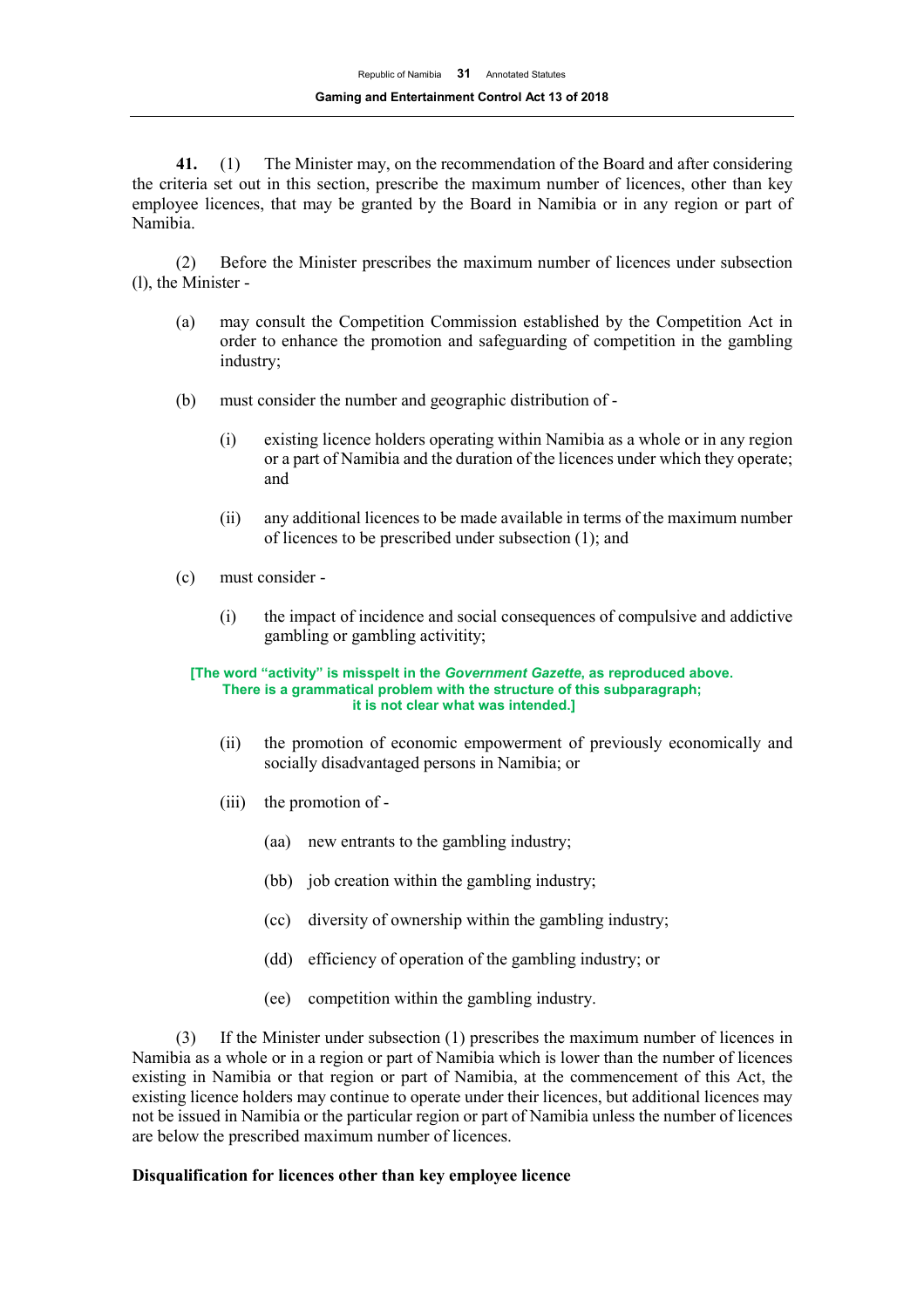**42.** A person may not be issued with a licence, other than the key employee licence, if the person -

- (a) is a minor;
- (b) is listed in the register of restricted persons in accordance with section 77(8);
- (c) has been convicted of an offence under this Act and within a period of five years after that conviction is convicted of an offence under this Act;
- (d) has at any time during the period of 10 years preceding his or her application been convicted, in Namibia or elsewhere, of -
	- (i) an offence of which dishonesty is an element;
	- (i) an offence under the Prevention of Organised Crime Act;
	- (ii) an offence under the Anti-Corruption Act;
	- (iii) an offence under the Financial Intelligence Act; or
	- (iv) any computer or computer software related offence in terms of this Act or any other law;
- (e) has been removed from an office of trust on account of misconduct relating to fraud or the misappropriation of money;
- (f) is not a fit and proper person to be involved in the gambling business;
- (g) is an unrehabilitated insolvent;
- (h) is declared mentally ill by a competent court; or
- (i) is a body corporate, partnership, trust or an association of persons of which a director, member or partner is disqualified in terms of paragraphs (a) to (h).

#### **Disqualification for key employee licence**

- **43.** A person may not be issued with a key employee licence if the person -
- (a) is a minor;
- (b) is a staff member, judicial officer or political office-bearer;
- (c) is listed in the register of restricted persons in accordance with section 77(8);
- (d) has at any time during the period of 10 years preceding his or her application been convicted, in Namibia or elsewhere, of -
	- (i) an offence of which dishonesty is an element;
	- (ii) an offence under the Prevention of Organised Crime Act;
	- (iii) an offence under the Anti-Corruption Act;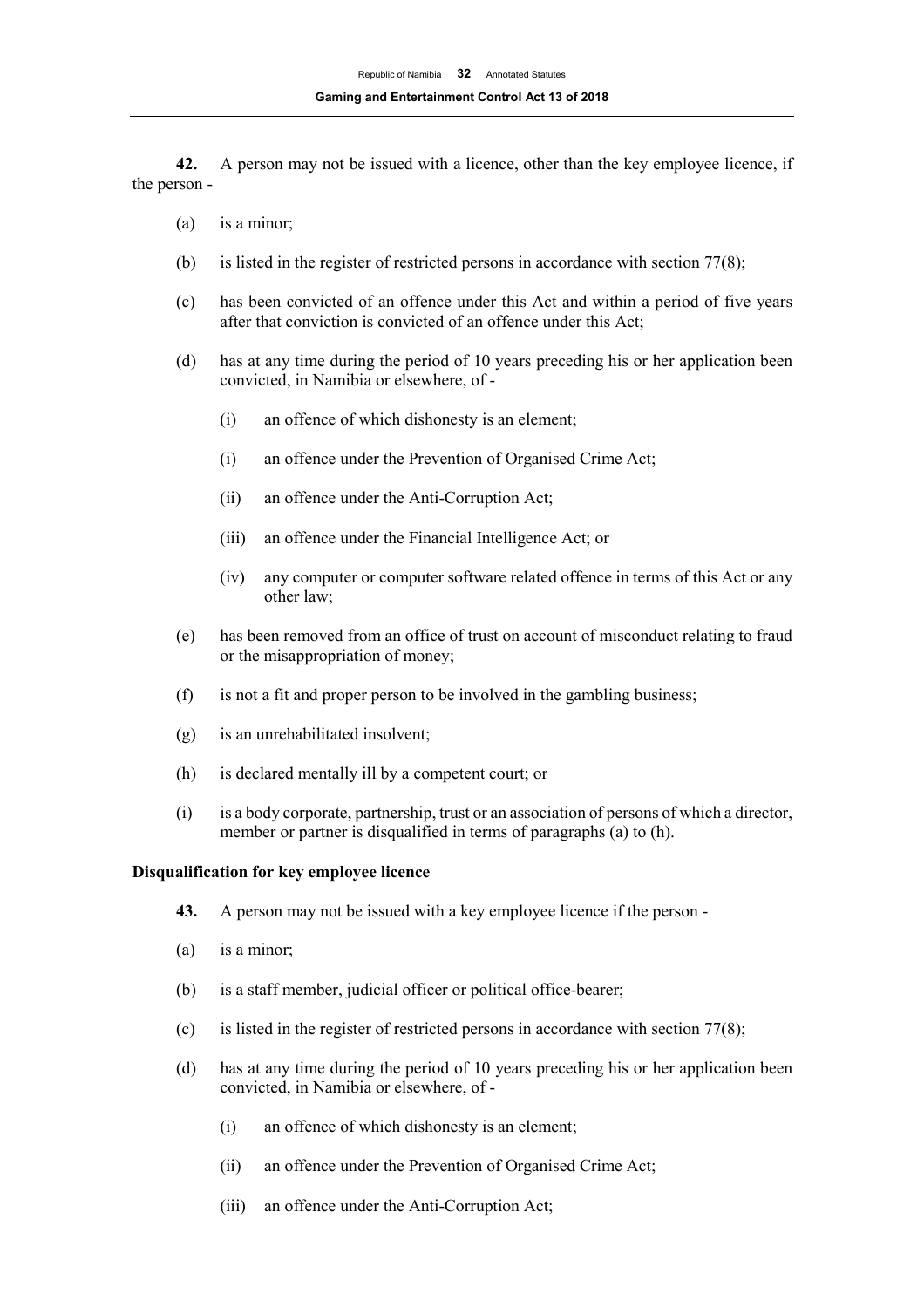- (iv) an offence under the Financial Intelligence Act; or
- (v) any computer or computer software related offence in terms of this Act or any other law;
- (e) has been convicted of an offence under this Act and within a period of five years after that conviction is convicted of an offence under this Act;
- (f) has been removed from an office of trust on account of misconduct relating to fraud or the misappropriation of money; or
- (g) is declared mentally ill by a competent court.

## Part 2 Application for licences

## **Application for granting or removal of licence**

**44.** (1) A person who intends to obtain a licence and who is not disqualified in terms of section 42 or 43 may apply to the Board for the granting of the licence.

(2) The holder of a casino licence, gambling house licence, bookmaker licence or a totalizator licence who intends to remove the licence from the licensed premises to any other premises, whether permanently or temporarily, must apply to the Board for the removal of the licence.

#### **Application for licences**

- **45.** (1) An application under section 44 must be -
- (a) made in the prescribed form;
- (b) accompanied by proof of the payment of the prescribed application fee;
- (c) accompanied by the prescribed documents and information; and
- (d) submitted to the chief executive officer.

(2) On receipt of an application under subsection (1), other than an application for a key employee licence, the chief executive officer -

- (a) must immediately
	- (i) cause a notice of the intended application to be published in the *Gazette* and in a newspaper circulating in the area in which the premises in question is situated or in the case of a manufacturer or supplier licence, the area where the business is to be conducted;
	- (ii) deliver to an inspector a copy of the application for the purposes of section 46; and
	- (iii) cause an investigation, as may be prescribed, to be conducted with respect to probity, technical competence, industry competitiveness or any other prescribed matters; and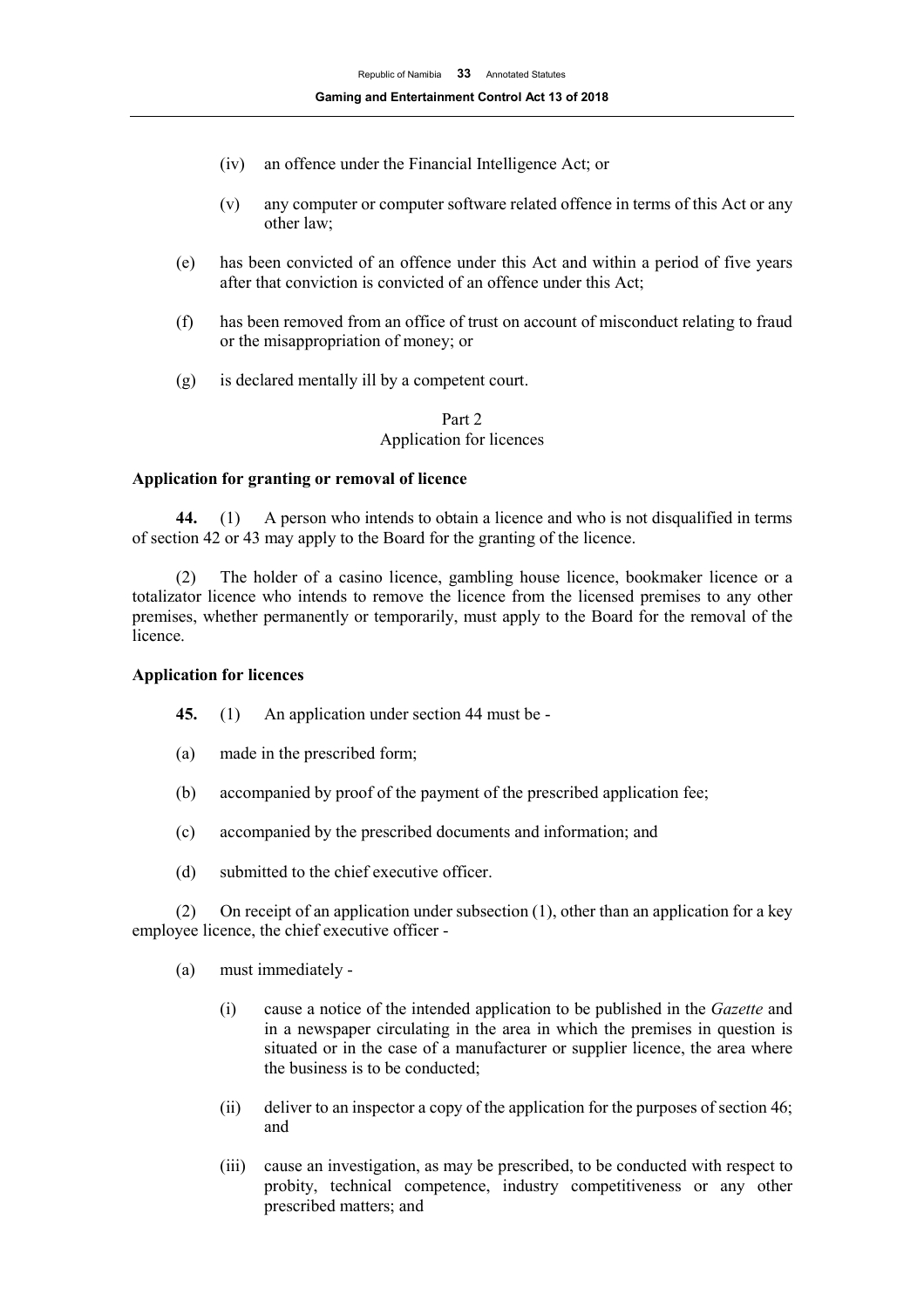(b) may request the applicant to provide additional information or documents as the Board may require.

(3) If an applicant for an application contemplated in subsection (1) fails or refuses to provide any information which may be required during an investigation conducted in terms of subsection  $(2)(a)(iii)$  or after a request is made in terms of subsection  $(2)(b)$ , the Board may refuse to process the application in which case the application is considered to have lapsed.

- (4) On receipt of an application for a key employee licence, the Board may -
- (a) cause an investigation to be conducted on matters that may be prescribed to determine the suitability of the applicant to be granted a licence; or
- (b) request the applicant to provide such additional information or documents as the Board may require.

(5) If an applicant for a key employee licence fails or refuses to provide any information which may be required during an investigation conducted in terms of subsection (4)(a) or after a request is made in terms of subsection (4)(b), the Board may refuse to process the application in which case the application is considered to have lapsed.

(6) The applicant for an application contemplated in subsection (1), other than an applicant for a key employee licence, must, in the prescribed manner, pay to the Board expenses incurred in connection with the publication of the notice in terms of subsection (2)(a).

## **Report of inspector**

**46.** (1) An inspector must, in respect of every application referred to him or her in terms of section  $45(2)(a)(ii)$ , report in writing to the Board whether the premises to which the application relates -

- (a) complies with standards for gambling premises as contemplated in section 83 and with any other prescribed standards; or
- (b) if the premises are not yet constructed, equipped or completed, that on the completion of such premises the premises will be suitable for the conducting of the proposed gambling activity.

(2) An inspector carrying out an inspection in terms of this section must bring to the attention of the Board any matter which in his or her opinion may assist the Board when considering an application under this Act.

## **Objections**

**47.** (1) A person who intends to object to an application made under section 44 may, within 21 days after the publication of the notice of the application in the *Gazette* in accordance with section  $45(2)(a)(i)$ , lodge with the chief executive officer in writing an objection in the prescribed manner.

(2) The chief executive officer must immediately notify the person who made an application under section 44 of an objection lodged under subsection (1) and invite the person to reply to the objection, if he or she so chooses, within a period of 14 days from the date of the notification.

## **Consideration of application by Board**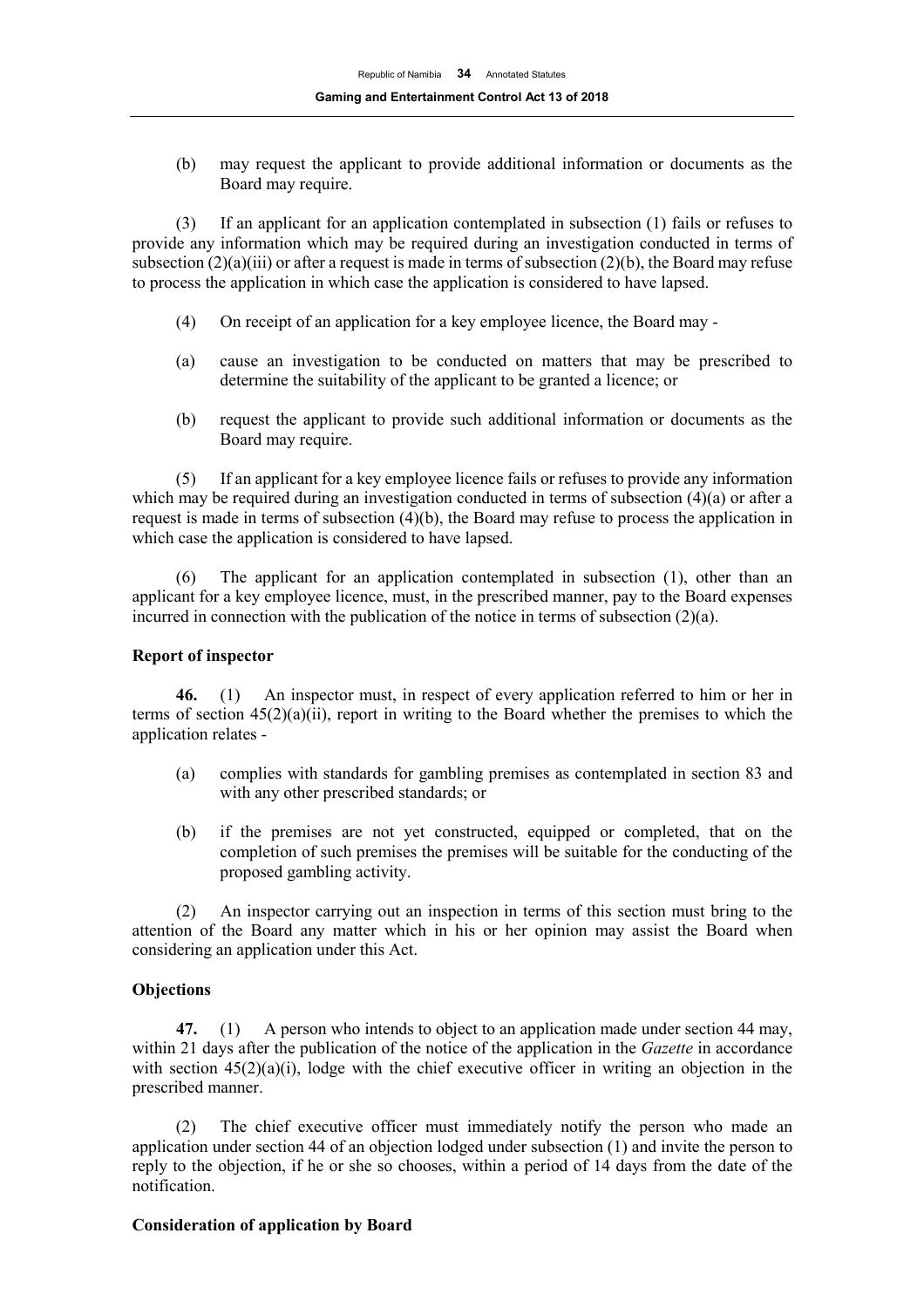**48.** (1) The Board must consider an application contemplated in section 44(1) or (2) at a meeting of the Board.

(2) The applicant contemplated in section 44(1) or (2) and a person who has lodged an objection under section 47 may appear before the Board and be heard either personally, through his or her legal practitioner or any other person of his or her choice.

In considering an application under this section, the Board must take into account an objection and a reply made under section 47 as well as the matters set out in sections 49, 50 and 51.

## **Economic and social development issues to be considered**

**49.** When considering an application for a licence, other than a key employee licence, or an application for the removal of a licence contemplated in section 44(2), the Board -

- (a) must consider any commitment made by the applicant in relation to
	- (i) the promotion of economic empowerment of previously economically and socially disadvantaged persons in Namibia; or
	- (ii) combating the incidence of addictive and compulsive gambling and gambling activity;
- (b) must consider the potential socio-economic impact of the proposed gambling activity in particular whether there is a need or demand for the gambling activity to be conducted in terms of the proposed licence; and

#### **[There should be a comma before the phrase "in particular".]**

(c) may impose reasonable and justifiable conditions on the licence to the extent necessary to address the matters referred to in paragraphs (a) and (b).

#### **Competition issues to be considered**

**50.** When considering an application for a licence, other than an a key employee licence, or an application for the removal of a licence as contemplated in section 44(2), the Board must consider whether the approval of the application is likely to affect competition in the gambling industry generally or in respect of the proposed activity -

#### **[The word "an" before the phrase "a key employee licence" is superfluous.]**

- (a) within a region or a part of Namibia where the licence is to be used; or
- (b) within Namibia as a whole.

#### **Anti-money laundering issues to be considered**

**51.** When considering an application for a licence, other than a key employee licence, or an application for the removal of a licence as contemplated in section 44(2), the Board must consider whether the applicant has or will put measures in place to combat money laundering as required by Part IV of the Financial Intelligence Act -

(a) within the region or part of Namibia where the licence is to be used; or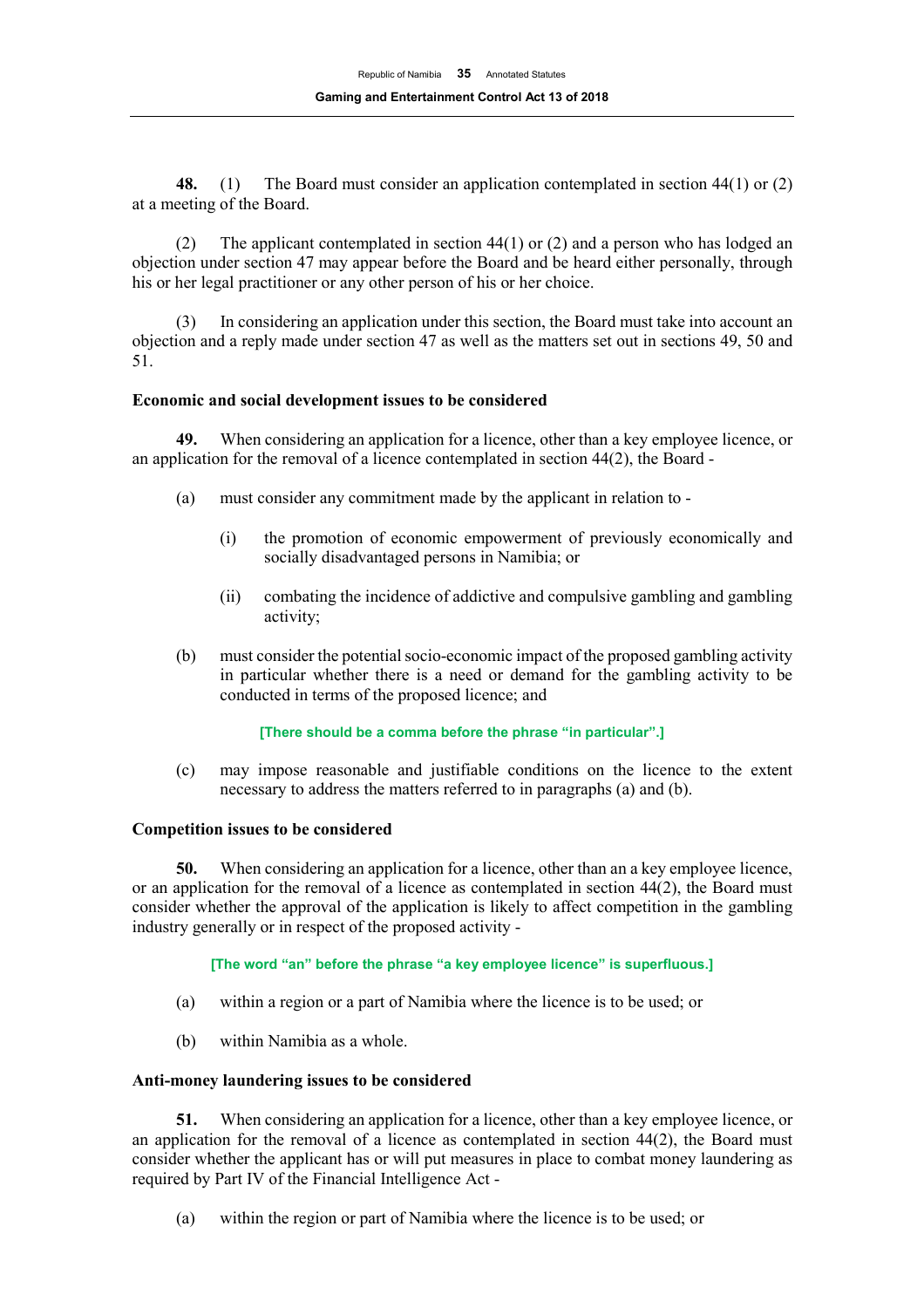(b) within Namibia as a whole.

## **Board to decide on applications**

**52.** (1) After considering an application contemplated in section 44(1) or (2), the Board may -

- (a) grant the licence with or without conditions; or
- (b) refuse the application and give written reasons for its decision.

(2) The Board may, after consultation with the Namibian Competition Commission established by section 4 of the Competition Act or the Financial Intelligence Centre established by section 7 of the Financial Intelligence Act, refuse an application if it appears that the granting of the application would be contrary to the objects of -

- (a) safeguarding and promoting competition as set out in the Competition Act; or
- (b) the Financial Intelligence Act.

(3) The chief executive officer must immediately, in the prescribed form and manner, inform the applicant of the decision of the Board.

(4) The Board must make the decision contemplated in subsection (1) within 90 days from the date of receipt of an application for a licence.

#### **Issuing of licence**

**53.** (1) An applicant for a licence contemplated in section 44(1) or (2) must, within 30 days from the date on which the application has been granted or such longer period as the Board may in a particular case approve, pay to the Board the prescribed fees in respect of the licence, failing which the granting of the application lapses.

- (2) The chief executive officer must on receipt of the prescribed fees payable under (1) -
- (a) in the case the licence granted, issue to the applicant the licence in question; or

**[The word "is" appears to have been omitted in the phrase "in the case the licence is granted".]**

(b) in the case of removal of a licence under section 44(2), issue to the licence holder a removal certificate.

## **Contents of licence**

- **54.** A licence issued in terms of this Act must -
- (a) specify the name of a licence holder;
- (b) specify the activities that the licence holder may engage in, conduct or make available to the public;
- (c) except for a key employee licence, specify the premises at, in or from which the licence holder is permitted to operate; and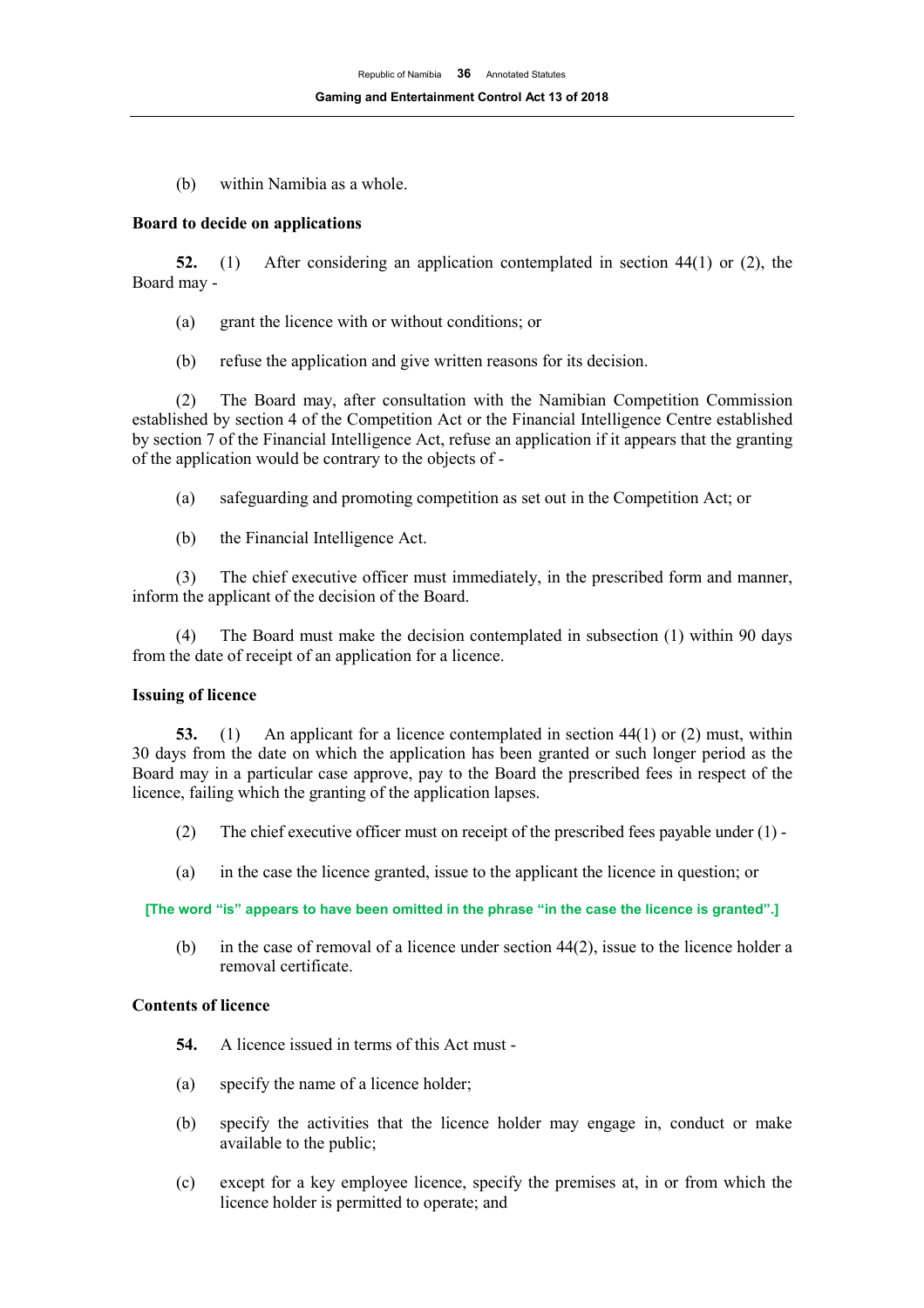(d) contain such other matters or information as may be prescribed.

#### **Register of licence holders**

**55.** (1) The Board must, in the prescribed form and manner, keep a register of every person to whom a licence or a removal certificate has been issued in terms of this Act and the Board must record in the register -

- (a) the name of the licence holder or removal certificate holder;
- (b) the type of the licence or removal certificate issued;
- (c) the date of issue and date of expiry of the licence or removal certificate, if any;
- (d) activities permitted under a licence or removal certificate;
- (e) the address of the premises in, on or from which licensed activities may be engaged in, conducted or made available to the public;
- (f) the particulars of every person who holds at least five percent of the financial interest in a licensed business; and
- (g) any other information or matter as may be prescribed.

(2) The Board must, at the request of an authority referred to in section  $6(2)(h)$ , provide a copy of the prescribed information in its possession concerning a licence holder, a restricted person or an applicant for a licence.

## **Duration of licence**

- **56.** (1) Subject to sections 57 and 59 -
- (a) a casino licence is valid for 50 years from the date of issue, subject to payment of annual fees;
- (b) a gambling house licence, bookmaker licence and totalizator licence is valid for 25 years from the date of issue, subject to payment of annual fees; and
- (c) any other licences issued under this Act is valid for a period of one year, unless the Board, when granting the application specifies on the licence the duration of the licence.

**[The word "licences" should be singular in the phrase "any other licences" to agree with the verb "is".]**

- (2) A licence is valid until the -
- (a) date on which the licence holder surrenders the licence as contemplated under section 60;
- (b) date on which the licence is withdrawn under section 59;
- (c) licence holder becomes subject to any of the disqualifications referred to in -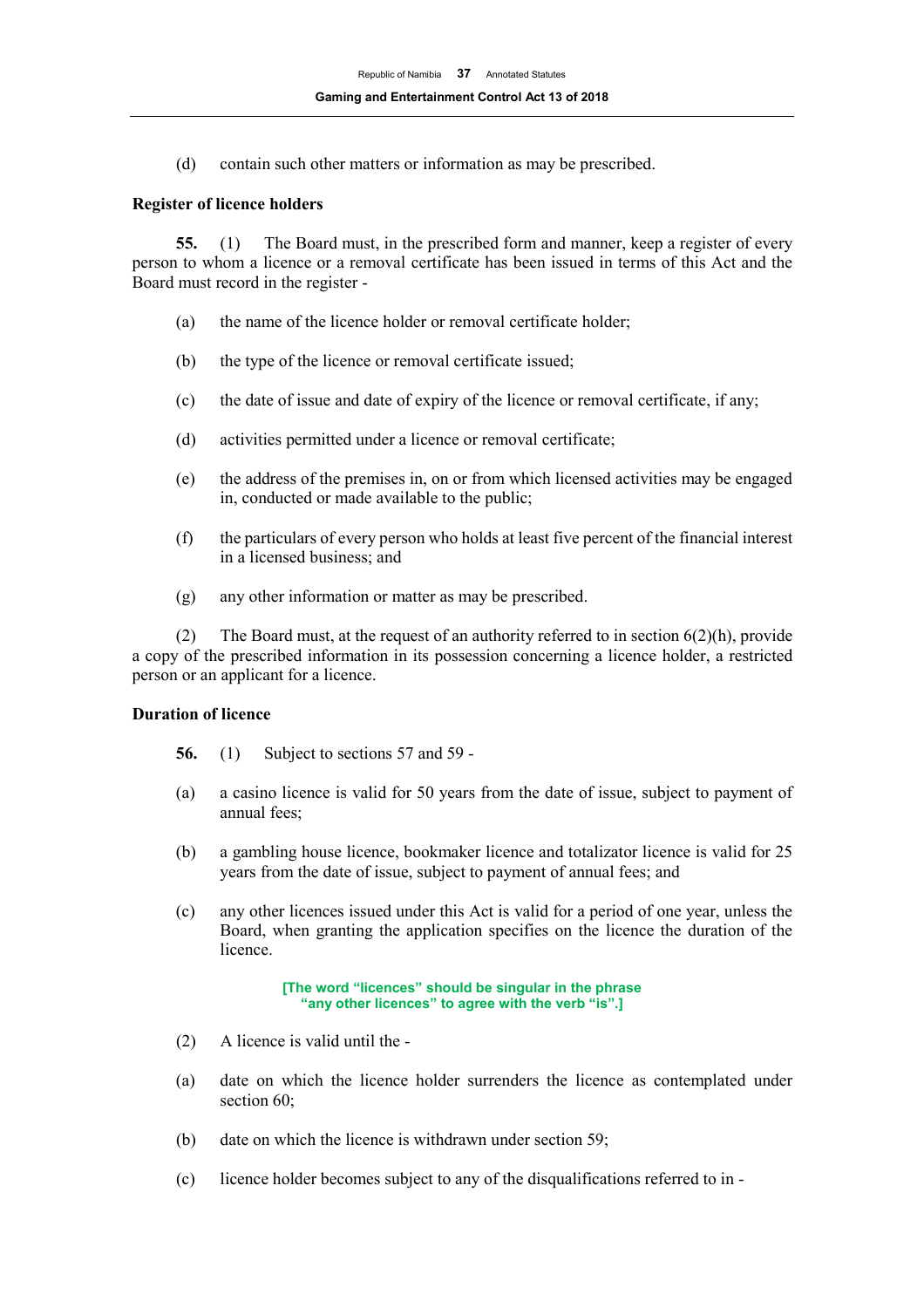- (i) section 42(b) to (i), in the case of licences other than a key employee licence; or
- (ii) section 43(b) to (g), in the case of a key employee licence.

## **Provisions in respect of existing licences**

- **57.** Despite section 56 -
- (a) a casino licence issued under the Casinos and Gambling Houses Act, 1994 (Act No. 32 of 1994) is regarded to have been issued under the corresponding provisions of this Act and the 50 years period referred to in section  $56(1)(a)$  is counted as from the commencement date of this Act; and
- (b) a gambling house licence, bookmaker licence or totalizator licence issued under the Casinos and Gambling Houses Act, 1994 (Act No. 32 of 1994) is regarded to have been issued under the corresponding provisions of this Act and the 25 years period referred to in section 56(1)(b) is counted as from the commencement date of this Act.

## **Renewal of licences**

**58.** (1) On expiry of a licence, the Board may renew a licence for such further period not exceeding the duration period of such licence set out in section 56 and the renewal may be granted with or without conditions.

(2) An application for the renewal of a licence must be submitted to the Board in the prescribed form and manner within the prescribed period before the date of expiration of the licence.

(3) The prescribed period within which an application for renewal of a licence may be made may differ according to the type of licence.

## **Suspension or withdrawal of licences**

- **59.** (1) The Board may -
- (a) suspend a licence for a period of time and subject to conditions as the Board may impose; or
- (b) withdraw a licence from a date as the Board may determine, if the licence holder
	- (i) contravenes any provision of this Act or fails to comply with any condition imposed on his or her licence;
	- (ii) is convicted of an offence in terms of this Act;
	- (iii) or a person acting on his or her behalf
		- (aa) provides information when making an application under this Act knowing such information to be false or misleading; or
		- (bb) fails to comply with a provision of this Act or a prescribed condition within a reasonable period after he or she had been ordered by the Board to comply with the provision of the Act or with the prescribed conditions;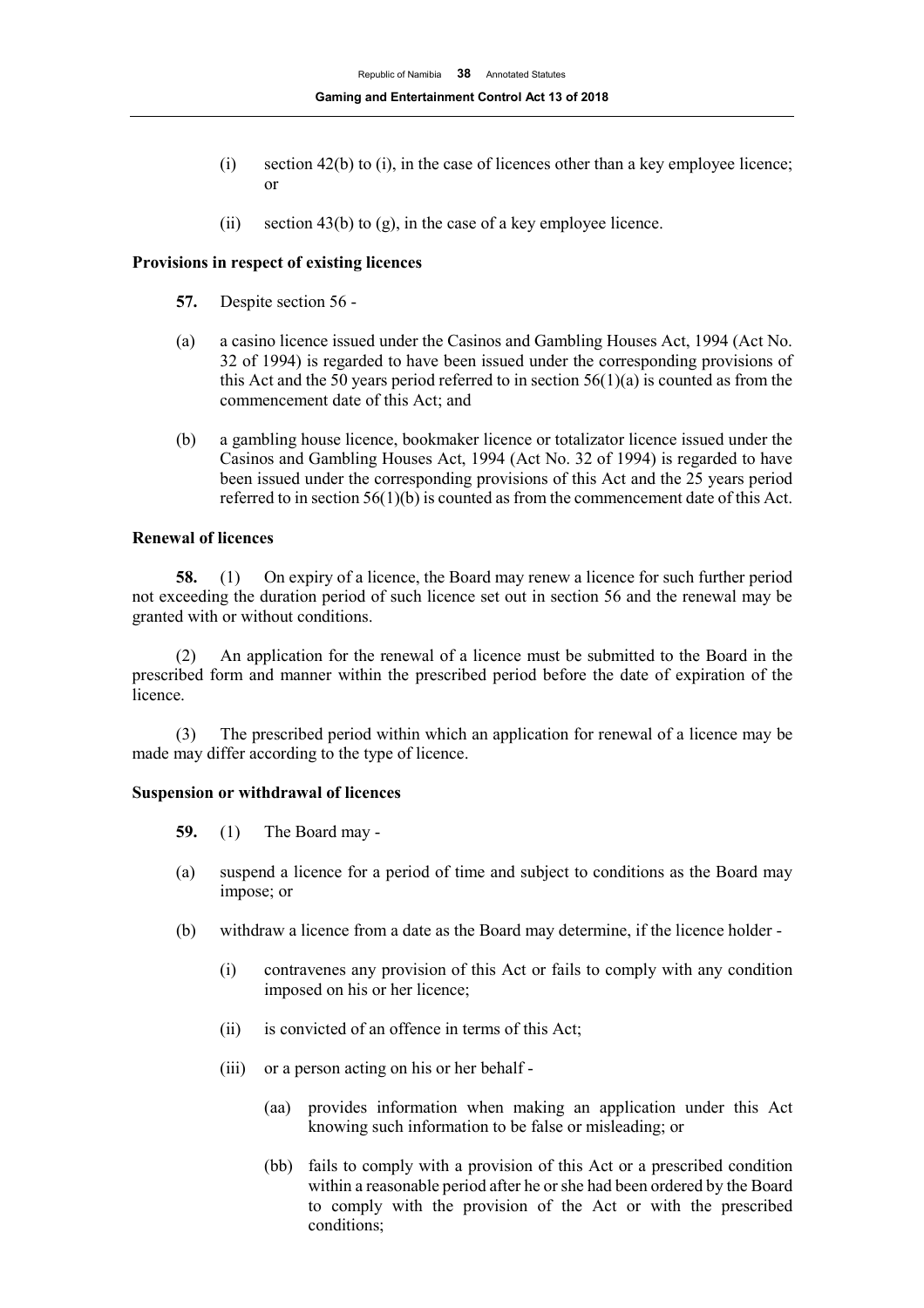**[The verb "had" should be "has" to be grammatically correct.]**

- (iv) without prior written consent of the Board, fails to carry out the gambling activity to which the licence relates for a period of three consecutive months;
- (v) fails to pay any fees, levies or penalties payable in terms of this Act within the prescribed time;
- (vi) fails to pay out a consideration arising from a gambling activity, bet or wager lawfully made under this Act;
- (vii) refuses to comply with a condition of a licence or any prescribed condition;
- (viii) or any person acting on behalf of the licence holder fails to comply with the provisions of the Prevention of Organised Crime Act in as far as that Act applies to the gambling industry; or
- (ix) contravenes or fails to comply with an obligation of accountable institution in terms of the Financial Intelligence Act in so far as it applies to the gambling industry.

#### **[An article such as "an" should appear before the term "accountable institution".]**

(2) The Board may not suspend or withdraw a licence under subsection (1) without giving a licence holder concerned an opportunity to be heard either personally or through his or her legal practitioner or a person of his or her choice.

(3) If a licence is suspended under subsection (1), the licence holder may not exercise any right or privilege conferred by the licence during the period of suspension.

The Board may at any time revoke a suspension under subsection  $(1)$  if the reason for such suspension has been remedied to the satisfaction of the Board.

(5) If a licence is suspended or withdrawn under subsection (1), the fees or any other amount paid in terms of this Act by the licence holder are not refundable.

#### **Surrender of licence**

**60.** (1) A licence holder may surrender a licence by giving a written notice to the Board.

(2) A surrender of the licence referred to in subsection (1) takes effect after the notice is given under that subsection or on a date stated by the licence holder in the notice.

> Part 3 Annual licence fees, levies and penalties

#### **Annual licence fees and removal fees**

**61.** A licence holder must, in the prescribed manner and within a prescribed period, pay to the Board -

(a) the prescribed annual licence fee;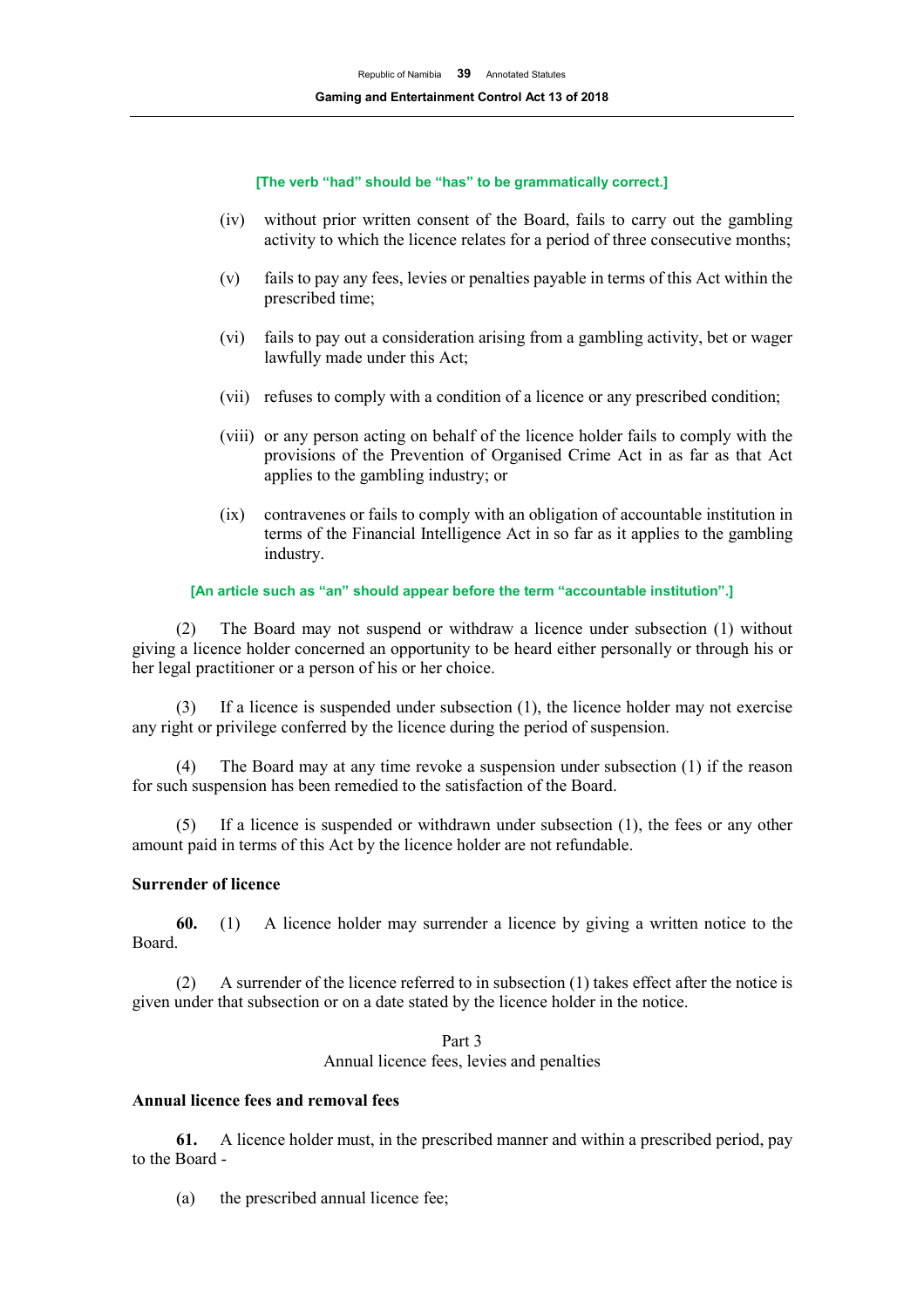- (b) the prescribed removal fee in respect of a removal certificate; and
- (c) any other prescribed fees regarding a licence or a removal certificate.

## **Payment of levies on income of casinos and gambling houses**

**62.** (1) A holder of a casino licence or a gambling house licence must pay to the Board a levy on the income derived from the conducting of the casino or gambling house business.

The levy referred to in subsection  $(1)$  is calculated on the basis and at the rate as may be prescribed and is payable in the manner and before the prescribed date.

## **Payment of certain moneys by holders of totalizator licence**

**[In the ARRANGEMENT OF SECTIONS, the heading of this section ends with the plural word "licences".]**

**63.** (1) A holder of a totalizator licence must, in the prescribed manner, pay to the Board -

- (a) any takings which are undistributed, for any reason, after the expiry of two months but not later than four months from the date on which the prescribed event to which the takings relate took place; and
- (b) all dividends which have not been claimed within a period of two months after the dividends were declared, less any levy payable in terms of section 64(1) on undistributed takings and unclaimed dividends.

(2) The undistributed takings and unclaimed dividends referred to in subsection (1) must be paid to the Board in the prescribed manner.

## **Payment of levies by holders of totalizator licences**

**64.** (1) The holder of a totalizator licence must, in respect of the totalizator operated by him or her, pay to the Board a levy calculated at the prescribed percentage of the gross takings of the totalizator or a prescribed portion of such takings during the prescribed period.

(2) The holder of a totalizator licence must within the period contemplated in subsection (3), submit to the Board a sworn statement, in the form and manner determined by the Board, in respect of the totalizator which is operated by the holder in which -

- (a) the gross takings contemplated in subsection (1); and
- (b) any takings and dividends which have remained undistributed and unclaimed, for any prescribed period,

are shown or if there are no such gross takings, undistributed takings or unclaimed dividends, such fact must be stated in that statement in respect of betting transactions during that prescribed period or part of that prescribed period.

(3) The sworn statement referred to in subsection (2) must be submitted within the prescribed period and -

(a) any takings and dividends which have remained undistributed and unclaimed for a period of not less than the prescribed period; and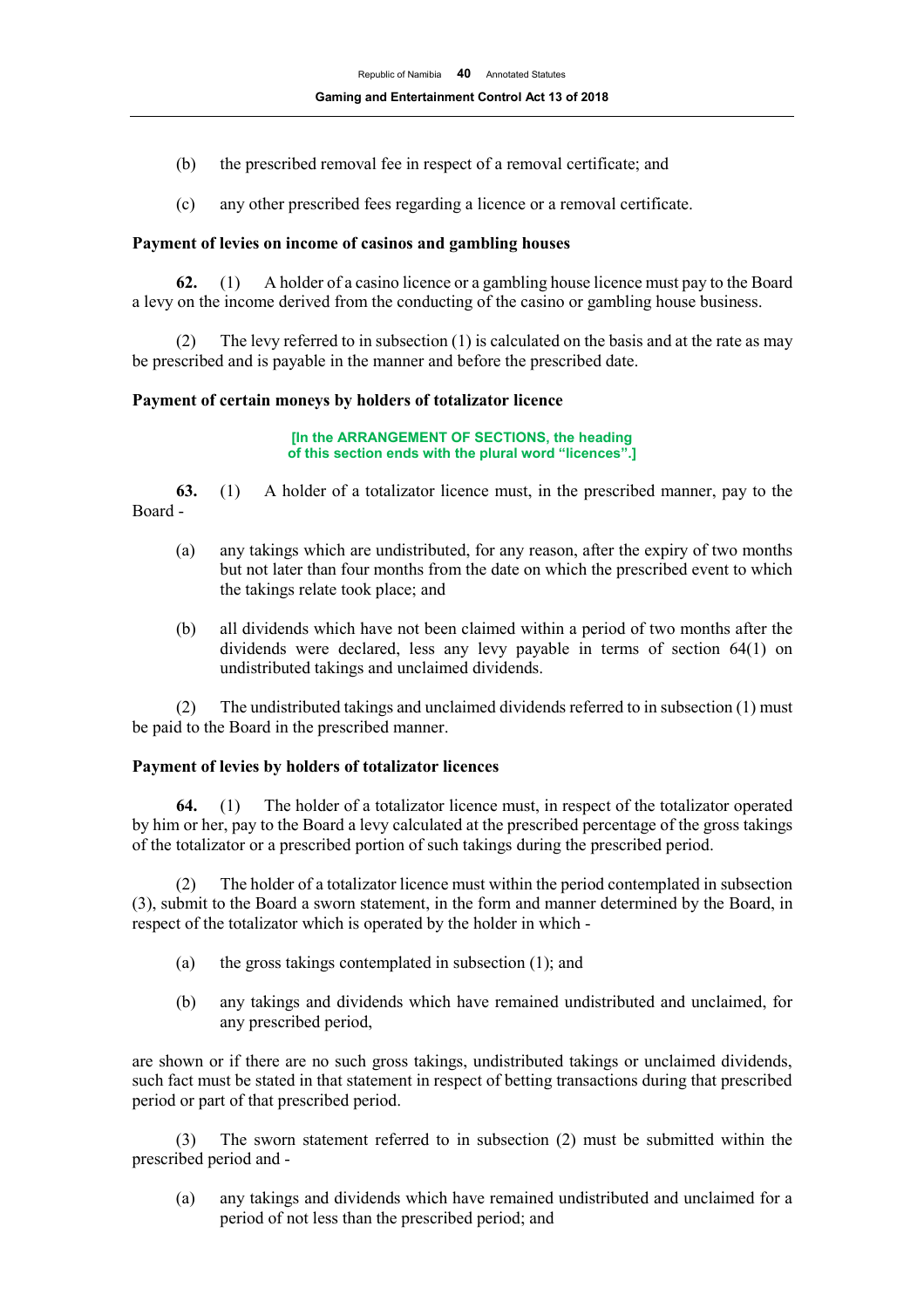(b) the levy payable in terms of subsection (1),

must be paid simultaneously with the submission of the sworn statement.

## **Payment of levies by holders of bookmaker licences**

**65.** (1) Subject to subsection (2) and (3), the bookmaker must deduct a prescribed levy from an amount won by a player.

(2) If a bet is placed by a bookmaker with any other bookmaker or on a totalizator, whether inside or outside Namibia, on a prescribed event by using moneys staked with the first mentioned bookmaker in respect of that event, the levy referred to in subsection (1) must, subject to subsection (3), be deducted by the first mentioned bookmaker from the amount payable by the other bookmaker or totalizator to the first mentioned bookmaker.

(3) The amounts payable by a bookmaker in terms of subsection (1) or (2), do not include an amount of money placed or staked with that bookmaker by players or participants in the game.

(4) A bookmaker who is liable to deduct the prescribed levy referred to in subsection (1) or (2) from an amount won and payable to a person must deduct that levy from the amount before paying the amount to the person.

(5) A bookmaker must, within the prescribed period, pay to the Board the levy contemplated in subsection (1) and (2) in respect of all betting transactions entered into during a prescribed period.

(6) The payment referred to in subsection (5) must be accompanied by a sworn statement in the form and manner determined by the Board and must contain such information in respect of betting transactions as may be prescribed.

## **Penalties for late payment**

**66.** The Minister may prescribe the penalties payable to the Board by a licence holder who fails to pay, within the specified period, any amount due in terms of this Act.

#### **Keeping of books, accounts and records**

**67.** A licence holder, other than a holder of a testing agent licence or a key employee licence, must keep -

- (a) such books, accounts and records as may be prescribed; and
- (b) in so far as such books, accounts and records are not prescribed under paragraph (a), the licence holder must keep such books, accounts and records as may be determined by the Board.

#### **Furnishing of particulars of bank accounts**

**68.** (1) A licence holder must, when requested by the Board, in writing notify the Board of the banking institution and the office or branch office where the licence holder has opened or holds a banking account pertaining to the gambling business in respect of which the licence has been issued and must provide the Board with a bank statement or other sufficient evidence of the state of the account of the busines and any other particulars required by the Board.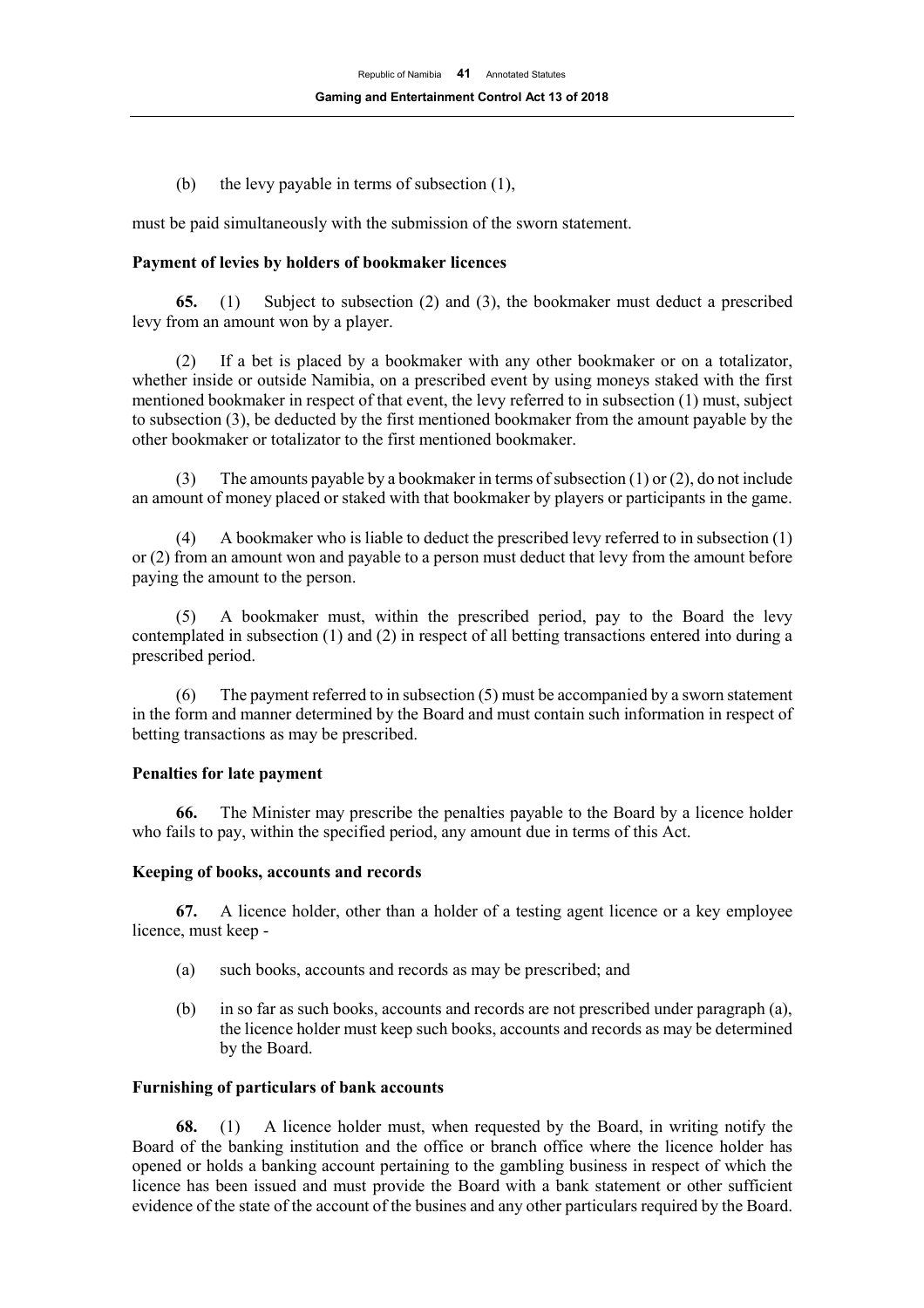#### **[The word "business" in the phrase "the account of the business" is misspelt in the** *Government Gazette***, as reproduced above.]**

(2) If a licence holder, when requested in terms of subsection (1), refuses or fails to provide bank statement or provides insufficient bank statement the Board may in writing direct the manager of any office or branch where the account has been opened or is held, to provide the Board with a bank statement or other sufficient evidence of the state of the account and any other particulars required by the Board.

#### **[There should be an article such as "a" or "an" before the term "bank statement" in its first usage in subsection (2) and before the phrase "insufficient bank statement".]**

# CHAPTER 6 PROVISIONS RELATING TO CONDUCTING OF GAMBLING ACTIVITIES

Part 1

## Prohibited gambling

## **Gambling in relation to illegal activities prohibited**

- **69.** (1) Despite any other law, a person may not -
- (a) engage in, conduct or make available a gambling activity if the outcome of that activity depends directly, indirectly, partly or entirely on a contingency related to an event or activity that is itself unlawful in terms of any law;
- (b) permit a gambling machine or device under the control of the person to be used for the purposes of a gambling activity contemplated in paragraph (a);
- (c) maintain or operate premises, whether or not such premises is a licensed premises, for the purposes of gambling activity contemplated in paragraph (a); or
- (d) permit premises under the control of the person, whether or not the premises is licensed premises, to be used for the purposes of gambling activity contemplated in paragraph (a).

## **[The article "a" should appear before the phrase "licensed premises".]**

(2) A person who contravenes or fails to comply with subsection (1) commits an offence and on conviction is liable to a fine not exceeding N\$50 000 or to imprisonment for a period not exceeding 10 years or to both such fine and such imprisonment.

## **Unlicensed gambling activities prohibited**

**70.** (1) Despite any other law, a person may not engage in, conduct or make available a gambling activity other than -

- (a) a gambling activity in respect of which a licence is or has been issued under this Act; or
- (b) an amusement game prescribed under section 32 of this Act.

(2) A person who contravenes or fails to comply with subsection (1) commits an offence and on conviction is liable to a fine not exceeding N\$50 000 or to imprisonment for a period not exceeding 10 years or to both such fine and such imprisonment.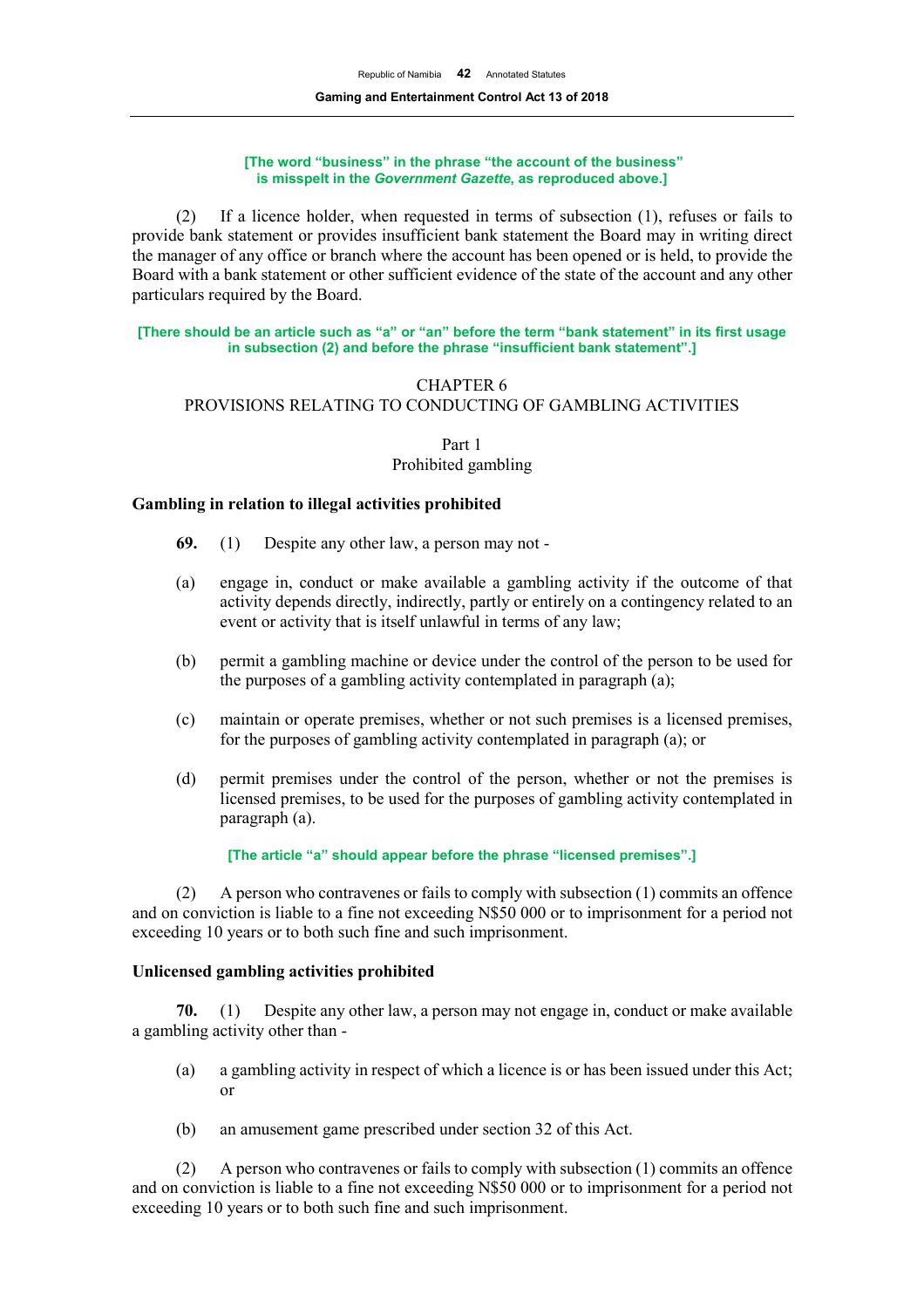## **Unlicensed dealing in gambling machines prohibited**

- **71.** (1) Despite any other law, a person may not -
- (a) except to the extent contemplated in section 87(4), import, manufacture, supply, sell, lease, make available or alter a gambling machine or maintain a gambling machine unless the person is authorised to do so in terms of this Act;
- (b) possess or make available for play a gambling machine for use in a gambling activity unless such a person is the owner of the gambling machine or possession of the machine has been given to the person under section 87.

(2) The Minister may prescribe categories of gambling machines that are exempted from the application of subsection (1).

(3) A person who contravenes or fails to comply with subsection (1) commits an offence and on conviction is liable to a fine not exceeding N\$100 000 or to imprisonment for a period not exceeding 10 years or to both such fine and such imprisonment.

## **Unlicensed use of premises prohibited**

- **72.** (1) Despite any other law, a person may not -
- (a) maintain or operate premises for purposes of a gambling activity on the premises, unless the gambling activity in, on or from the premises is licenced in terms of this Act; or
- (b) permit premises under the control of the person to be used for the purposes of a gambling activity, unless the gambling activity in, on or from the premises is licenced in terms of this Act.
- (2) A person must in the prescribed form and manner notify the Board, if the person -
- (a) owns, maintains, operates or has control over premises used for gambling activity or a gambling machine; and
- (b) believes or has reason to believe that the premises or a gambling machine referred to in paragraph (a), is being or has been used without the permission of the person for any purpose that is unlawful in terms of this section or section 69, 70 or 71.

(3) A person who contravenes or fails to comply with subsection (1) or (2) commits an offence and on conviction is liable to a fine not exceeding N\$50 000 or to imprisonment for a period not exceeding 10 years or to both such fine and such imprisonment.

## **Unauthorised online gaming prohibited**

**73.** (1) A person may not engage in or make available an online game, except as authorised in terms of this Act.

- (2) For the purposes of subsection (1), the Minister may prescribe -
- (a) the online games that may not be made available for play under this Act without an online game licence;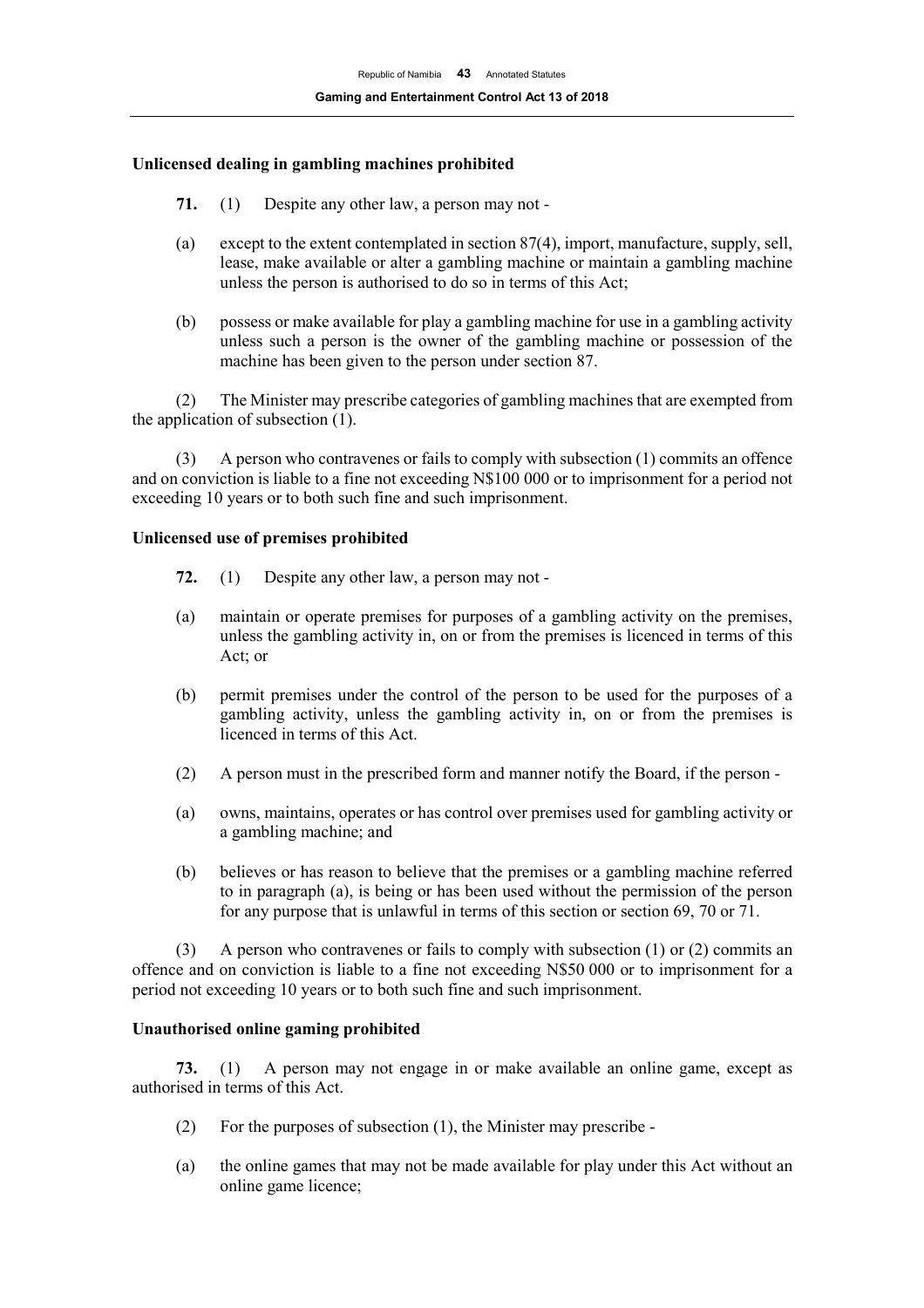- (b) the form and manner in which the licence referred to in paragraph (a) may be obtained;
- (c) the duration of the licence referred to in paragraph (a); and
- (d) the manner in which the licence referred to in paragraph (a) may be withdrawn or suspended.

## **Protection of minors**

- **74.** (1) A minor may not -
- (a) enter a designated area;
- (b) maintain or operate a gambling machine;
- (c) conduct or make available a gambling activity;
- (d) engage in a gambling activity, other than an amusement game;
- (e) falsely claim to have attained the of age of 18 year in order to -

## **[The phrase "the of age of 18 year" was probably intended to be "the age of 18 years".]**

- (i) gain access to a designated area;
- (ii) gain access to a gambling machine; or
- (iii) engage in, conduct or make available a gambling activity.

(2) A licence holder or a person in control of licensed premises or a gambling machine may not permit a minor to -

- (a) enter a designated area;
- (b) maintain or operate the gambling machine;
- (c) conduct or make available a gambling activity within a licensed premises; or
- (d) engage in a gambling activity, other than an amusement game, within a licensed premises.

(3) A person referred to in subsection (2) must take reasonable measures to determine whether or not a person is a minor before permitting the person to do anything contemplated in that subsection.

(4) A person who contravenes or fails to comply with any provision of this section commits an offence and on conviction is liable to a fine not exceeding N\$10 000 or to imprisonment for a period not exceeding two years or to both such fine and such imprisonment.

## Part 2 Provisions relating to gambling

#### **Regional offices**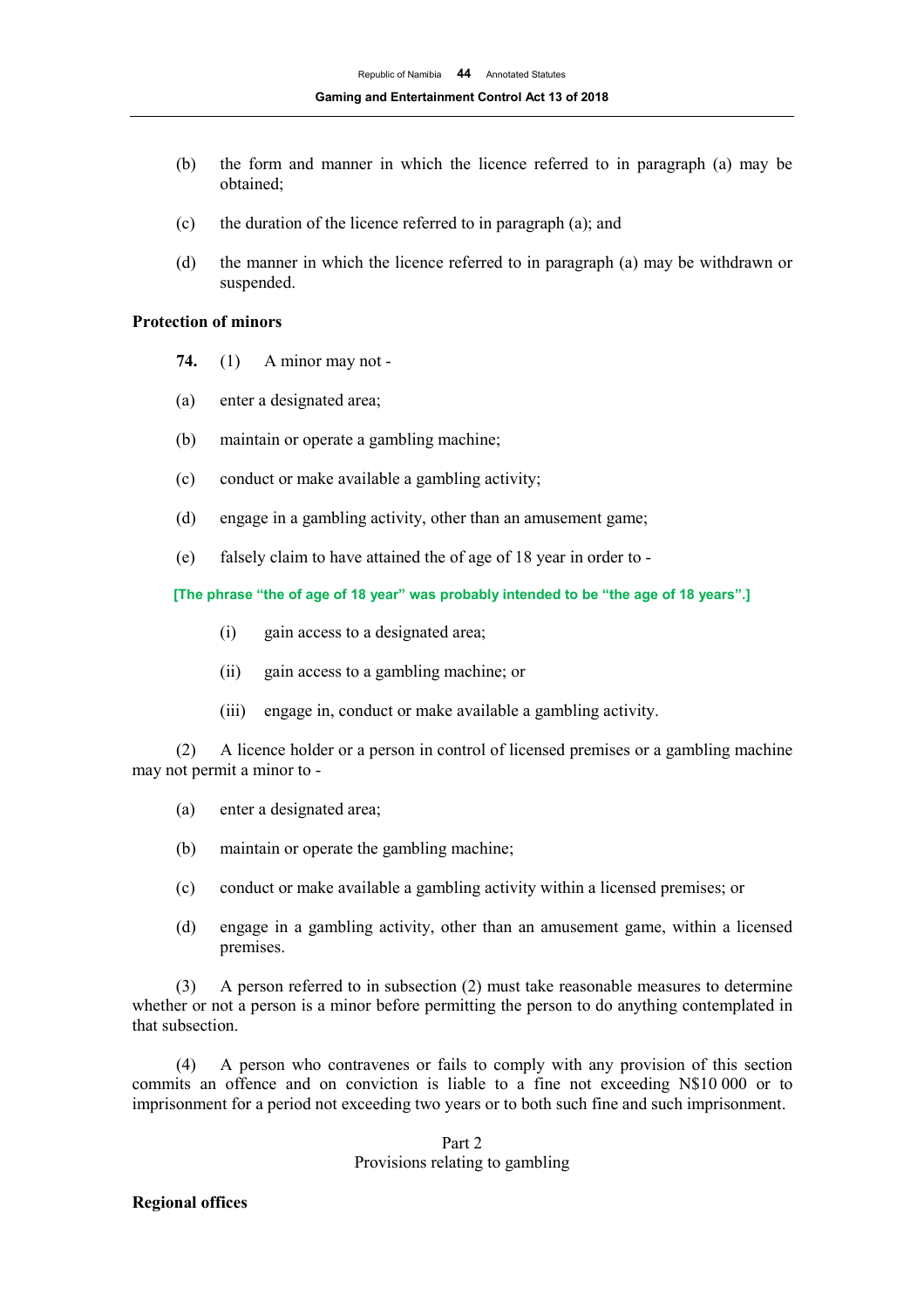- **75.** The Board must establish regional offices for purposes of -
- (a) receiving applications made in terms of this Act;
- (b) receiving any money payable to the Board in terms of this Act; and
- (c) ensuring that the objects of this Act are achieved.

## **Granting of credit for gambling prohibited**

**76.** (1) A licence holder may not, either direct or indirect, give credit to a person for the purposes of gambling.

**[The adverbs "direct or indirect" should be "directly or indirectly" to be grammatically correct,]**

(2) A person who contravenes or fails to comply with subsection (1) commits an offence and on conviction is liable to a fine not exceeding N\$10 000 or to imprisonment for a period not exceeding two years or to both such fine and such imprisonment.

## **Restricted persons**

**77.** (1) A person may apply to the Board, in the prescribed form and manner, to be registered as a restricted person and for his or her name to be entered in the register of persons restricted from engaging in a gambling activity.

(2) A person who is registered as a restricted person under subsection (1) may apply to the Board, in the prescribed form and manner, for the Board to cancel his or her registration as a restricted person and for his or her name to be removed from the register referred to in that subsection.

(3) An application made under subsection (1) or (2) take effect on the prescribed date.

(4) A person may apply to a court to register any of the following persons as restricted persons -

- (a) a family member;
- (b) a person on whom the applicant is economically dependent in whole or in part;
- (c) a person who is declared mentally ill by a competent court; or
- (d) any other person to whom the applicant has a duty of care and whose behaviour manifests symptoms of addictive or compulsive gambling.

(5) If the court contemplated in subsection (4) considers it reasonable and just for a person to be registered as a restricted person, the court may order the Board to register the person as a restricted person and his or her name to be entered in the register referred to in subsection (1).

(6) A restricted person, to whom an order referred to in subsection (5) has been made, may at any time apply to the court contemplated in that subsection for the court to set aside the order and the court may grant or refuse the application -

(a) after considering the grounds for making the original order;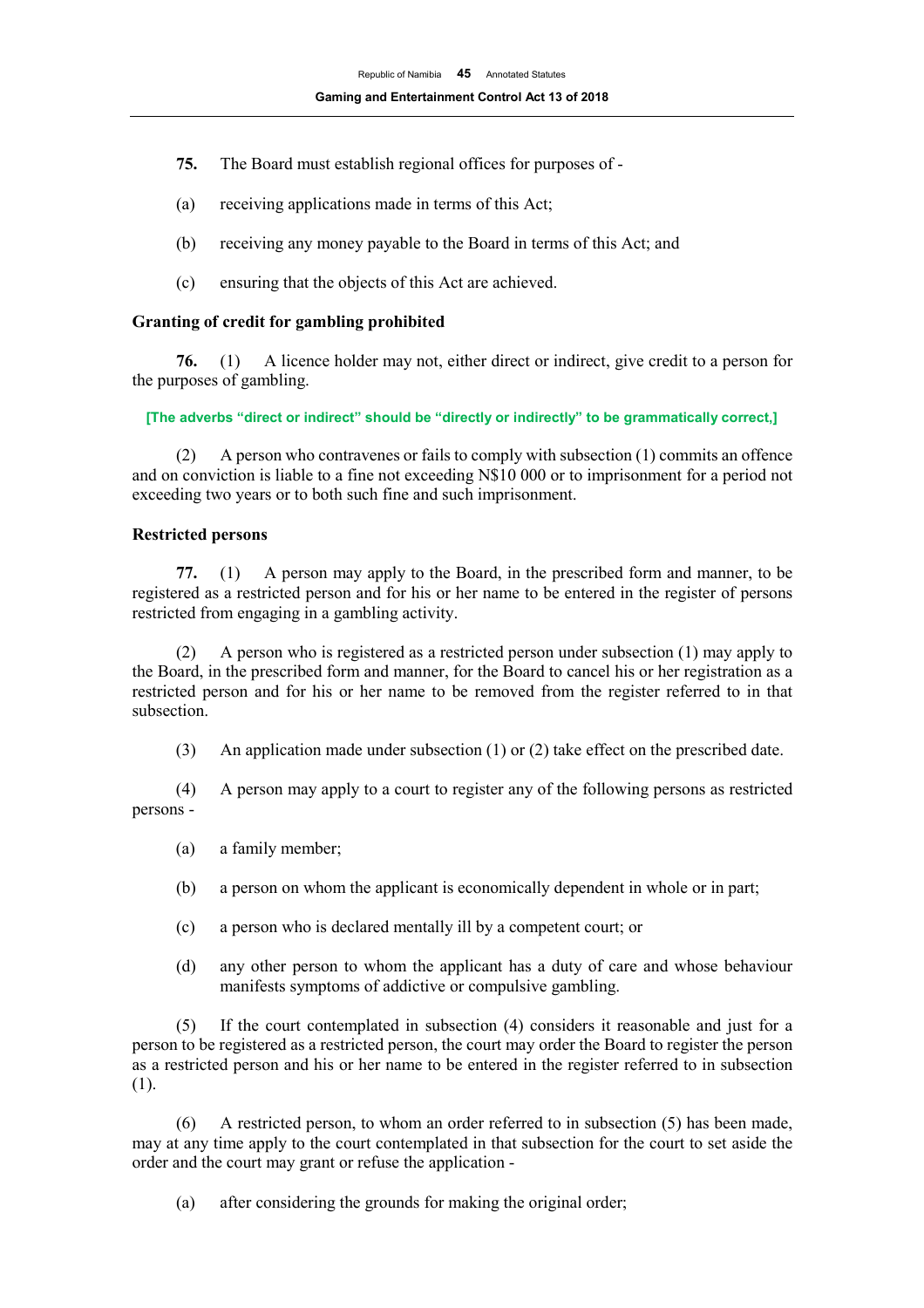- (b) after considering any new evidence before it; and
- (c) if the court is satisfied that it is no longer reasonable and just to prevent the person from engaging in a gambling activity.

(7) Despite subsection (6), the name of a person contemplated in that subsection remains on the register referred to in subsection (8) for a period of 24 months.

- (8) The Board must -
- (a) in the prescribed form and manner, establish and maintain a register of persons registered as restricted persons; and
- (b) make the information in the register available to every licence holder on a regular basis.
- (9) The Board may not charge a fee for a person to be registered as a restricted person.
- (10) The Minister may prescribe the -
- (a) manner, form and procedure for the
	- (i) registration of persons as restricted persons;
	- (ii) cancellation of registered persons as restricted persons; or
	- (iii) register of restricted persons;
- (b) fees to access the register of restricted persons by any other person other than a licence holder or a person referred to under subsection (4); or
- (c) measures to be employed by licence holders in giving effect to subsections (11) and (12).

(11) A licence holder or person in control of licensed premises or a gambling machine may not knowingly permit a restricted person to -

- (a) enter a designated area;
- (b) maintain or operate a gambling machine;
- (c) conduct or make available a gambling activity; or
- (d) engage in a gambling activity.
- (12) A person referred to in subsection (11) -
- (a) must take the prescribed measures to determine whether or not a person is a restricted person before permitting the person to do anything contemplated in that subsection; and
- (b) is not liable under this Act or under civil or criminal law for admitting a restricted person if he or she has taken the prescribed measures.
- (13) A licence holder must -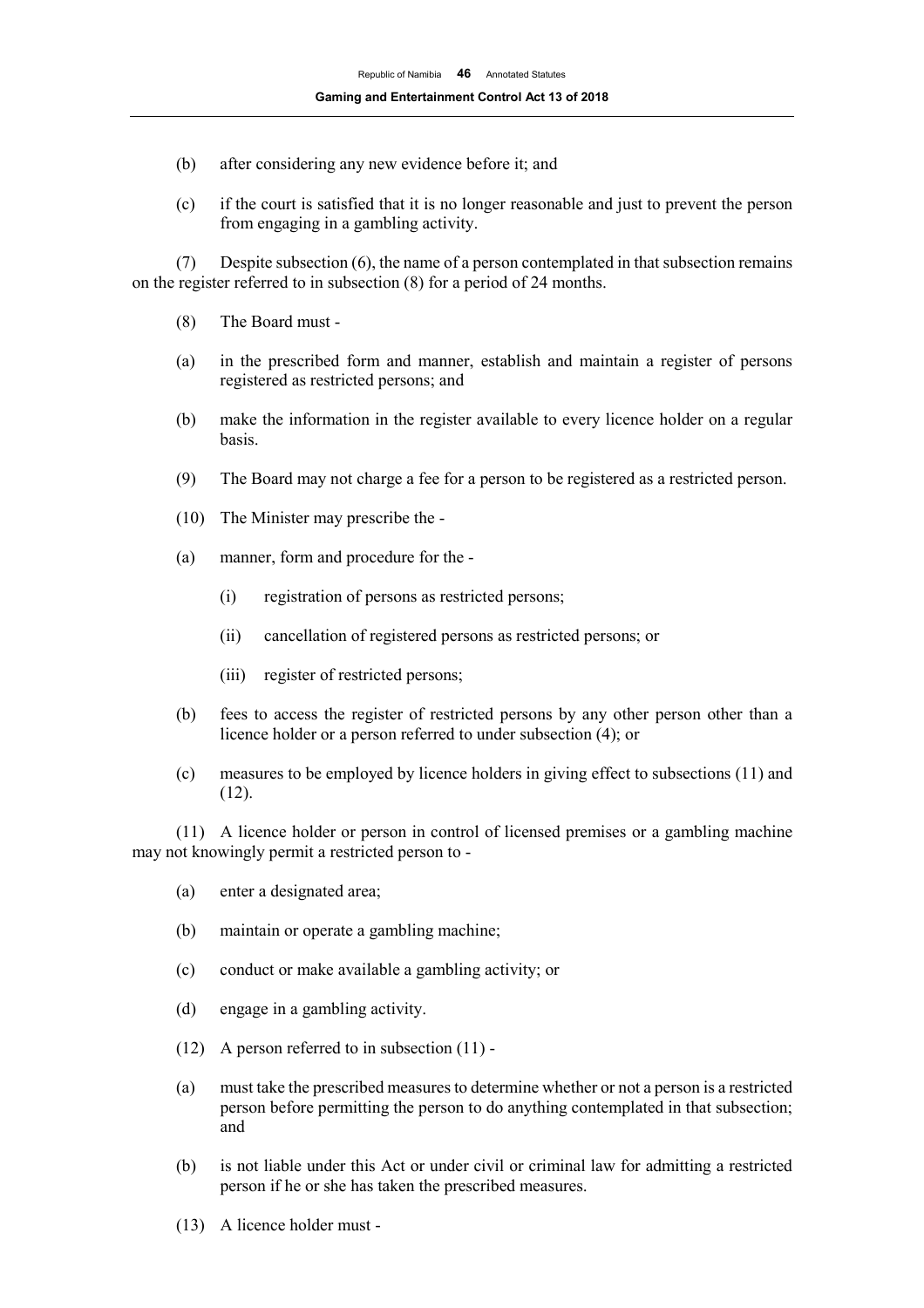- (a) at his or her licensed premises have
	- (i) the prescribed form for the registration of a person as a restricted person under subsection (1); and
	- (ii) a directory of local recognised counselling, treatment or education services addressing the problems of compulsive and addictive gambling;
- (b) in the prescribed form and manner, post in a conspicuous manner a notice at the entrance of the premises, advertising the availability of the forms and directory referred to in paragraph (a).

(14) A person who contravenes or fails to comply with subsection (11), (12) or (13) commits an offence and on conviction is liable to a fine not exceeding N\$50 000 or to imprisonment for a period not exceeding 10 years or to both such fine and such imprisonment.

## **Rules of games**

- **78.** (1) A licence holder must -
- (a) at the request of a customer make available for examination a copy of the rules of gambling in respect of a particular game or gambling machine;
- (b) display prominently within the licensed premises information concerning gambling rules, mode of payment of winning bets or wagers, the odds of winning for each bet or wager and such other prescribed information to the players; and
- (c) display, at each gambling table or other location related to the playing of a game, a sign indicating the permissible minimum and maximum bets or wagers pertaining to the game played at the table or location.

(2) A person who contravenes or fails to comply with subsection (1) commits an offence and on conviction is liable to a fine not exceeding N\$10 000 or to imprisonment for a period not exceeding two years or to both such fine and such imprisonment.

#### **Restrictions on advertising and promotion of gambling activities and granting of discounts**

**79.** (1) In this section "discounted price" means a price charged by a licence holder for any goods or services that is significantly below the prevailing fair market price for similar goods or services provided in the ordinary course of business by a person who is not a licence holder in terms of this Act.

- (2) A person may not advertise or promote -
- (a) a gambling or gambling activity
	- (i) in a false or misleading manner; or
	- (ii) that is unlawful in terms of this Act; or
- (b) a gambling activity, other than an amusement game, in a manner intended to attract minors.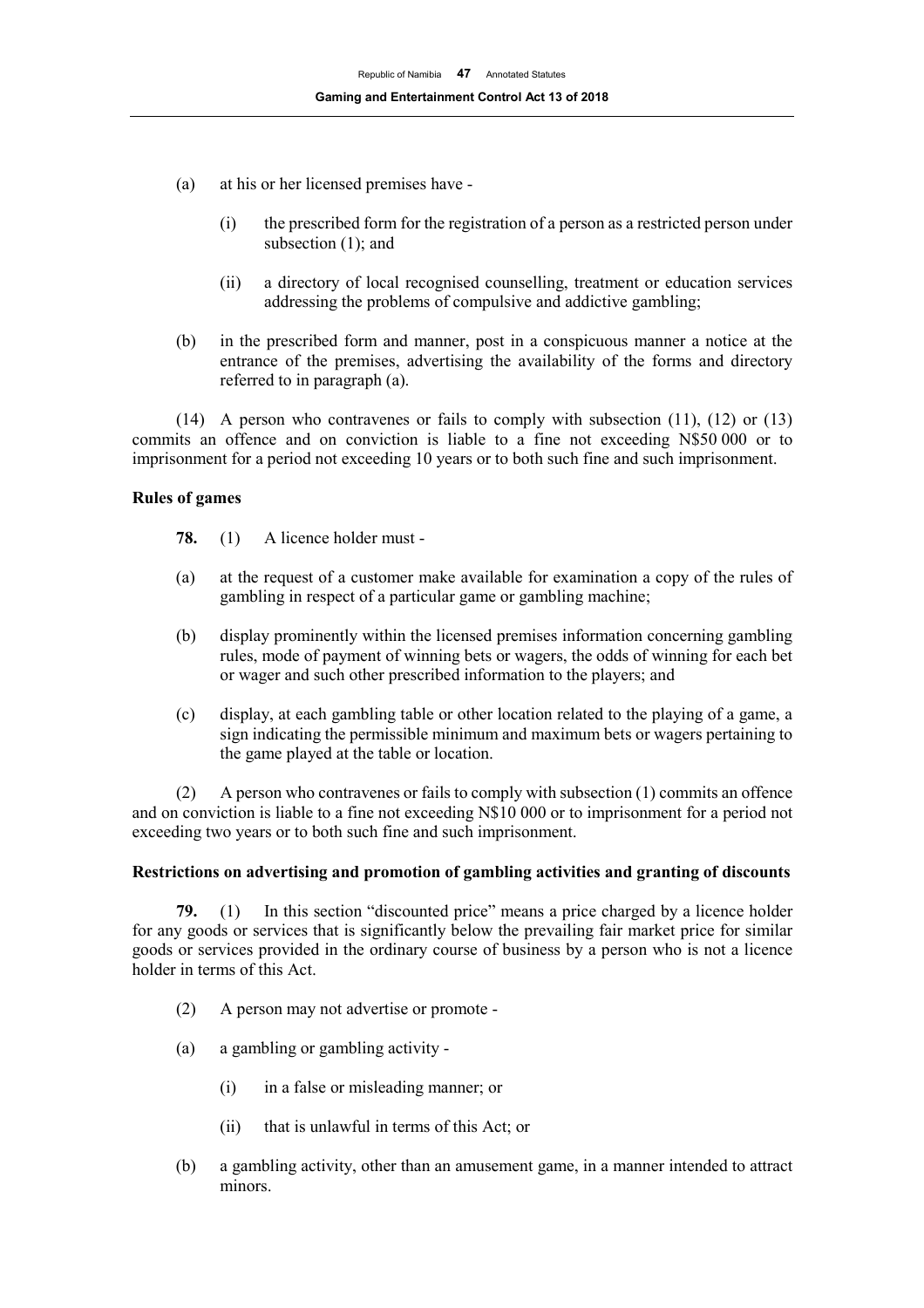(3) An advertisement of a gambling machine, a gambling activity or licensed premises at which a gambling activity is available -

- (a) must include a statement, in the prescribed form and manner, warning the public against the dangers of addictive and compulsive gambling; and
- (b) may not include an element that directly or indirectly promotes or encourages the removal of a person from the register of restricted persons.

(4) A person may not advertise or promote a gambling or related activity as being available to the public free of charge or at a discounted price as an inducement for gambling.

(5) A person who contravenes or fails to comply subsection (2), (3) or (4) commits an offence and on conviction is liable to a fine not exceeding N\$10 000 or to imprisonment for a period not exceeding two years or to both such fine and such imprisonment.

**[The word "with" appears to have been omitted after the phrase "fails to comply".]**

(6) The Minister may by regulation exempt a specific type of advertisement or advertising media from the application of this section if the Minister is satisfied that the advertisement does not target the general public.

## **Enforceability of gambling debts and forfeiture of unlawful winnings**

- **80.** (1) Despite any provision of the common law or any other law, a debt incurred -
- (a) by a person, other than a restricted person or a minor, in the course of a gambling activity in respect of which a licence is issued under this Act is enforceable in law;
- (b) by a person, other than a restricted person or a minor, in the course of a gambling activity that is lawful but not required to be licensed under this Act is enforceable in law only to the extent that it is enforceable in terms of the common law or any other law;
- (c) by a person in the course of a gambling activity that is unlawful in terms of this Act is not enforceable in law; or
- (d) in the course of a gambling activity by a minor or restricted person is not enforceable in law.
- (2) A person may not pay a winning from a gambling activity to -
- (a) a person who is a minor;
- (b) a restricted person; or
- (c) any other person who has won the winning in an unlawful gambling activity under this Act.

(3) If a person referred to in paragraph (a) to (c) of subsection (2) has won a winning from a gambling activity, the person who is prevented from paying a winning in terms of that subsection must, in the prescribed form and manner, remit the winning to the Board and the Board must hold the winning in trust pending the decision in terms of subsection (4).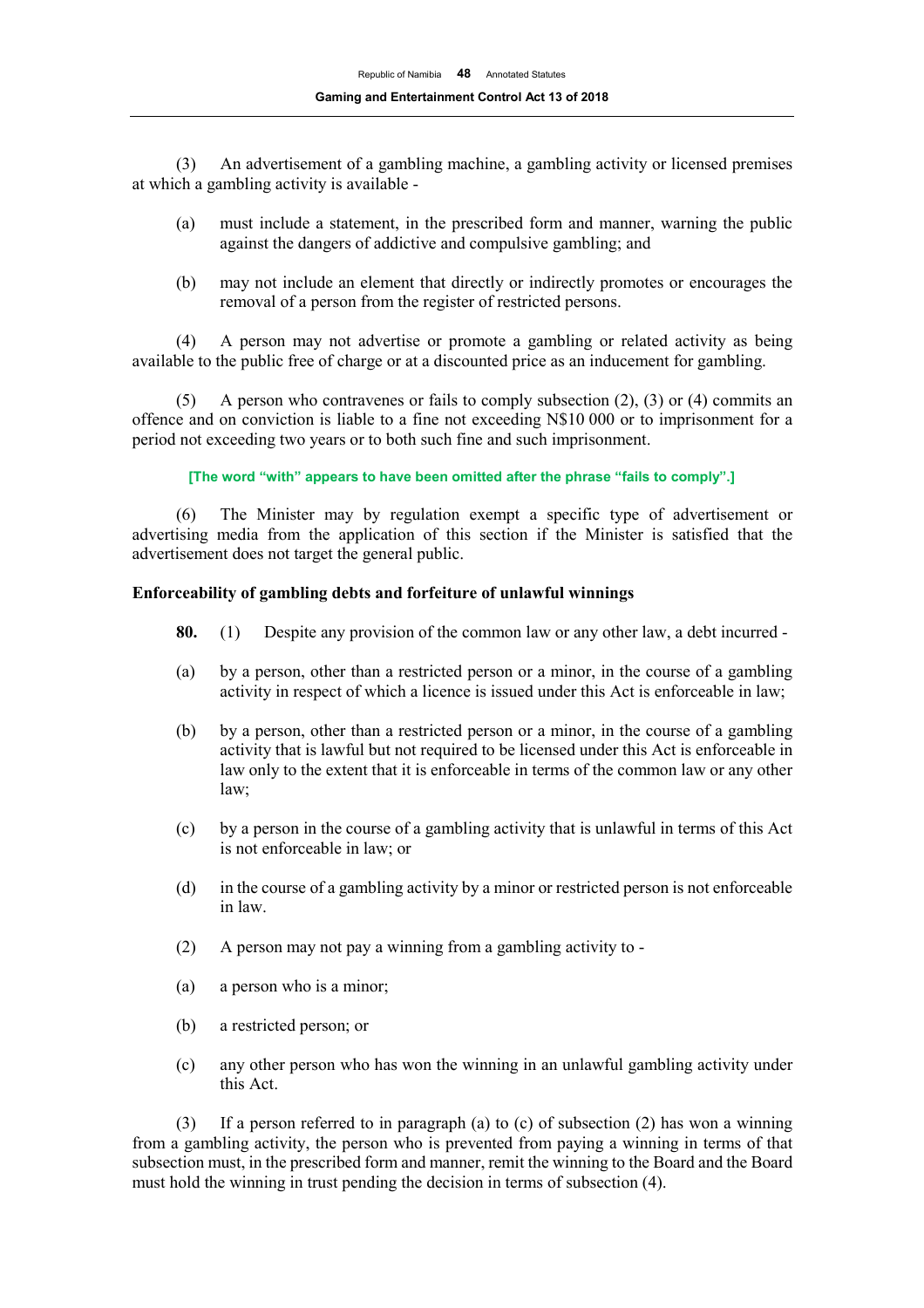(4) On receiving a winning under subsection (3), the Board must investigate the circumstances of the gambling activity which lead to such winning and the Board may -

- (a) deliver the winning to a person who has won the winning, if the Board is satisfied that -
	- (i) the person has attained the age of 18 at the time of winning;
	- (ii) the person was not a restricted person at the time of winning; or
	- (iii) the gambling activity was lawful at the time of winning; or
- (b) apply to the High Court for an order declaring the winning as forfeited to the State if the person is not entitled to such winning under subsection (2).

(5) A person who contravenes or fails to comply with subsection (2) or (3) commits an offence and on conviction is liable to a fine not exceeding N\$10 000 or to imprisonment for a period not exceeding two years or to both such fine and such imprisonment.

## **Financial control in business of licence holder**

**81.** (1) A licence holder may not, without the written authority of the Minister granted on recommendation of the Board, allow any other person to have financial control in the business to which his or her licence relates or to become a partner in the business or to share in the profit of the business.

- (2) An application for the authority of the Minister under subsection (1) must -
- (a) be in the prescribed form and manner;
- (b) be accompanied by the prescribed documents and information; and
- (c) be accompanied by the prescribed application fee.

(3) If a person has under subsection (1) been granted authority to have a financial control in the business of a licence holder or to become a partner in the business or to share in the profit of the business of the licence holder, the person and the licence holder are jointly and severally liable for the payment of any money, fee or levy referred to in sections 62, 63, 64 or 65.

(4) A person who fails to comply with subsection (1) or (3) commits an offence and on conviction is liable to a fine not N\$50 000 or to imprisonment for a period not exceeding 10 years or to both such fine and such imprisonment.

## **Foreign betting transactions**

**82.** (1) The Minister may prescribe the conditions which apply to a transaction between the licence holder and a bookmaker who carries on business outside Namibia or a totalizator operating outside Namibia.

(2) A person who contravenes or fails to comply with the prescribed conditions under subsection (1) commits an offence and on conviction is liable to a fine not exceeding N\$10 000 or to imprisonment for a period not exceeding two years or to both such fine and such imprisonment.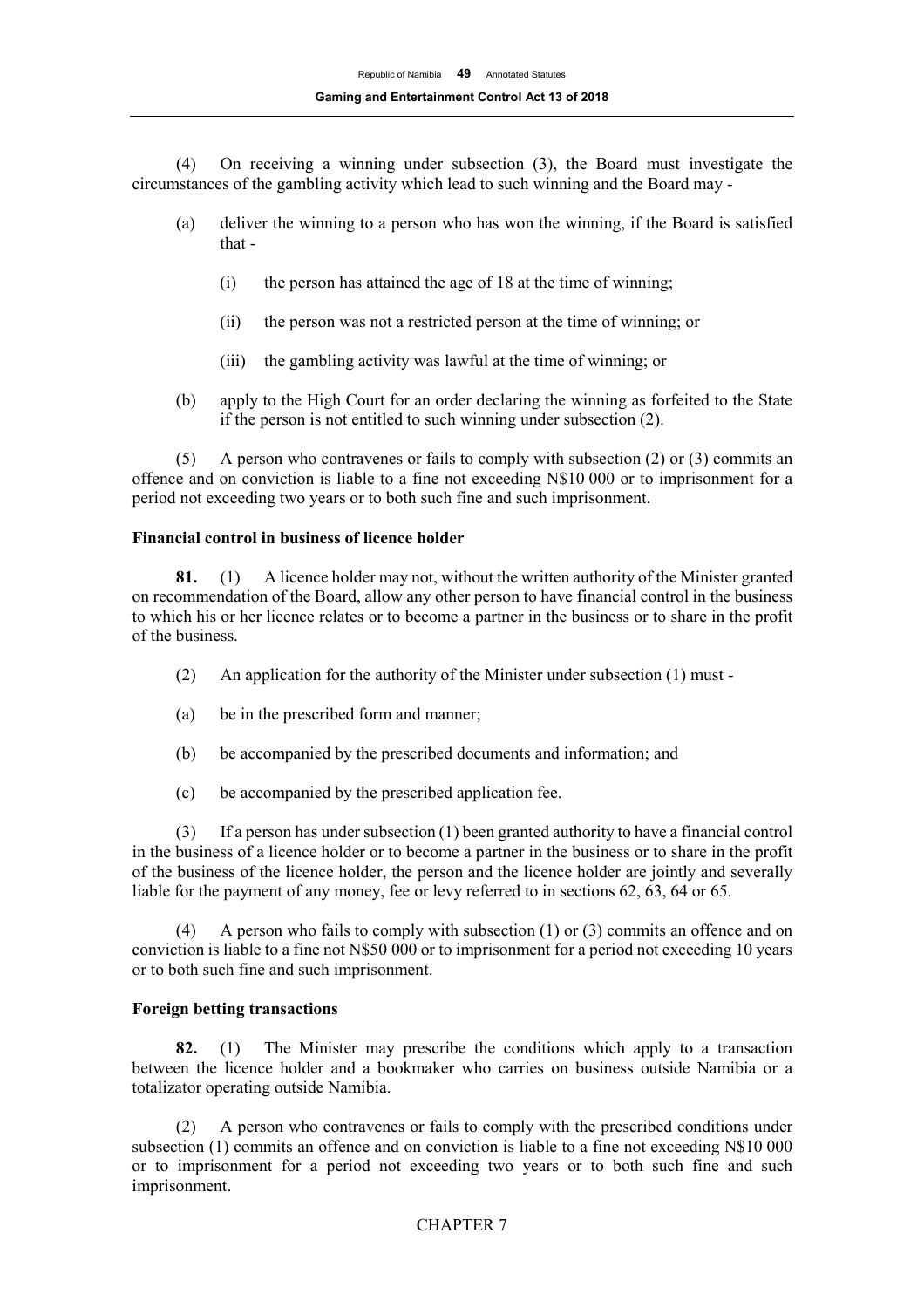# GAMBLING PREMISES AND GAMBLING MACHINES

Part 1 Gambling premises

#### **Standards for gambling premises**

**83.** (1) A licence holder must comply with the prescribed standards for the design, use and maintenance of the licensed premises in which gambling activities take place.

(2) The Minister may prescribe the standards and requirements with which the premises must comply with before the premises may be licensed or continue to be licensed in terms of this Act.

**[The word "with" after the phrase "with which the premises must comply" is superfluous.]**

(3) A person who contravenes or fails to comply with subsection (1) commits an offence and on conviction is liable to a fine not exceeding N\$10 000 or to imprisonment for a period not exceeding two years or to both such fine and such imprisonment.

## Part 2

## Gambling machines

#### **Identification of gambling machines**

**84.** (1) A manufacturer or supplier of gambling machines must, in the prescribed form, keep a record of every gambling machine that the manufacturer or supplier acquires, manufactures, sells or otherwise distributes.

(2) A manufacturer or supplier of a gambling machine manufactured in or imported into Namibia must incorporate into the design of the machine an identification mechanism that permanently identifies -

- (a) the name of the manufacturer or supplier;
- (b) a unique serial number of the machine; and
- (c) the date of manufacture of the machine.

(3) A person may not remove, alter, disfigure, obscure or destroy an identification mechanism referred to in subsection (2).

(4) A person who contravenes or fails to comply with any provision of this section commits an offence and on conviction is liable to a fine not exceeding N\$10 000 or to imprisonment for a period not exceeding two years or to both such fine and such imprisonment.

## **Register of gambling machines**

**85.** (1) The Board must -

- (a) establish and maintain, in the prescribed form and manner, a register of every gambling machine manufactured within or imported into Namibia;
- (b) assign a permanent and unique registration number for each gambling machine, which number is correlated to -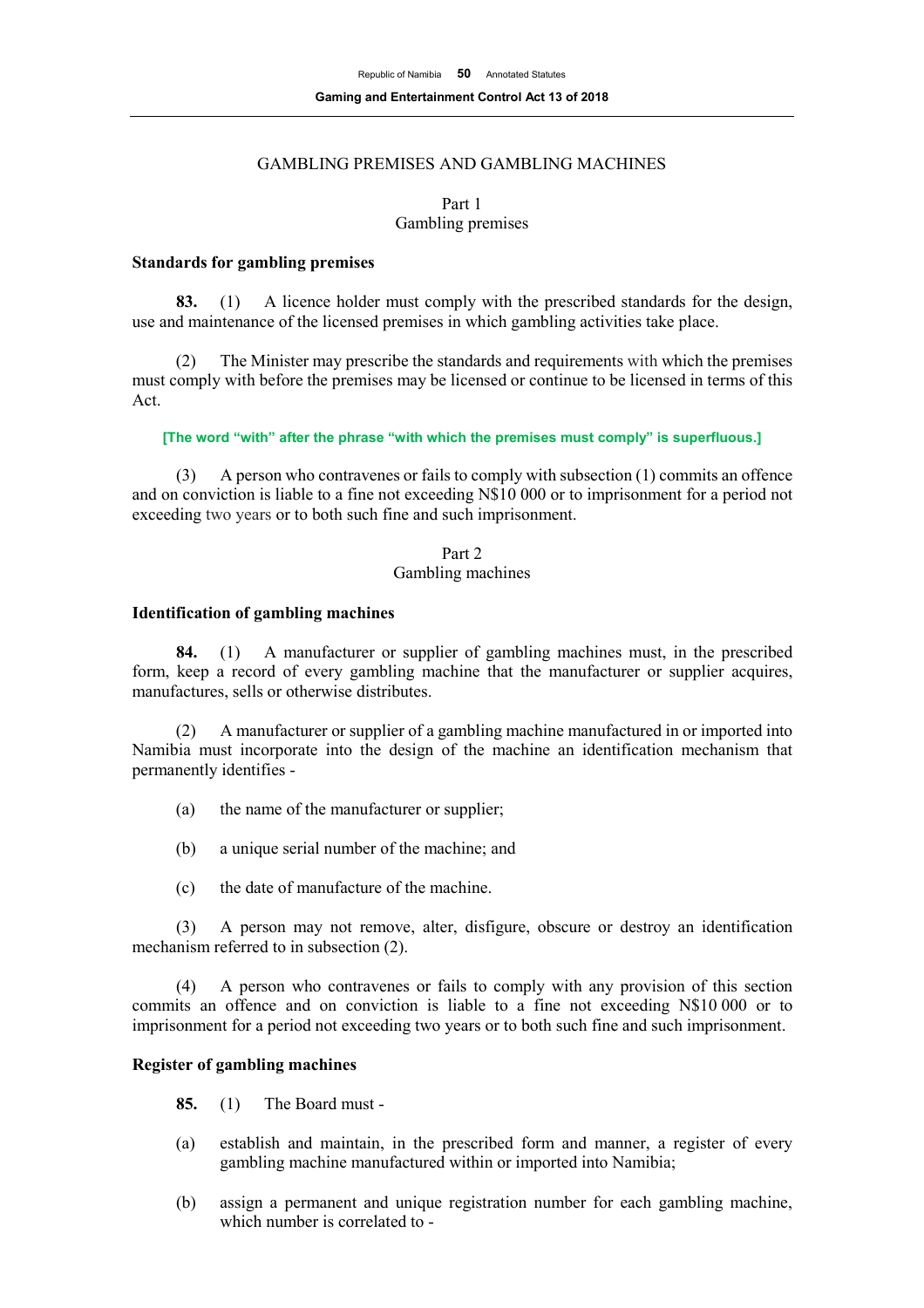- (i) the name of the manufacturer or supplier of the machine;
- (ii) the date of manufacture or importation of the machine; and
- (iii) the unique serial number assigned to the machine by the manufacturer or supplier;
- (c) for each gambling machine record the name, licence number and other prescribed particulars of -
	- (i) the registered owner; and
	- (ii) any other person who has leased the machine or to whom registered possession of the machine has been transferred.

(2) If a gambling machine is networked with other machines or systems, each machine in that network is considered to be a separate gambling machine for the purpose of this Act.

## **Importers or manufacturers to register gambling machines**

#### **[In the ARRANGEMENT OF SECTIONS, the heading of this section says "and" instead of "or".]**

**86.** (1) A person who manufactures within, or imports into, Namibia a gambling machine must register the gambling machine by providing the information required in terms of section 84(2) in the prescribed form and manner to the Board.

(2) The Board may not register a gambling machine unless that type of machine has been certified in accordance with section 89 as complying with the relevant standards for the machine as determined under the Standards Act or any other international standard approved by the Board.

(3) A person who contravenes or fails to comply with subsection (1) commits an offence and on conviction is liable to a fine not exceeding N\$20 000 or to imprisonment for a period not exceeding four years or to both such fine and such imprisonment.

#### **Transfer of ownership or possession of gambling machines**

**87.** (1) If a manufacturer or an importer of a gambling machine referred to in section 86(1) or any other person transfers ownership of a gambling machine to any other person -

- (a) the manufacturer, importer or the person must in the prescribed form and manner notify the Board that ownership of the gambling machine is transferred to another person and must furnish the Board with the prescribed particulars and document; and
- (b) the person to whom ownership is transferred must in the manner determined by the Board register such gambling machine with the Board.

(2) A person who intends to lease a gambling machine or give possession of a gambling machine to another person while retaining ownership to the machine must, in the prescribed form and manner, notify the Board that he or she intend to lease or give possession of the gambling machine to any other person.

**[The phrase "ownership to the machine" should be "ownership of the machine".]**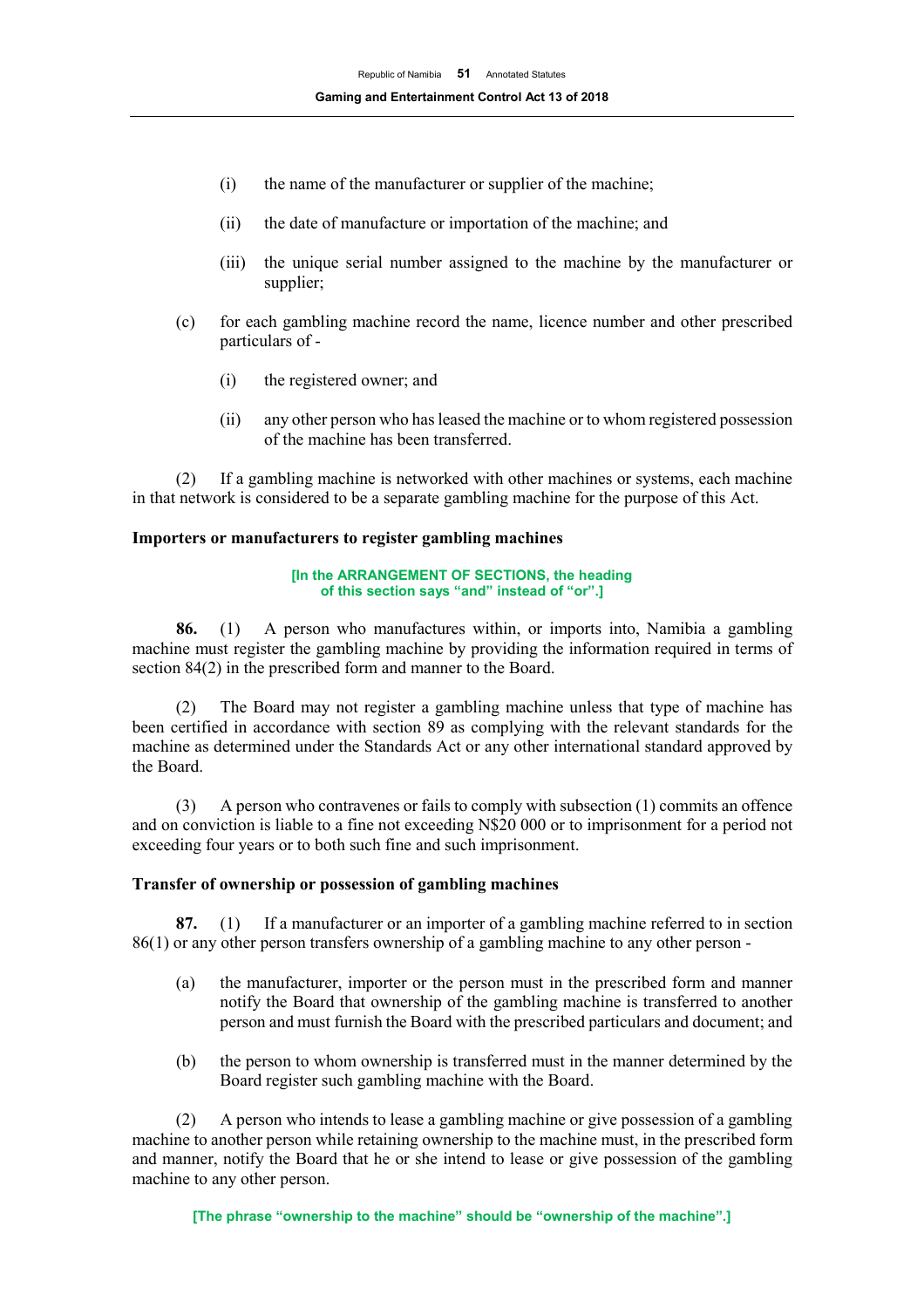(3) An owner of a gambling machine who has repossessed a gambling machine leased or possessed under subsection (2) must notify the Board, in the prescribed form and manner, that the machine has been repossessed.

- (4) A person is not required to notify the Board for the purposes of -
- (a) transporting the gambling machine from one place to another; or
- (b) performing essential maintenance work on, or repairing, the gambling machine.

(5) A person may not transfer ownership, lease or give possession of a gambling machine to another person unless -

- (a) the person who intends to transfer ownership, lease or give possession of the gambling machine is the registered owner of the gambling machine;
- (b) the gambling machine has been certified in accordance with section 89 and complies with other requirement of this Act;

**[The phrase "with other requirement of this Act" should be "with other requirements of this Act" or "with any other requirement of this Act".]**

- (c) the person who is to take ownership, lease or take possession of the gambling machine -
	- (i) holds a licence to engage in or conduct gambling or to make available gambling activities that include the operation of the category of gambling machine; or
	- (ii) is otherwise authorised to possess that category of prescribed gambling machines in terms of a licence.

(6) A person who contravenes or fails to comply with subsection  $(1)$ ,  $(2)$ ,  $(3)$  or  $(5)$ commits an offence and on conviction is liable to a fine not exceeding N\$20 000 or to imprisonment for a period not exceeding four years or to both such fine and such imprisonment.

## **Licences not to be inherited, transferred or leased**

**88.** (1) A licence issued under this Act may not be inherited and a person inheriting a gambling business in respect of which a licence under this Act has been issued must apply to the Board for that person to be issued with a licence.

#### **[The phrase "for that person" is superfluous.]**

(2) A holder of a licence may not transfer or lease the licence to any other person, except that the other person may apply to the Board for a licence to be issued under his or her name.

## **Continuation of gambling business by executor, trustee, liquidator or curator**

- **88A.** (1) Despite anything to the contrary in this Act -
- (a) the executor of the deceased estate of a licence holder, subject to the laws relating to the administration of estates, may continue to conduct the gambling business of the deceased licence holder for a period as the Board may allow, pending the finalisation of the estate by the executor;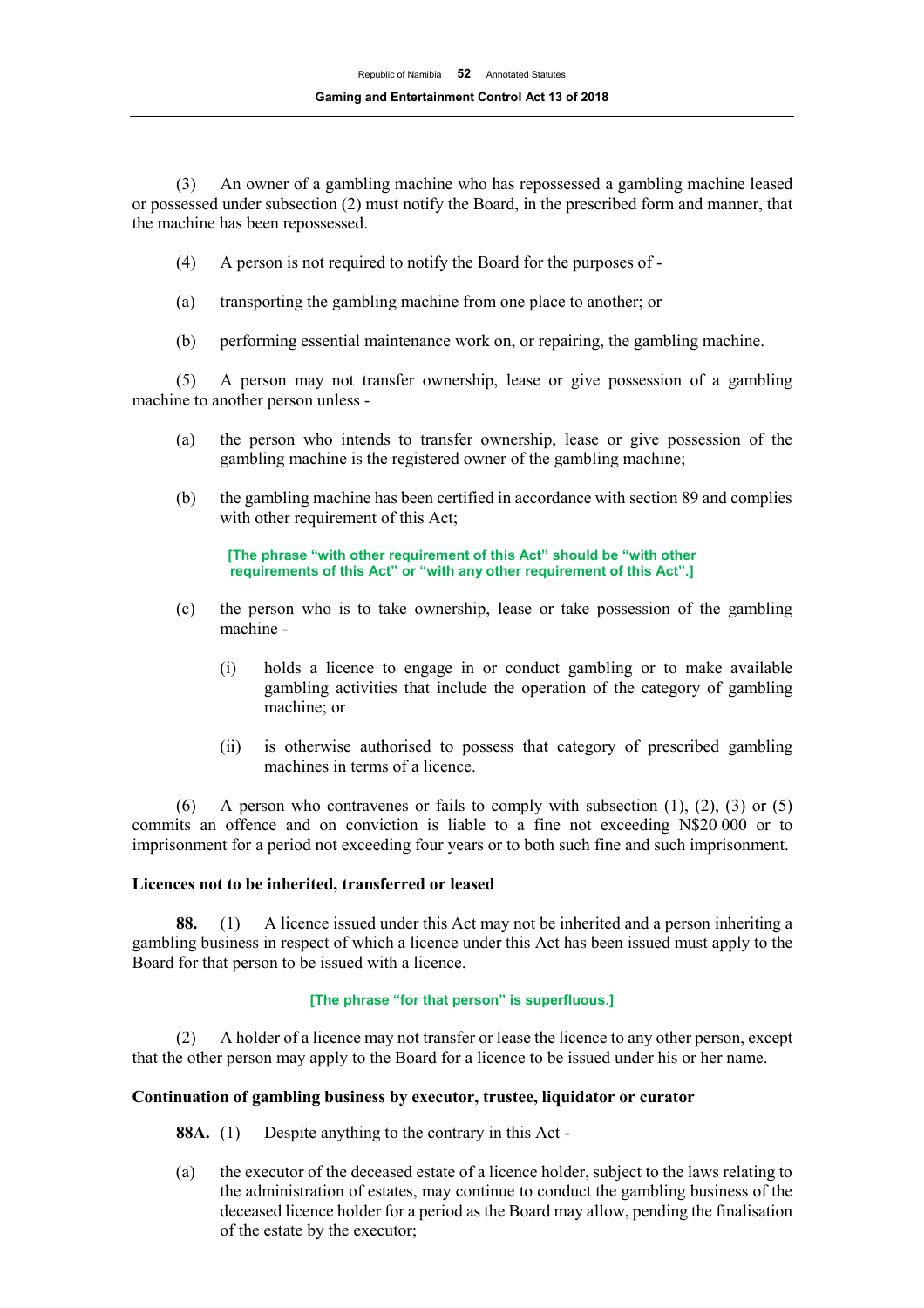(b) the trustee or liquidator in the insolvent estate of a licence holder, subject to the laws relating to insolvency, companies or close corporation, may continue to conduct the gambling business of the licence holder for a period as the Board may allow, pending the final sequestration order of the insolvent estate or the final winding up order of the company or close corporation; or

#### **[The term "close corporation" should be plural in the phrase "subject to the laws relating to insolvency, companies or close corporation".]**

(c) if a licence holder is declared, by an order of court, incapable of managing his or her own affairs, his or her curator, subject to the laws relating to curatorship, may continue to conduct the gambling business of the licence holder for a period as the Board may allow or extended.

## **[The word "extended" should be "extend" to be grammatically correct.]**

(2) Despite any law to the contrary, the person who inherits the gambling business in accordance with laws relating to the administration of estates or to whom the gambling business is disposed to, in accordance with laws relating to insolvency, companies or close corporations must apply to the Board for a licence in accordance with this Act before the person may conduct the gambling business.

#### **[There should be a comma after the phrase "in accordance with laws relating to insolvency, companies or close corporations" to offset that phrase properly.]**

(3) An executor, a trustee, a liquidator or a curator referred to in subsection (1) before commencing with any function or exercise any power in terms of that subsection must submit to the Board written proof of his or her appointment as the executor, trustee, liquidator or curator.

#### **[The word "exercise" should be "exercising" to be grammatically correct.]**

#### **[section 88A inserted by Act 5 of 2020]**

## **Calibration and certification of gambling machines**

- **89.** (1) A licensed testing agent must -
- (a) test and calibrate a gambling machine to determine whether the machine complies with the applicable standard;
- (b) record all test results; and
- (c) issue a report of the test results to
	- (i) the person who requested the certification; and
	- (ii) the Board.

(2) The Board may request the Namibian Standards Institution established in terms of section 2 of the Standards Act to assess and certify a gambling machine to ensure that the gambling machine complies with the applicable standards.

## **Central electronic monitoring system of gambling machines**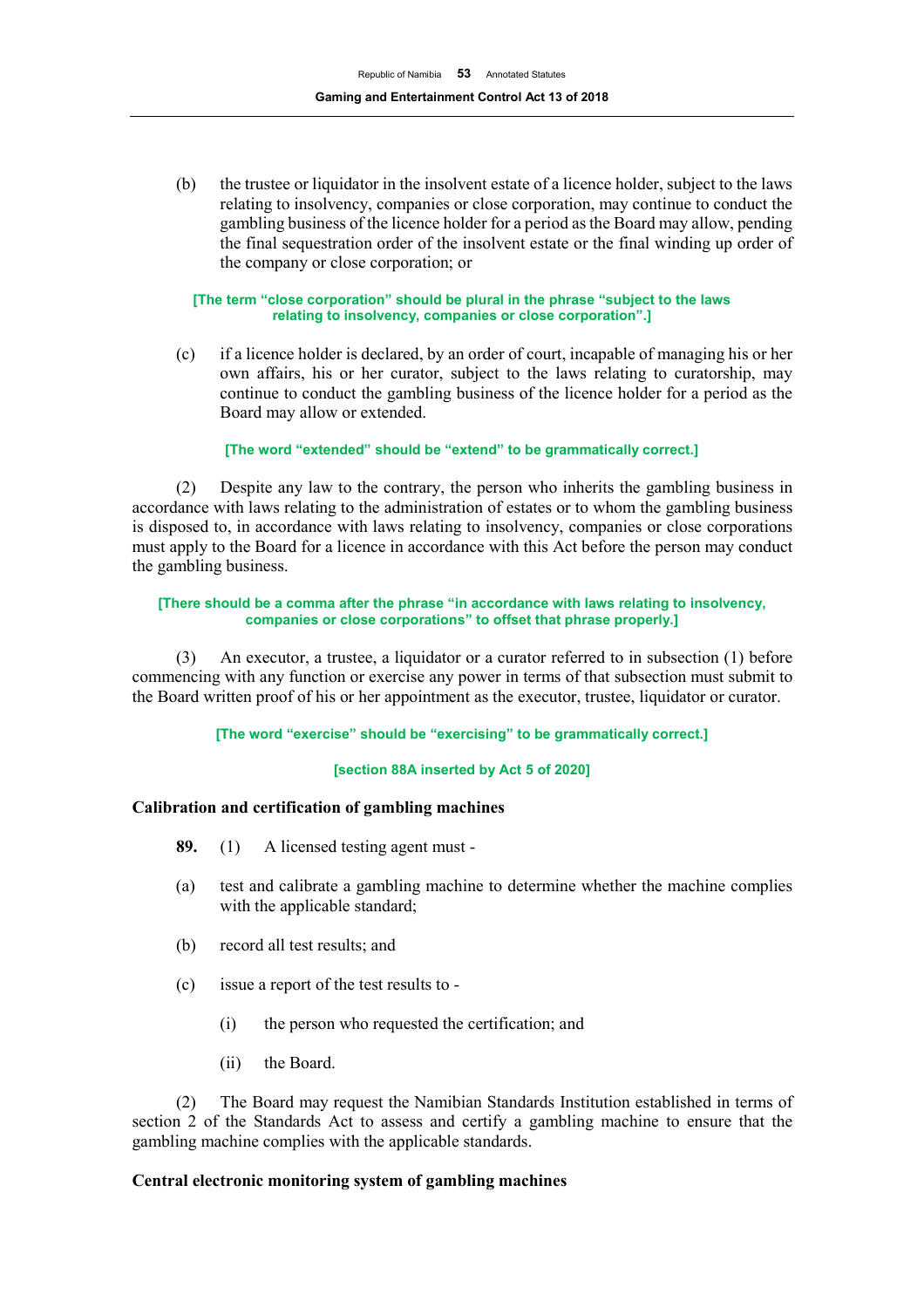**90.** (1) The Board must establish and maintain a central electronic monitoring system capable of -

- (a) detecting and monitoring significant events associated with a gambling machine or any device associated with the gambling machine that is made available for play in Namibia; and
- (b) analysing and reporting the data in accordance with the prescribed requirements.

(2) The Board may contract a person to supply any or all of the products or services required to fulfil its obligations in terms of subsection (1), but the contractor may not be a person who is disqualified in terms of section 42 or 43.

- (3) The Minister may prescribe -
- (a) standards for
	- (i) the operation of the central electronic monitoring system;
	- (ii) the collection and analysis of data through the system referred to in subparagraph (i); or
	- (iii) the fitment of an electronic monitoring system to gambling machines;
- (b) the frequency and nature of reports to be produced by the Board in respect of the operation of the system referred to in paragraph (a); or
- (c) other matters related to the functioning of the central electronic monitoring system.

(4) The Board must electronically link all the gambling machines to the central electronic monitoring system and the licence holder must pay to the Board or to the person contracted under subsection (2) the installation and related costs in relation to the gambling machine.

(5) The Board must ensure that the central electronic monitoring system established under subsection (1) allows a licence holder of each gambling machine linked to the system access to prescribed data on the system that originated from that machine.

(6) The Minister may by regulation exempt a gambling machine or categories of gambling machines from the provisions of this section.

#### **Transitional provisions in relation to gambling machines**

**91.** (1) Subject to this Act, a person who at the commencement of this Act has in his or her possession a gambling machine which is required to be registered or to be linked to the central electronic monitoring system in terms of this Part must, in the prescribed manner, register the gambling machine and link the gambling machine to the central electronic system within a period of six months after the commencement date of this Act or within such further period not exceeding 12 months as may be determined by the Board.

(2) A person who refuses or fails to comply with subsection (1) commits an offence and on conviction is liable to a fine not exceeding N\$10 000 or to imprisonment for a period not exceeding two years or to both such fine and such imprisonment.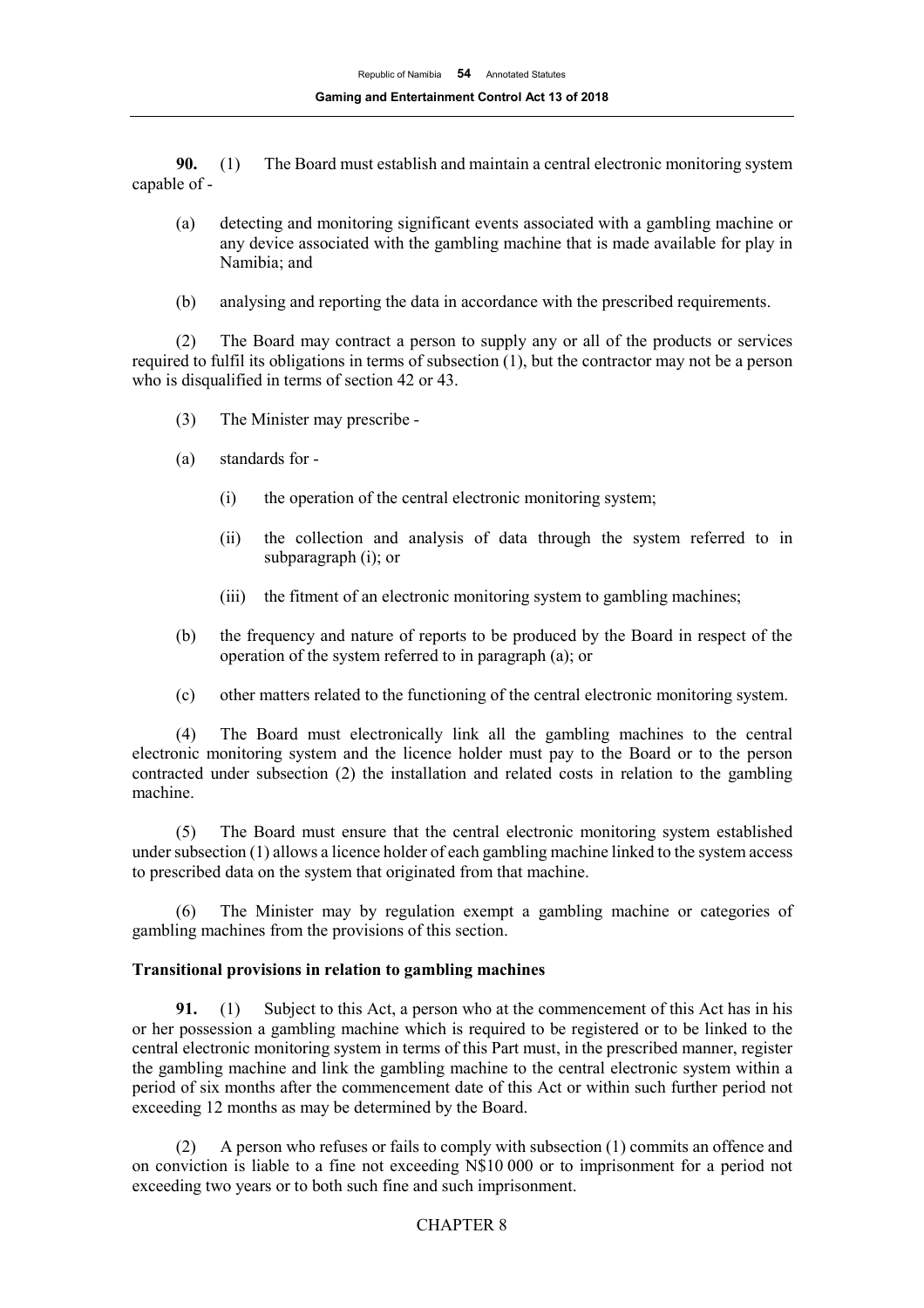## **OFFENCES**

## **Offence relating to gambling games**

- **92.** A person commits an offence, if the person -
- (a) in a licensed premises
	- (i) conducts a gambling activity or keeps a gambling machine which is not registered under this Act;
	- (ii) keeps a gambling machine which is not linked to the central electronic monitoring system;
	- (iii) conducts a prescribed activity contrary to the rules of such gambling activity; or
	- (iv) keeps a gambling machine in excess of the number specified in the licence issued; or
- (b) uses a counterfeit chip or contravenes the rules of a game or interferes with a gambling machine or any other device used for gambling with the intention of obtaining a pecuniary advantage, directly or indirectly, whether for himself or herself or for any other person,

and on conviction is liable to a fine not exceeding N\$50 000 or to imprisonment for a period not exceeding 10 years or to both such fine and such imprisonment.

#### **Fraudulent acts in relation to gambling activities**

- **93.** A person commits an offence, if the person -
- (a) alters or misrepresents the outcome of a gambling game or other event on which bets or wagers have been made after the outcome is made sure, but before it is revealed to the players;
- (b) places, increases or decreases a bet or wager or determines the course of play after acquiring knowledge, not available to all players, of the outcome of the gambling game or any event that affects the outcome of the game or which is subject of the bet or wager or aids a person in acquiring such knowledge for the purpose of placing, increasing or decreasing a bet or wager or determining the course of play contingent upon that event or outcome;

#### **[The word "the" should appear before the word "subject", as in paragraph (e).]**

- (c) claims, collects or takes or attempts to claim, collect or take money or anything of value in or from a gambling activity with the intent to defraud and without having made a bet or a wager contingent thereon or claims, collects or takes an amount greater than the amount that was won;
- (d) places or increases a bet or a wager after acquiring knowledge of the outcome of the game or other event which is subject of the bet or wager;

**[The word "the" should appear before the word "subject", as in paragraph (e).]**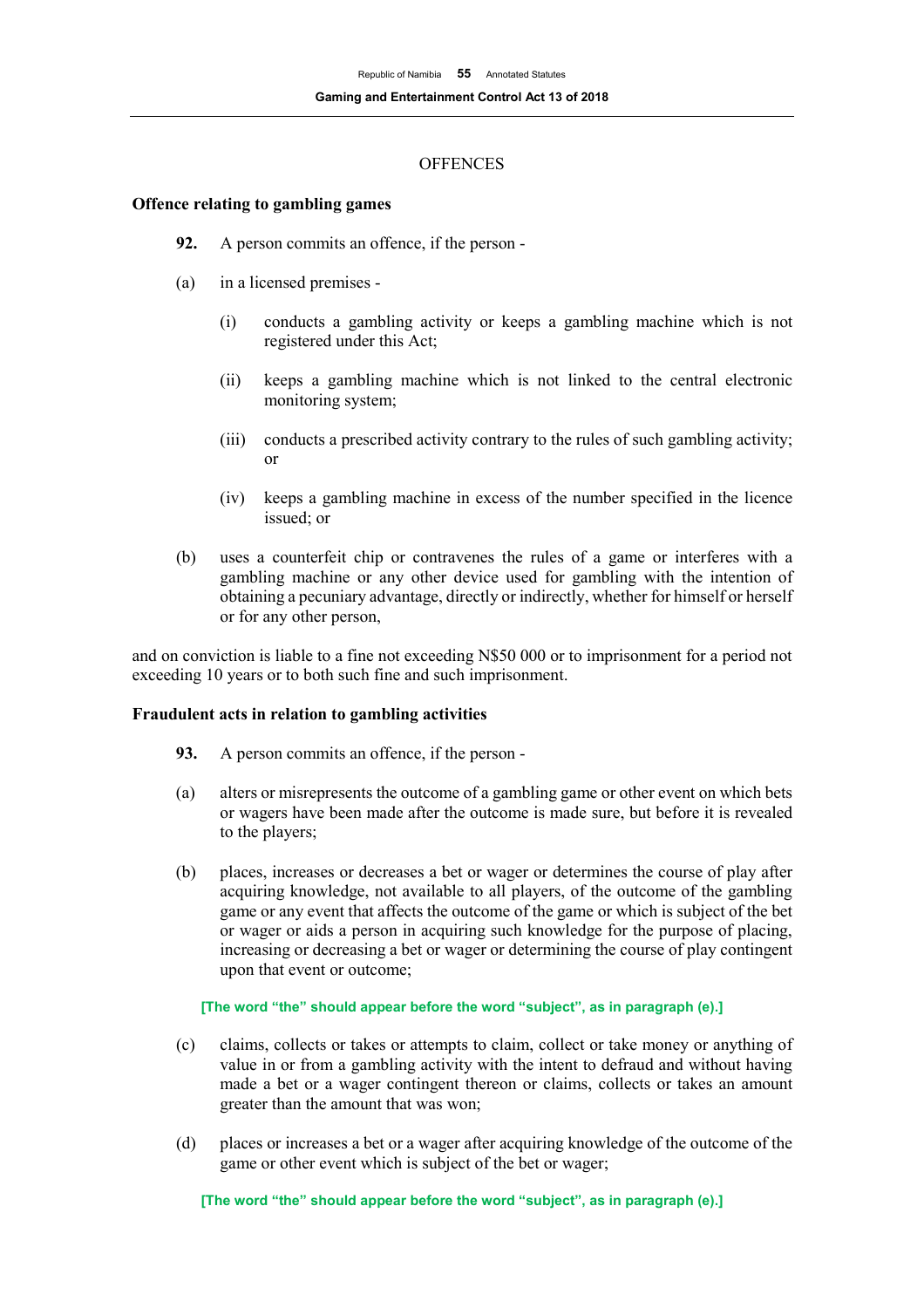- (e) reduces the amount betted or wagered or cancels a bet or a wager after acquiring knowledge of the outcome of the game or other event which is the subject of the bet or wager; or
- (f) manipulates, with the intent to cheat, a component of a gambling machine in a manner contrary to the designed and normal operational purpose of the component, including but not limited to, varying the pull of a handle of a slot machine, with knowledge that the manipulation affects the outcome of the game or with knowledge of any event that affects the outcome of the game,

and on conviction is liable to a fine not exceeding N\$10 000 or to imprisonment for a period not exceeding two years or to both such fine and such imprisonment.

## **Offences relating to possession of unlawful devices**

**94.** A person commits an offence, if the person in a licensed premises, uses or possess with the intent to use a device to assist -

- (a) in projecting the outcome of a gambling game;
- (b) in keeping track of the cards played; or
- (c) in analysing the strategy for playing or betting to be used in the gambling game,

and on conviction is liable to a fine not exceeding N\$10 000 or to imprisonment for a period not exceeding two years or to both such fine and such imprisonment.

#### **Offences relating to employing unlicensed employees**

- **95.** A person commits an offence, if the person -
- (a) employs a person who is required to be licensed but who is not licensed in terms of this Act; or
- (b) without first obtaining the required licence, is employed or works in the gambling industry,

and on conviction is liable to a fine not exceeding N\$10 000 or to imprisonment for a period not exceeding two years or to both such fine and such imprisonment.

#### **Offence relating to betting on premises not specified in licence**

**96.** A licence holder who conducts a gambling activity on premises other than the premises specified in the licence commits an offence and on conviction is liable to a fine not exceeding N\$10 000 or imprisonment not exceeding two years or to both such fine and such imprisonment.

#### **Offences relating to failure to pay winnings**

**97.** A person who refuses or fails, without a reasonable cause, to pay the prize won by a person from a gambling activity licenced under this Act commits an offence and on conviction is liable to a fine not exceeding N\$10 000 or imprisonment not exceeding two years or to both such fine and such imprisonment.

## **Offence relating to furnishing of false information**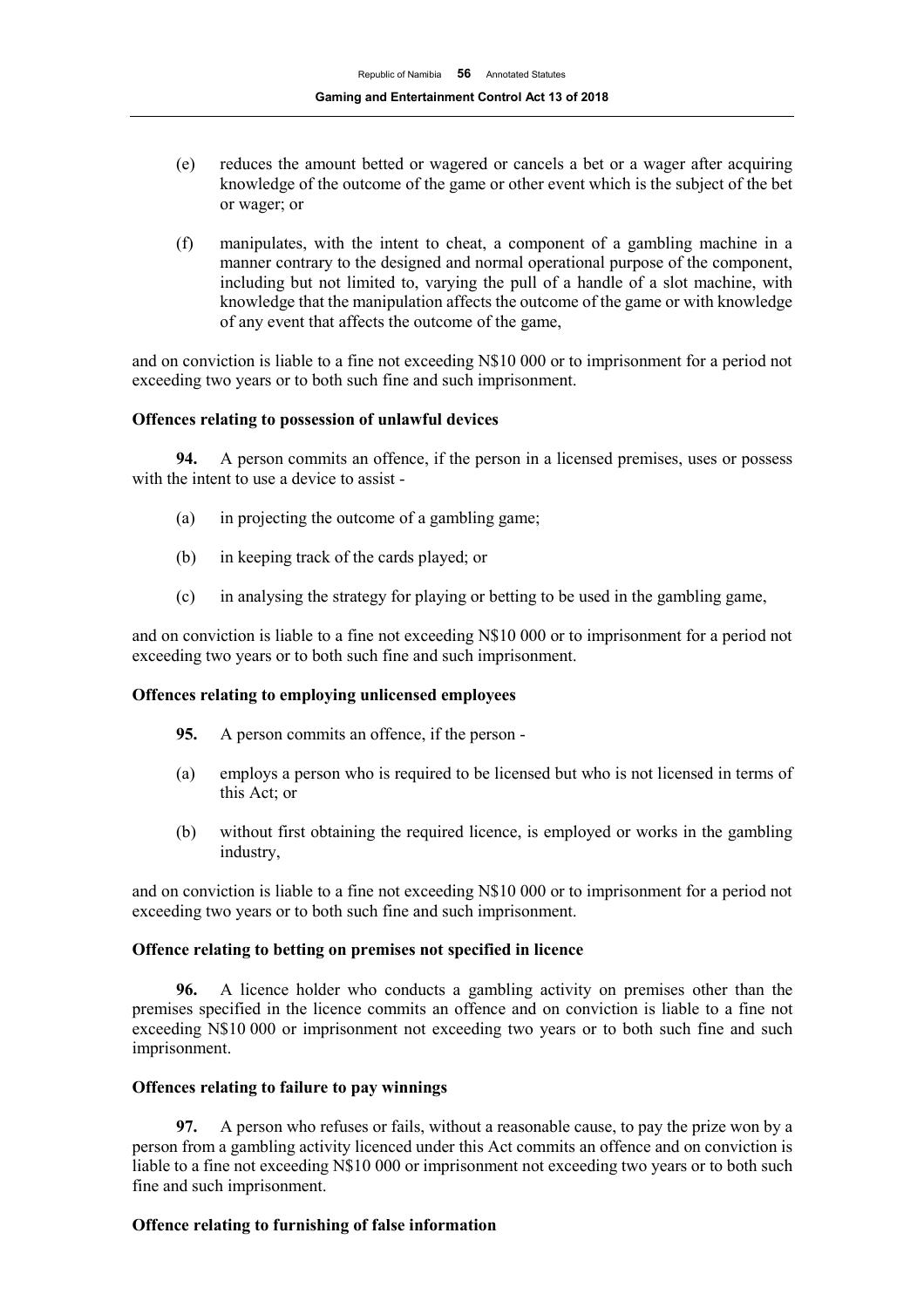**98.** A person who intentionally or negligently furnishes false or misleading information required by or under any provision of this Act commits an offence and on conviction is liable to a fine not exceeding N\$10 000 or to imprisonment for a period not exceeding two years or to both such fine and such imprisonment.

## **Offences relating to inspectors**

- **99.** A person commits an offence, if the person -
- (a) falsely represents himself or herself to be an inspector;
- (b) obstructs, hinders or delays an inspector or a person lawfully accompanying an inspector in the performance of his or her functions under this Act; or
- (c) without the consent in writing of an inspector, removes an item seized by the inspector from the place where the item has been left by the inspector or tampers with, destroys or makes alterations to the item seized by the inspector in the performance of his or her functions,

and on conviction is liable to a fine not exceeding N\$20 000 or to imprisonment for a period not exceeding four years or to both such fine and such imprisonment.

## CHAPTER 9 ENQUIRIES BY BOARD AND APPEALS

## **Enquiries by Board**

**100.** (1) The Board may, in accordance with the provisions of this section, conduct an enquiry into a matter falling within the scope of its powers and functions.

(2) For the purpose of an enquiry referred to in subsection (1) the Board may, by registered letter signed by the chairperson of the Board, summon or subpoena a person to appear before the Board -

- (a) to give evidence in connection with a matter; or
- (b) to produce a book, document or thing,

which may, in the opinion of the Board, be relevant to the enquiry.

(3) The Board may call and examine a person present at the enquiry, whether or not he or she has been summoned or subpoenaed under subsection (2), and may inspect and retain for a reasonable period a book, document or thing produced under that subsection.

(4) The law relating to privilege as applicable to a person subpoenaed to give evidence or to produce a book, document or thing before a court of law applies in relation to the examination of a person or the production of a book, document or thing under subsection (2) or (3).

(5) The Board may require a person appearing at an enquiry under subsection (1) to give evidence under oath or affirmation and the member of the Board presiding at the enquiry may administer the oath or accept an affirmation from the person.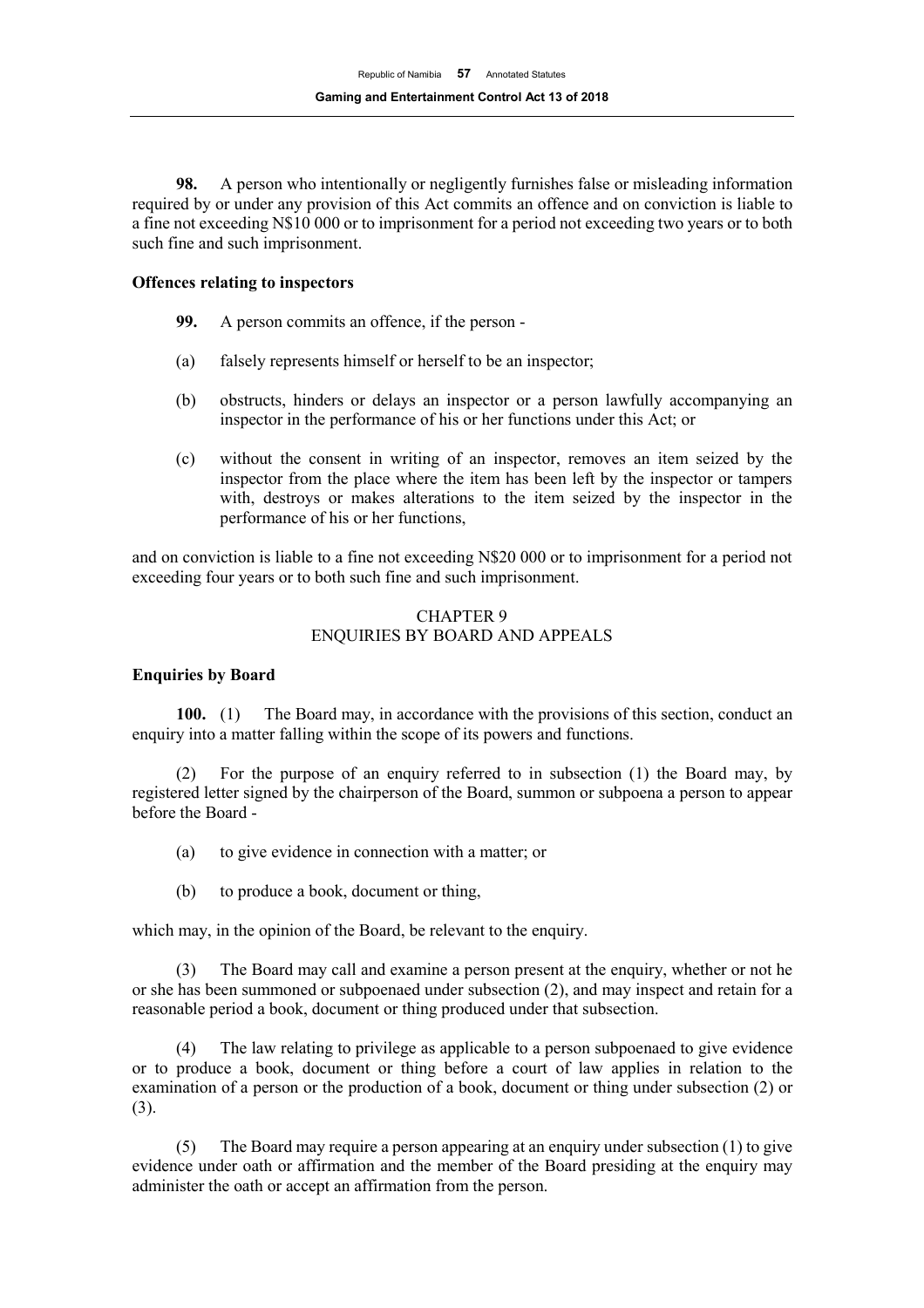(6) A person who has been subpoenaed to appear at an enquiry is entitled to receive witness fees as if the person is subpoenaed to attend a criminal trial in a magistrates court.

**[There should be an apostrophe in the word "magistrates" in the phrase "a magistrate's court".]**

(7) A person who is summoned to appear at enquiry before the Board is entitled to be represented by his or her legal practitioner or any other person of his or her choice.

- (8) A person commits an offence, if the person -
- (a) after having been subpoenaed to give evidence or summoned to appear at an enquiry fails to attend the enquiry, at the time and place specified in the subpoena or summons or to remain in attendance until he or she is excused by the Board;

**[There should be a comma after the phrase "at the time and place specified in the subpoena or summons" to offset that phrase properly.]**

- (b) fails to produce a book, document or thing in his or her possession or custody or under his or her control without sufficient cause;
- (c) after having been called under subsection (3), refuses to take an oath or to make an affirmation after he or she has been directed by the member of the Board presiding at the enquiry to do so, or refuses or fails to testify or to answer fully and satisfactorily to the best of his or her knowledge and belief a question lawfully put to him or her without sufficient cause; or
- (d) gives false evidence at the enquiry knowing such evidence to be false,

and on conviction is liable to a fine not exceeding N\$10 000 or to imprisonment for a period not exceeding two years or to both such fine and such imprisonment.

#### **Appeals to Minister**

**101.** (1) A person who is aggrieved by a decision made or a refusal or failure to make a decision by the Board in relation to any matter under this Act may appeal to the Minister.

(2) An appeal referred to in subsection (1) must be made in the prescribed form and manner and within the prescribed period.

- (3) An appeal referred to in subsection (1) must -
- (a) set out in details grounds for the appeal;

#### **[The phrase "set out in details" should be "set out in detail".]**

- (b) set out relief sought by the appellant; and
- (c) be accompanied by the prescribed fees.

#### **Appeals to Court**

#### **[In the ARRANGEMENT OF SECTIONS, the word "court" in this heading is not capitalised.]**

**102.** (1) A person or the Board who is aggrieved by a decision of the Minister made under section 101 may appeal to the High Court against the decision.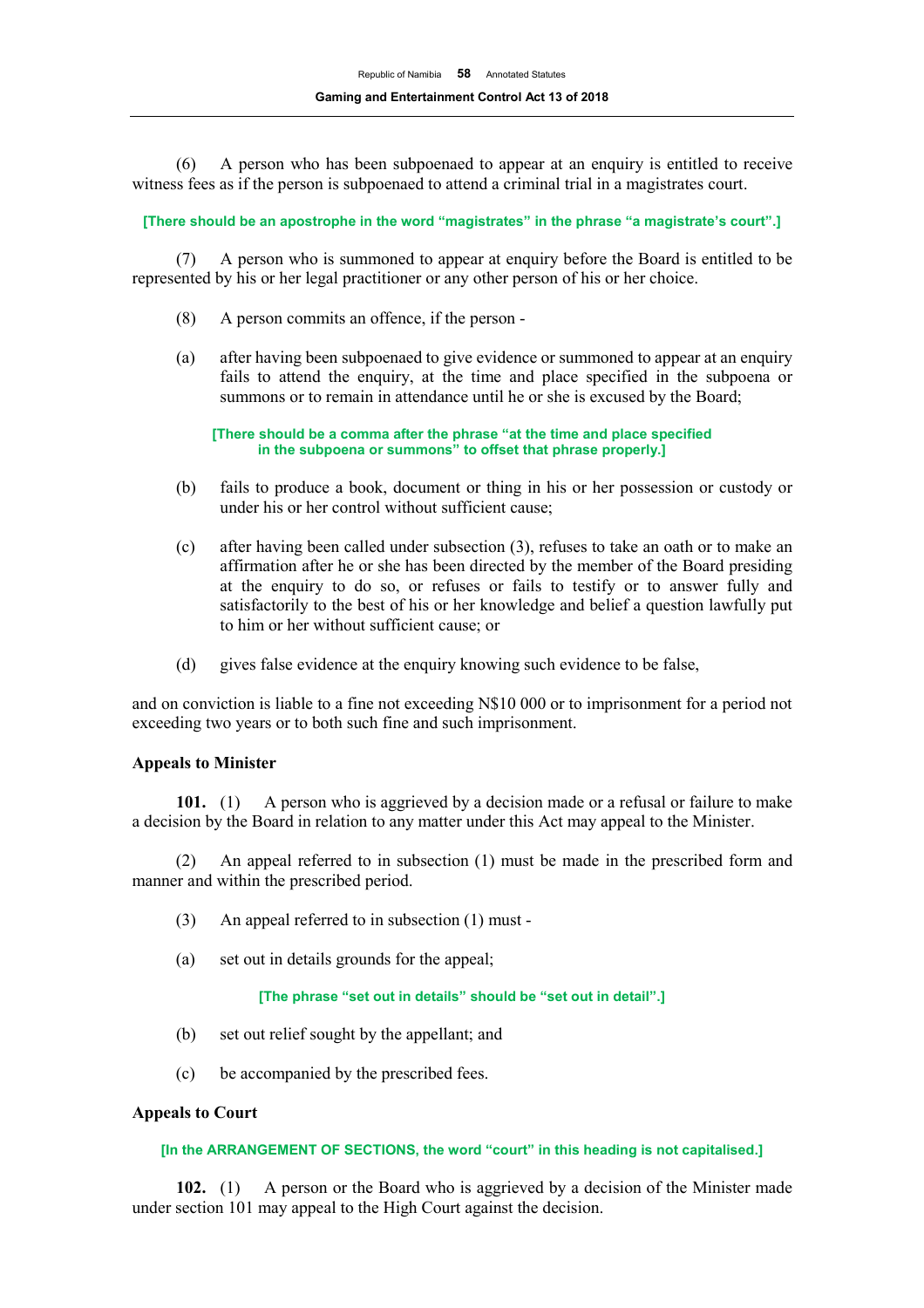(2) An appeal against the decision made under subsection (1) must be made, in the prescribed form and manner, within a period of 30 days after the date upon which the decision appealed against was made known the person referred to in that subsection.

**[The word "to" appears to have been omitted in the phrase "made known to the person…".]**

# CHAPTER 10 GENERAL PROVISIONS

## **Confidentiality**

**103.** (1) A member of the Board, committee or a person co-opted by the Board or the Committee, a staff member, an inspector or any other person who has acquired information in the performance of his or her functions under this Act may not disclose such information to a person, except -

- (a) for the purpose of performing his or her functions or exercising his or her powers under this Act; or
- (b) when required to do so by a court of law or under any law.

(2) A person who contravenes subsection (1) commits an offence and on conviction is liable to a fine not exceeding N\$50 000 or to imprisonment for a period not exceeding eight years or to both such fine and such imprisonment.

#### **Forfeiture**

**104.** A court convicting a person of contravening a provision of this Act may declare a gambling machine, object or thing seized in terms of section 19 and which had been used in connection with such contravention to be forfeited to the State.

#### **Jurisdiction of magistrates courts**

#### **[There should be an apostrophe after the word "magistrates", to read "magistrates' courts".]**

**105.** Despite anything to the contrary contained in any law, a magistrate's court has jurisdiction to try an offence under this Act and to impose a penalty prescribed by this Act.

#### **Delegation of powers and assignment of functions**

**106.** (1) The Minister may, in writing and on such conditions as the Minister may determine, delegate a power or assign a function conferred or imposed on the Minister by or under this Act to a staff member of the Ministry, other than the power to -

- (a) appoint members of the Board under section 7;
- (b) determine an appeal under section 101;
- (c) issue notices under this Act; or
- (d) to make regulations under section 108.

(2) The Board, in writing and on such conditions as it may determine, may delegate a power or assign a function conferred or imposed on the Board by or under this Act to a committee, the chief executive officer or any staff member of the Board, other than the power to -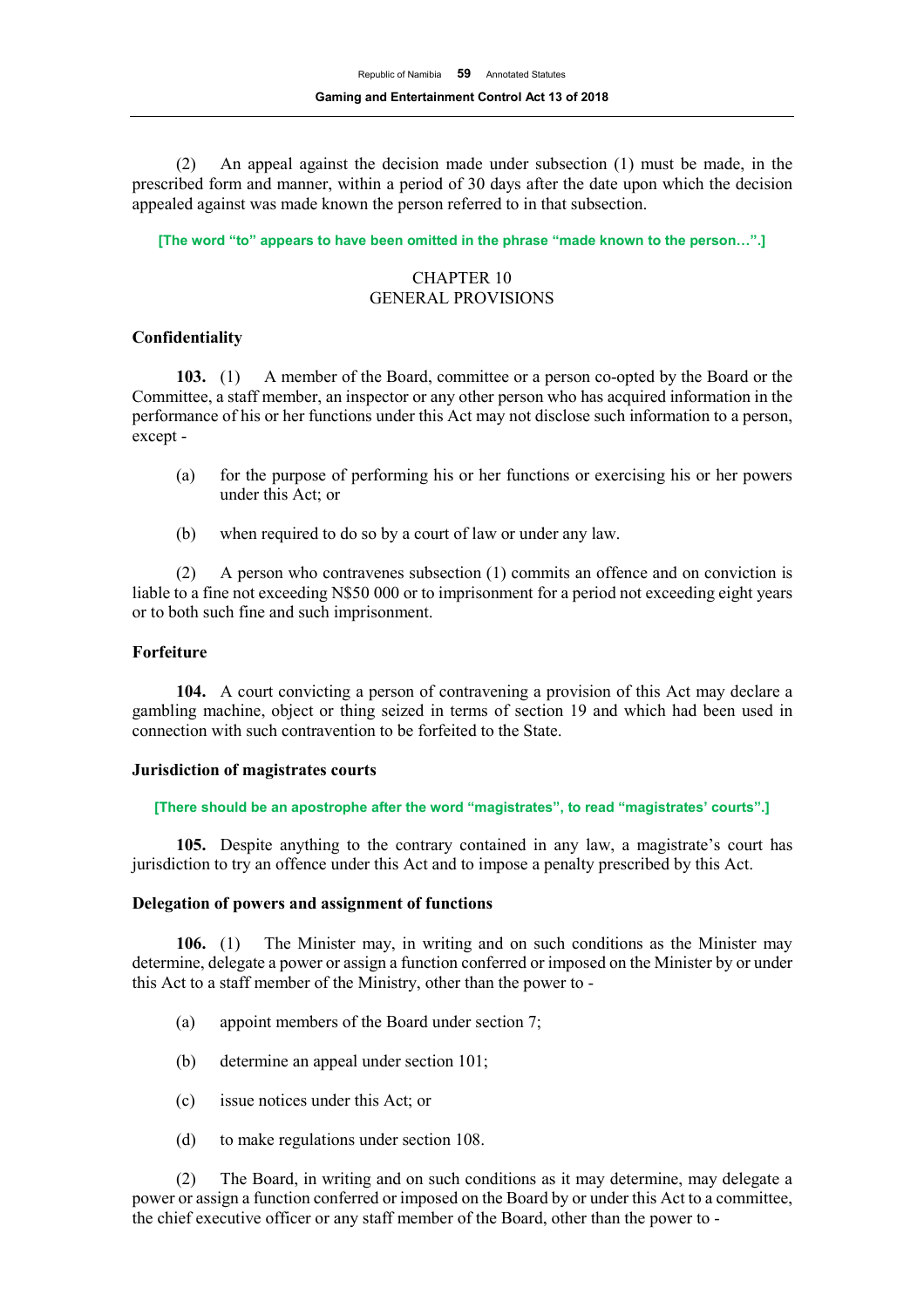- (a) issue licences under this Act;
- (b) establish a committee under section 13; or
- (c) appoint the chief executive officer under section 16.

(3) The chief executive officer, in writing and on such conditions as he or she may determine, may delegate or assign a power or function conferred or imposed on the chief executive officer by or under this Act to any staff member of the Board, except the power to appoint staff members of the Board under section 17.

- (4) The Minister, the Board or the chief executive officer -
- (a) is not divested of a power delegated or function assigned under this section;
- (b) may, at any time, without prejudice of a right, amend or withdraw a decision made by virtue of the power so delegated.

## **Limitation of liability**

**107.** The Board, a member of the Board or committee, a staff member, an inspector or any other person engaged by the Board in connection with a function or power of the Board is not personally liable for damage or loss arising out of an act or omission committed in good faith by such person while exercising or performing the powers or functions in terms of this Act, except if such damage or loss is caused as a result of the gross negligence or dishonesty conduct by such person.

**[The phrase "dishonesty conduct" should be either "dishonest conduct" or "dishonesty".]**

#### **Regulations**

**108.** (1) The Minister may make regulations, not inconsistent with the provisions of this Act, relating to -

- (a) the books, accounts, records and notes which must be kept by the licence holders, the particulars to be recorded in the books, records and notes and the inspection of the books, accounts, records and notes;
- (b) the form and manner in which an application or objection under this Act may be made and the documents, information or particulars which must accompany the application;
- (c) the fees which are payable in respect of
	- (i) an application;
	- (ii) the issue of a licence;
	- (iii) the removal of a licence,

in terms of this Act and the period within which the fees are to be paid;

(d) the annual fees payable in respect of a licence;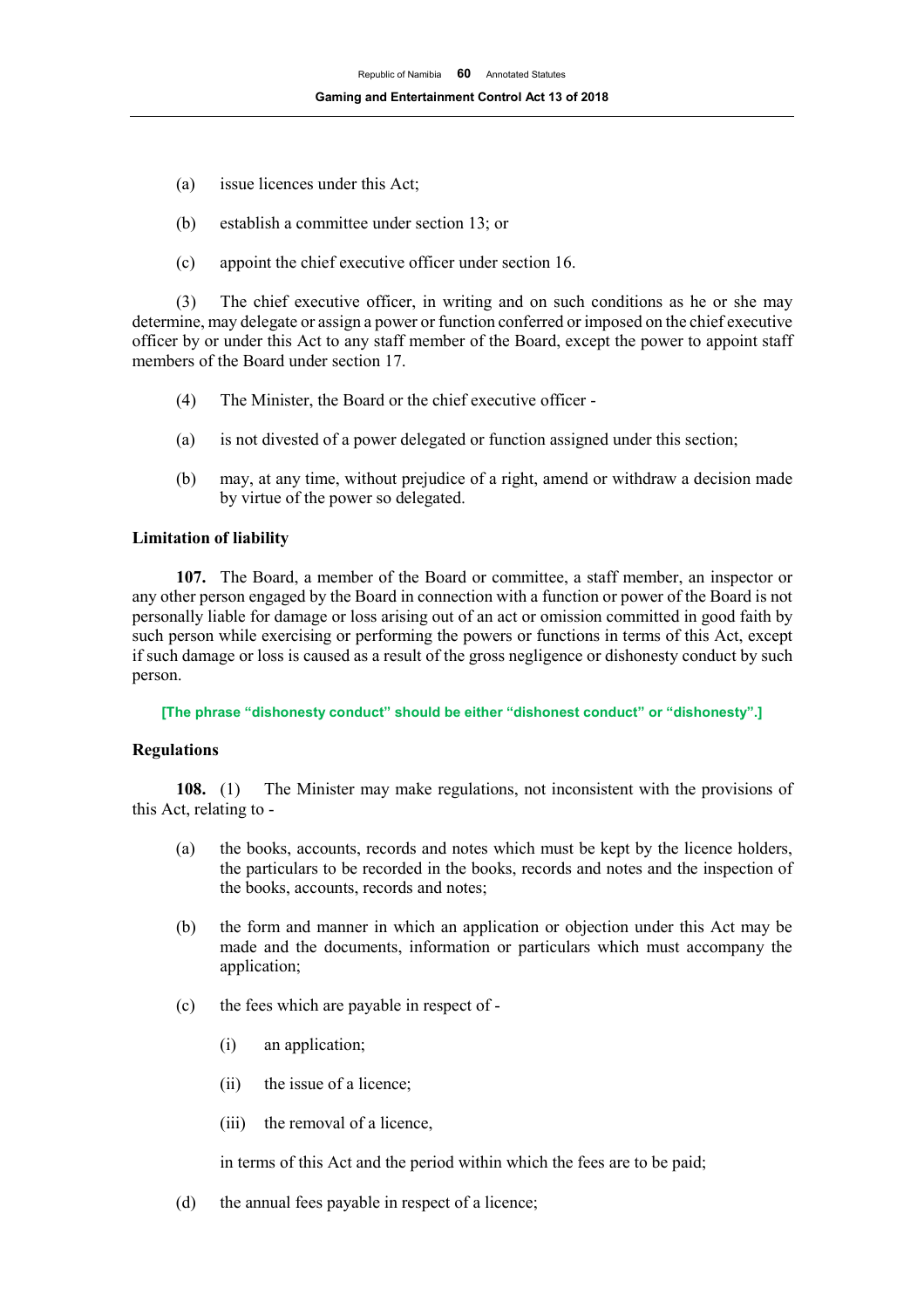- (e) penalties for late payment of fees, levies or late payment of other moneys payable in terms of this Act;
- (f) matters and manner on which a spot fine may be issued, the limit for such spot fine and manner of how a spot fine may be recovered;

**[The phrase "manner on which" should be "manner in which".]**

- (g) the manner in which licences may be issued or removed;
- (h) the manner in which registration or transfer of ownership of gambling machines may be effected;
- (i) the maximum number of gambling machines for which a licence may be granted and issued, which number may differ according to the different types of businesses in respect of which a licence may be granted in terms of this Act;
- (j) the form of a licence or other documents issued in terms of this Act;
- (k) the income on which and the basis on and the rate at which the levy imposed by section 64 must be calculated;
- (l) the percentages on the gross takings or a portion of the gross takings of a totalizator which may be retained as commission and operating expenses by the holder of a totalizator licence;
- (m) the percentage to be paid as a levy on the gross takings, any portion of such gross taking, of a totalizator licence and the information which must be contained in the sworn statement referred to in section 64(2);

#### **[The phrase "any portion of such gross taking" should be "or any portion of such gross takings".]**

- (n) the percentage to be paid as a levy by the holder of a bookmaker licence in terms of section 65 and the information which must be contained in the sworn statement referred to in subsection (6) of that section;
- (o) the period within which an amount payable in terms of this Act may be paid;
- (p) the terms and conditions applicable to a licence;
- (q) the information and advice pertaining to a game or gambling machine which must be displayed by the licence holder;
- (r) the online games or amusement games which are permitted or not permitted to be carried on in terms of a licence or which are permitted or not permitted in a licenced premises;
- (s) the events on which bets or wagers may be made or accepted in terms of this Act;
- (t) the measures to be taken by licence holders and the conditions which the licence holders must satisfy, for the attainment and maintenance of a satisfactory standard in the conducting of a gambling game;
- (u) the terms and conditions which apply to foreign betting or wager transactions;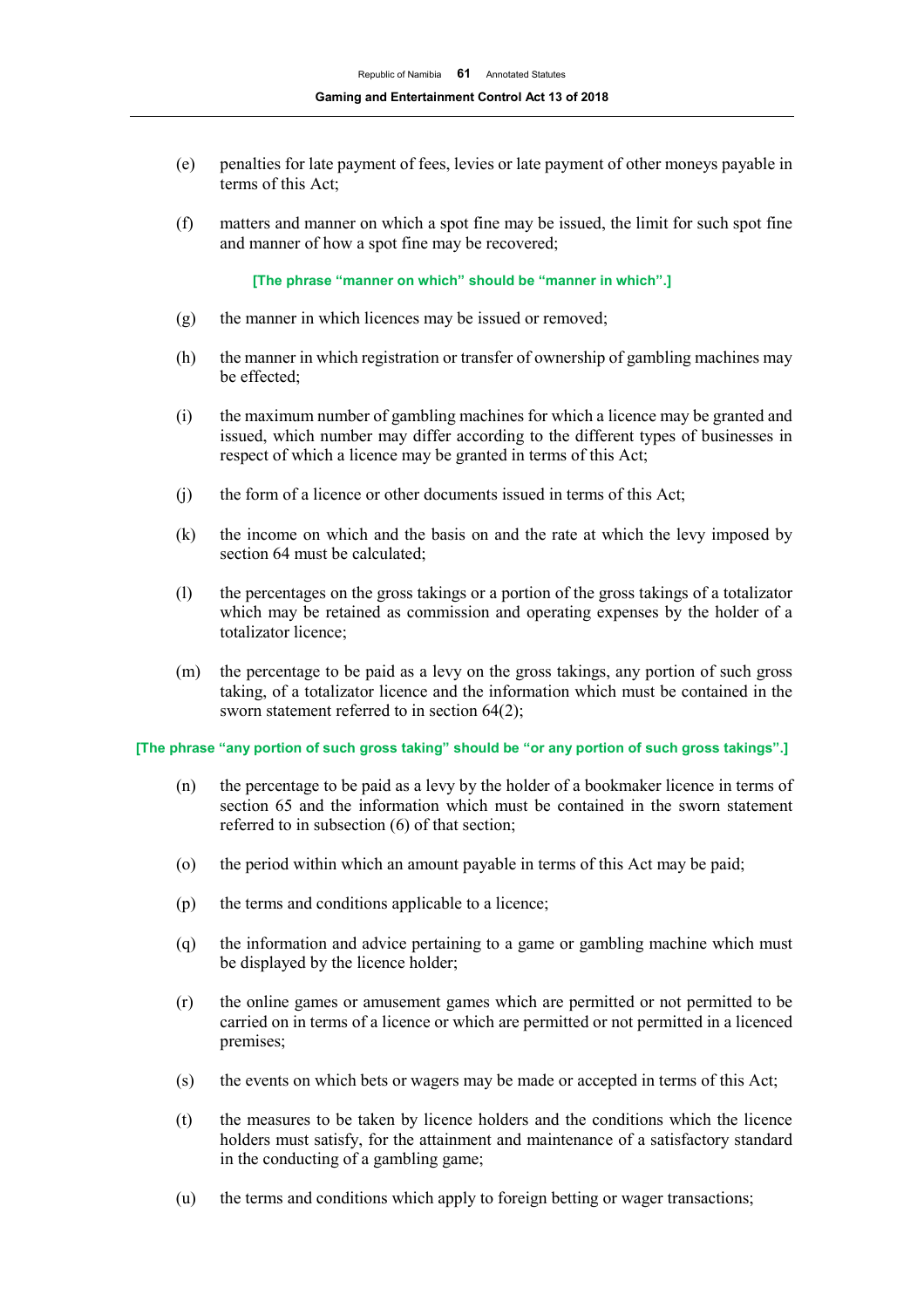- (v) the design, standard and specification that premises or a gambling machine must comply with before a licence is issued;
- (w) the dress code for persons participating in gambling activities;
- (x) entrance fees to premises where gambling is conducted;
- (y) limitation and control of advertisements relating to gambling;
- (z) warnings which must be displayed about the potential dangers of habitual gambling;
- (aa) maximum prizes which can be won on gambling machines;
- (ab) prohibition of certain types of entertainment in licensed premises;
- (ac) the manner of serving documents under this Act; or
- (ad) generally all other matters which are by this Act required or permitted to be prescribed or which the Minister considers necessary or expedient to be prescribed in order to achieve the objects of this Act.

(2) A regulations made under this section may provide for the creation of offences and for penalties on contravention of, or a failure to comply with, a regulation not exceeding a fine of N\$20 000 or imprisonment for a period not exceeding four years or to both such fine and such imprisonment.

#### **[The phrase "A regulations…" should be "A regulation…".]**

#### **Exemption by Minister**

**109.** The Minister may by notice in the *Gazette* exempt certain categories of gambling machines, certain persons or certain activities from the application of any or all of the provisions of this Act for a period as may be determined by the Minister.

#### **Saving and transitional provisions**

**110.** (1) Any regulation or any other thing done under a provision of a repealed law and which could have be made or issued under a corresponding provision of this Act is deemed to have been made or issued under such corresponding provision of this Act.

#### **[The phrase "could have be made" should be "could have been made …".]**

(2) Any application for a licence made under a repealed law and not finalised before the commencement date of this Act must be finalised by the Board in accordance with the corresponding provisions of this Act.

(3) The Minister must as soon as possible after the date on which this Act comes into force, transfer such assets and liabilities to the Board as in his or her opinion are related to the performance of any task that in terms of this Act are performed by the Board.

#### **[The verb "are" in the phrase "any task that in terms of this Act are performed by the Board" should be "is" to be grammatically correct** ("task…is")**.]**

(4) A transfer duty, stamp duty or any other duty or tax is not payable in respect of a transfer made under subsection (3).